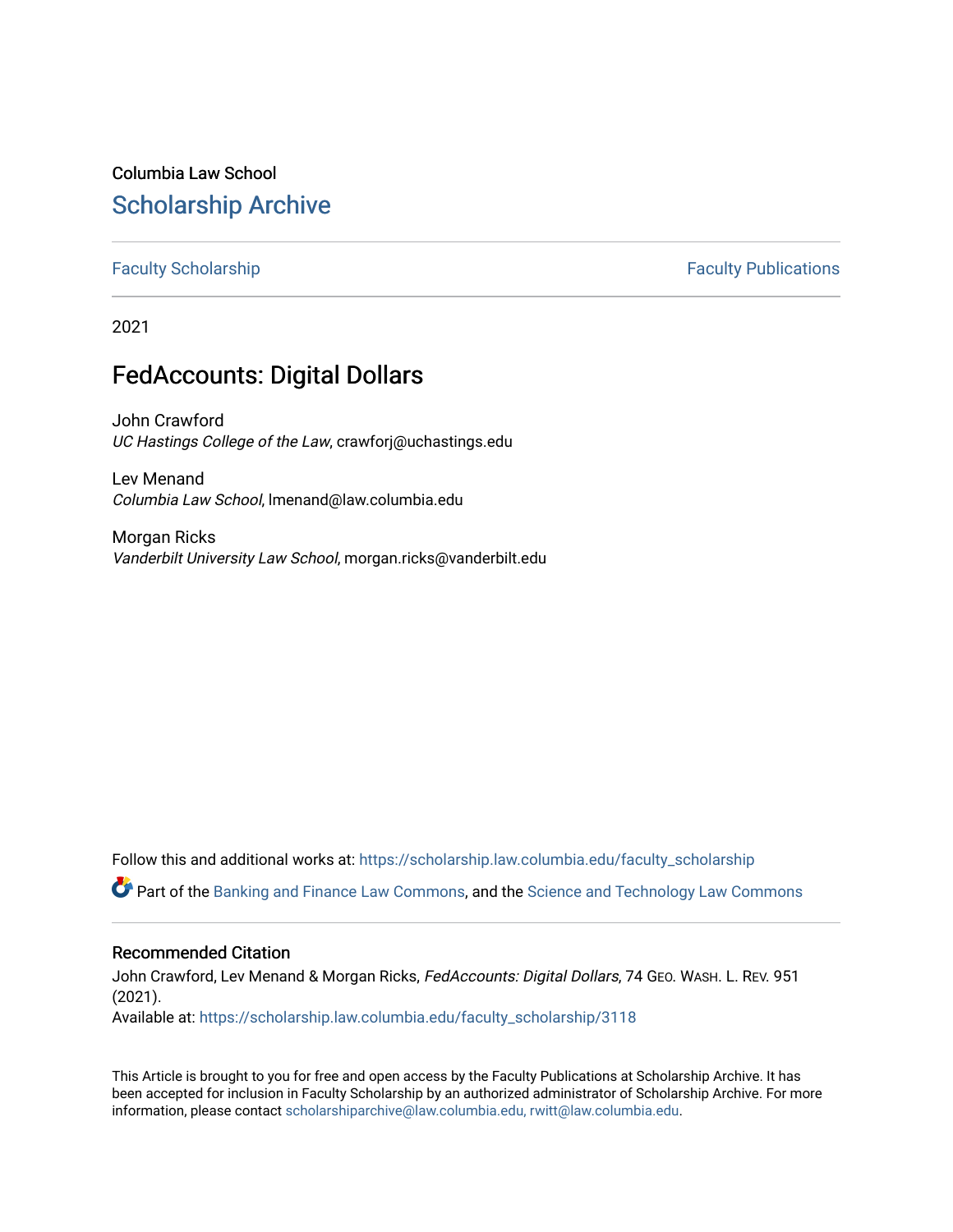# FedAccounts: Digital Dollars

*John Crawford, Lev Menand & Morgan Ricks\**

### ABSTRACT

*We are entering a new monetary era. Central banks around the world spurred by the development of privately controlled digital currencies as well as competition from other central banks—have been studying, building, and, in some cases, issuing central bank digital currency ("CBDC").*

*Although digital fiat currency is one of the hottest topics in macroeconomics and central banking today, the discussion has largely overlooked the most straightforward and appealing strategy for implementing a U.S. dollar-based CBDC: expanding access to bank accounts that the Federal Reserve already offers to a small, favored set of clients. These accounts consist of entries in a digital ledger—like other digital currencies—and are extremely desirable, offering high interest, instant payments, and full government backing with no limit. But U.S. law restricts these accounts to an exclusive clientele consisting primarily of banks. Privileged access to these accounts creates a striking asymmetry at the core of our monetary framework: government-issued physical currency is available to all, but government-issued digital currency (in the form of central bank accounts) is not.*

 *This dichotomy is unwarranted. Congress should authorize the Federal Reserve to give everyone—individuals, businesses, and institutions—the option to maintain accounts at the central bank. We call these accounts FedAccounts. Unlike the CBDC approaches currently under discussion, which would use complicated and inefficient distributed ledger technology and be walled off from the existing system of money and payments, FedAccounts would be seamlessly interoperable with the mainstream payment system, relying on technologies that the Federal Reserve has used for decades.*

### TABLE OF CONTENTS

|  | A. Financial Inclusion and Consumer Protection  125 |  |
|--|-----------------------------------------------------|--|
|  |                                                     |  |
|  | C. Financial and Macroeconomic Stability  132       |  |
|  |                                                     |  |

**January 2021 Vol. 89 No. 1**

<sup>\*</sup> Respectively, Professor of Law, UC Hastings College of the Law; Academic Fellow and Lecturer in Law, Columbia Law School; and Professor of Law and Enterprise Scholar, Vanderbilt University Law School. Thanks to Mehrsa Baradaran, Sarah Bloom Raskin, Christine Desan, Marcel Kahan, Mervyn King, Michael Klausner, Adam Levitin, Geoffrey Miller, Simon Potter, Joe Sommer, Jeremy Stein, faculty workshop participants at the New York University School of Law, and conference participants at Vanderbilt University Law School and Harvard Law School for very helpful comments.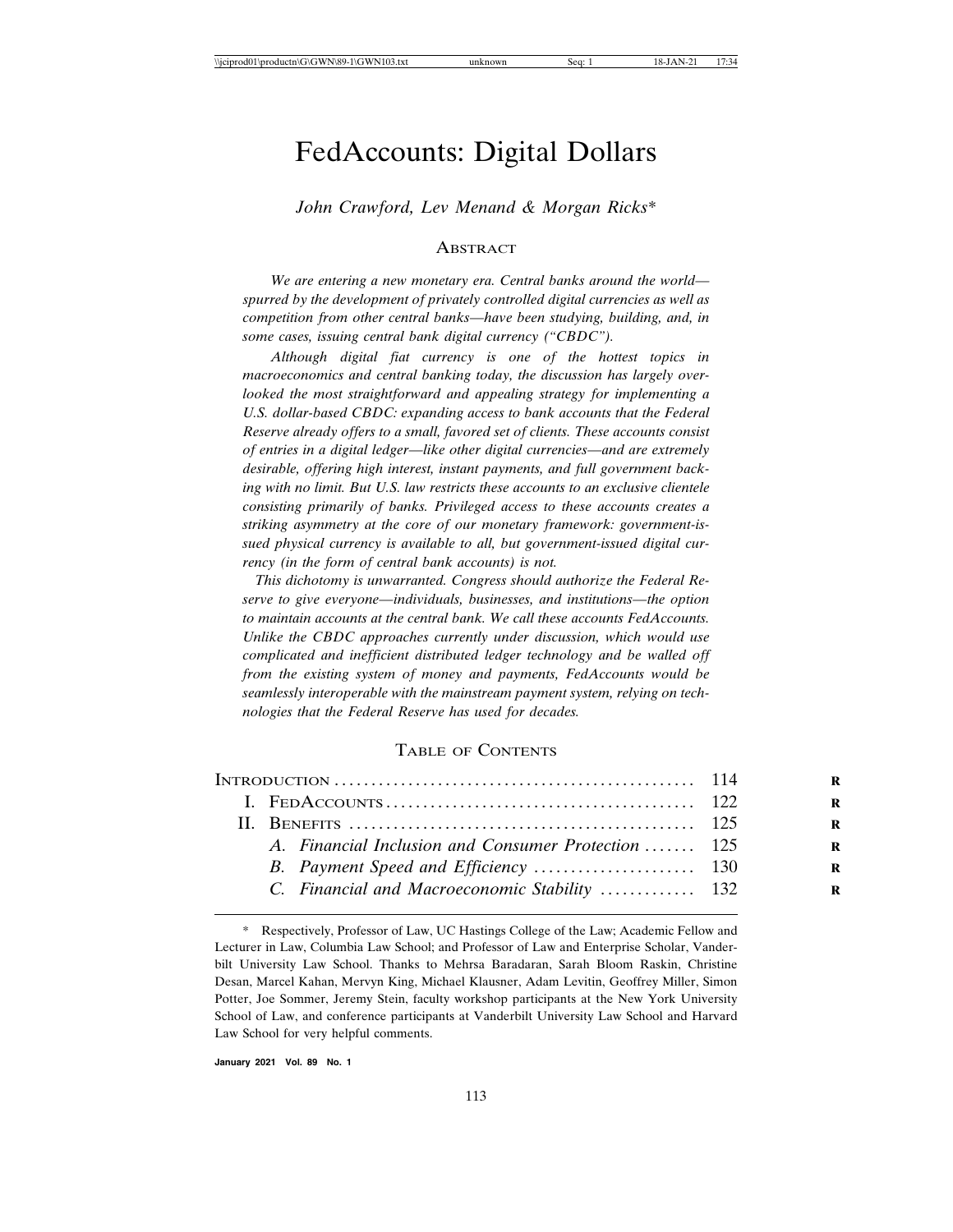| D. Monetary Policy Transmission                       | 135 |
|-------------------------------------------------------|-----|
| Eliminating Tolls (Interchange)<br>E.                 | 137 |
| F.                                                    | 140 |
|                                                       | 140 |
| STRUCTURAL CONSIDERATIONS<br>III.                     | 142 |
| A. Banking, Central Banking, and "Intermediation"     | 142 |
| Shortcomings of Other CBDC Designs<br>В.              | 150 |
| C. Relation to Other Reform Proposals                 | 155 |
| $1_{-}$                                               | 155 |
| 2.                                                    | 158 |
| COSTS AND OBJECTIONS<br>IV.                           | 160 |
|                                                       | 160 |
| Law Enforcement and Counterterrorism<br>В.            | 162 |
| Cybersecurity and Fraud Prevention<br>$\mathcal{C}$ . | 163 |
| D.                                                    | 164 |
| $E_{\cdot}$                                           | 167 |
| Regulation as an Alternative<br>F.                    | 168 |
| G. Effects on Lending, Small Banks, and               |     |
| Financial Innovation                                  | 168 |
|                                                       | 169 |
| L                                                     | 171 |
|                                                       | 172 |

### **INTRODUCTION**

We are on the cusp of a new monetary era. Facebook's announcement in 2019 that it plans to launch a digital currency called Libra<sup>1</sup> sent shockwaves through the rarefied world of central banking.<sup>2</sup> Although most central bankers greeted the emergence of Bitcoin and other decentralized cryptocurrencies with relative equanimity,<sup>3</sup> Libra presented something much more formidable because it is backed by the technical prowess, financial heft, and vast customer base of a leading technology giant. Even if Libra fails to take off, it is unlikely to be

<sup>1</sup> LIBRA ASS'N MEMBERS, AN INTRODUCTION TO LIBRA 4 (2019).

<sup>2</sup> *See* Kenneth Rogoff, *The High Stakes of the Coming Digital Currency War*, PROJECT SYNDICATE (Nov. 11, 2019), https://www.project-syndicate.org/commentary/global-battle-for-digital-currency-supremacy-by-kenneth-rogoff-2019-11?barrier=accesspaylog [https://perma.cc/ PC36-R6K8] ("If nothing else, Libra has inspired many advanced-economy central banks to accelerate their programs to provide broader-based retail digital currencies . . . .").

<sup>3</sup> *See* Alastair Marsh, *Why Central Bankers Got Serious About Digital Cash*, BLOOMBERG BUSINESSWEEK (Oct. 20, 2019, 2:00 AM), https://www.bloomberg.com/news/articles/2019-10-20/ why-central-bankers-got-serious-about-digital-cash-quicktake [https://perma.cc/6QEP-2YKY].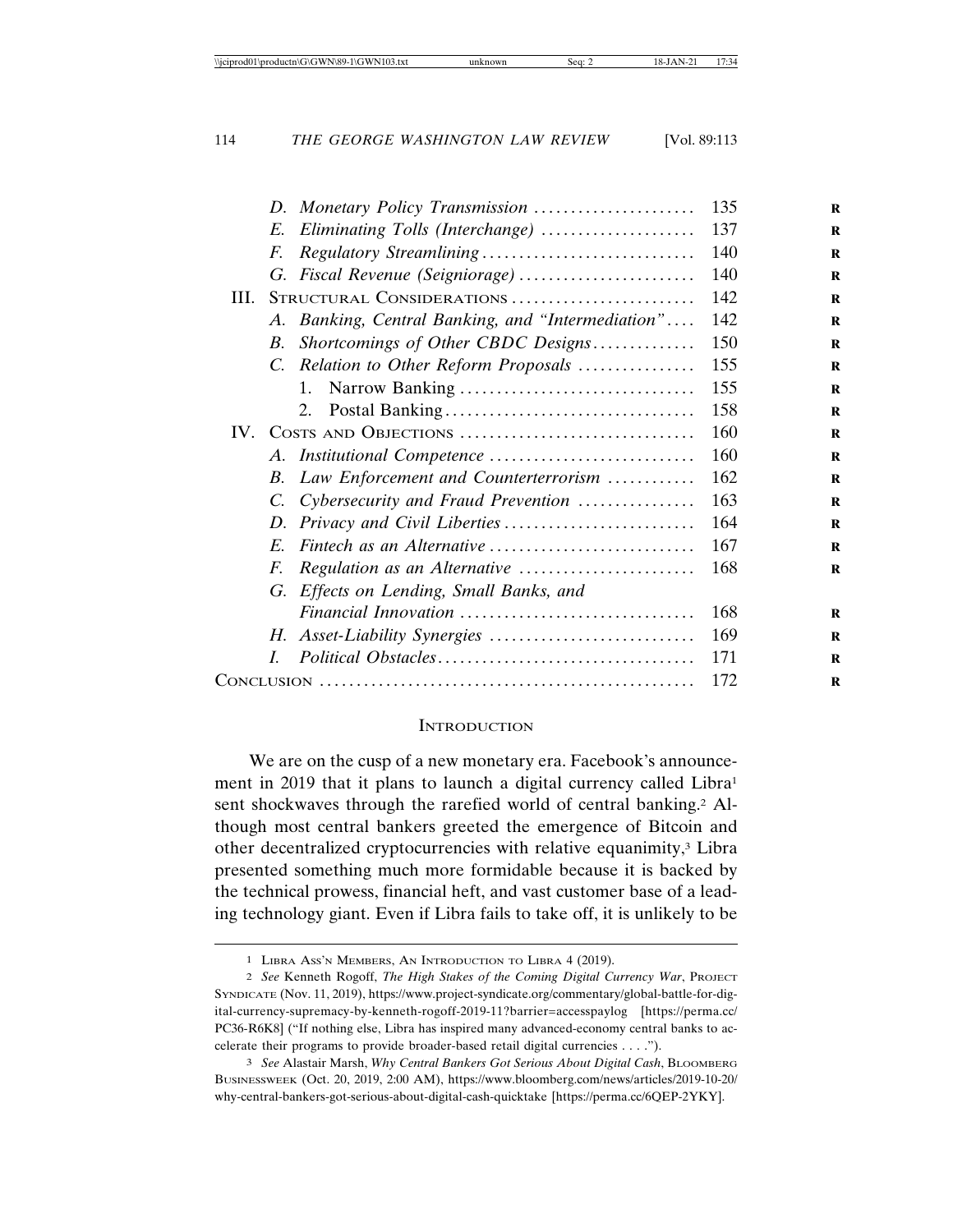the end of the story.4 Today's tech companies have the scale and consumer reach, not to mention the incentive, to create private digital moneys that threaten to compete with or even displace the public moneys that central banks issue and manage.

The result has been a rapidly growing official sector debate about whether central banks should issue digital currencies of their own so-called central bank digital currencies ("CBDCs"). Leading economists have counseled that CBDCs are necessary to "ensure[ ] that public money remains a relevant unit of account" in the face of "digital currencies associated with large platform ecosystems."5 In 2020, the People's Bank of China began piloting a CBDC, the eCNY, in several large cities—adding a further impetus to other central banks to introduce their own products.6 The stakes are especially high for the United States because a successful digital currency—whether controlled by a private company or a foreign government—could imperil the dollar's status as the dominant global currency, a source of "exorbitant privilege" for Americans.<sup>7</sup>

Although this is one of the hottest topics in macroeconomics and central banking today, the discussion has largely overlooked the most straightforward and appealing strategy for implementing a U.S. dollar-based CBDC: expanding access to the bank accounts the Federal Reserve ("Fed") already offers to a small, favored set of clients. These accounts consist of entries in a digital ledger—just like other digital currencies8—and are extremely desirable, offering high interest, in-

8 *See* Agustín Carstens, Gen. Manager, Bank for Int'l Settlements, Lecture at Princeton University: The Future of Money and the Payment System: What Role for Central Banks? (Dec.

<sup>4</sup> Another proposed "global currency" called Saga has already launched. Martin Arnold, *Saga Launches Its Cryptocurrency as Libra Waits in the Wings*, FIN. TIMES (Dec. 18, 2019), https:/ /www.ft.com/content/88133ee0-201b-11ea-b8a1-584213ee7b2b [https://perma.cc/E9XR-SQ7K].

<sup>5</sup> Markus K. Brunnermeier, Harold James & Jean-Pierre Landau, The Digitalization of Money 1 (Aug. 2019) (unpublished manuscript) (on file with author).

<sup>6</sup> Alun John, *Explainer: How Does China's Digital Yuan Work?*, REUTERS (Oct. 19, 2020, 5:20 AM), https://www.reuters.com/article/us-china-currency-digital-explainer/explainer-howdoes-chinas-digital-yuan-work-idUSKBN27411T [https://perma.cc/EV8W-NPJD] ("China on Sunday concluded its largest pilot project to date for a central bank-backed digital yuan, with analysts saying the trial extended its lead in the global race to develop a central bank digital currency (CBDC).").

<sup>7</sup> *See generally* BARRY EICHENGREEN, EXORBITANT PRIVILEGE: THE RISE AND FALL OF THE DOLLAR AND THE FUTURE OF THE INTERNATIONAL MONETARY SYSTEM (2011) (explaining that the dollar is at risk of losing its status in the global economy); *see also* Mu Changchun, Dir., People's Bank of China, Fireside Keynote: A Conversation with Mu Changchun, Director-General, People's Bank of China at the Central Bank of the Future: Building a Financial System for a More Inclusive Economy Conference, at 3:37:05 (Nov. 17, 2020), https://www.youtube.com/ watch?v=zgstsqa8vC0&feature=youtu.be [https://perma.cc/LR8S-L8L6] ("[D]igital fiat currency is born to be used for cross-border payments . . . .").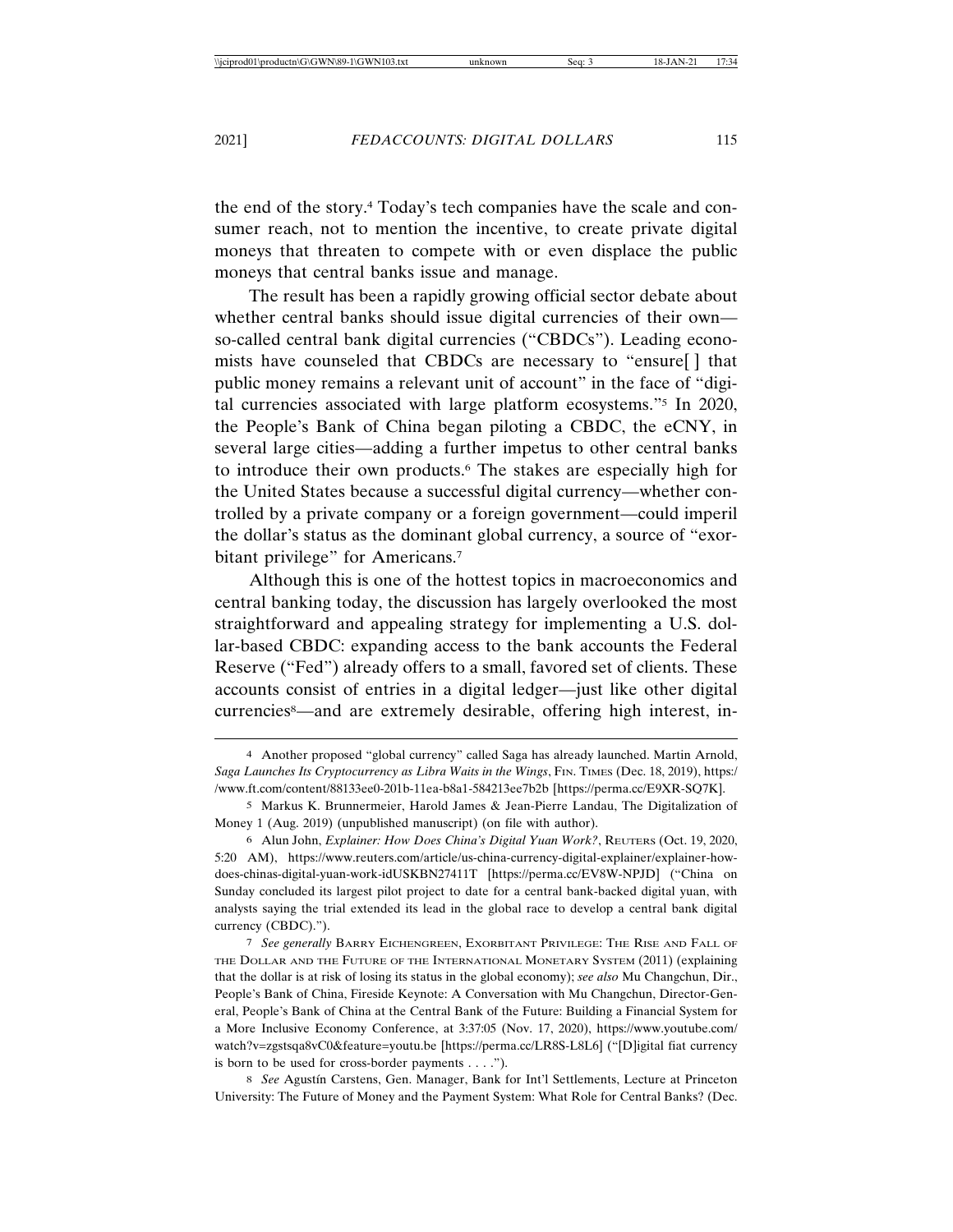stant payments, and full government backing no matter how large the account balance.9 U.S. law restricts these accounts to an exclusive clientele consisting of banks and government entities.10 Privileged access to these accounts creates a striking asymmetry at the core of our monetary framework: government-issued physical currency is an open-access resource, available to all, but government-issued digital currency (in the form of central bank accounts) is not.

This dichotomy is unwarranted. Congress should authorize the Fed to implement a broadly accessible, U.S. dollar-based CBDC by giving the general public—individuals, businesses, and institutions the option to hold accounts at the central bank, which this Article calls FedAccounts.11 FedAccounts would offer all the functionality of

10 In addition to U.S. depository institutions, *see* 12 U.S.C. § 342, the Fed is authorized to maintain accounts for the United States Treasury, *see id.* § 391, certain government-sponsored enterprises in the residential mortgage area, *see id.* §§ 1435, 1452(d), 1723a(g), foreign governments, banks, and central banks, *id.* §§ 347d, 358, certain international organizations, such as the International Monetary Fund and the World Bank, *see* 22 U.S.C. § 286d, and designated financial market utilities, *see* 12 U.S.C. § 5465, as well as assorted other governmental and government-sponsored entities that this Article omits here.

11 Since a draft of this Article was released in June 2018, the FedAccount proposal has received extensive attention in the media as well as from congressional leaders, several of whom have introduced legislation to implement the plan. *See* Matt Levine, Opinion, *Maybe Dollars Should Be Digital*, BLOOMBERG (June 11, 2018, 10:52 AM), https://www.bloomberg.com/opinion/ articles/2018-06-11/maybe-dollars-should-be-digital [https://perma.cc/9E4M-6N6G] (discussing the authors' FedAccount proposal); Dave Dayen, *Give Everyone Government Bank Accounts*, NEW REPUBLIC (June 13, 2018), https://newrepublic.com/article/148998/give-everyone-government-bank-accounts [https://perma.cc/8B92-5D4D]; *Why Americans Should Have Bank Accounts at the Fed* (Bloomberg TV June 14, 2018, 5:45 PM) (television interview with Morgan Ricks, Professor of L. & Enter. Scholar, Vanderbilt Univ. L. Sch.), https://www.bloomberg.com/ news/videos/2018-06-14/why-americans-should-have-bank-accounts-at-the-fed-video [https:// perma.cc/4KCX-Q86H]; Matthew C. Klein, *Banking with the Federal Reserve*, BARRON'S (June 28, 2018, 11:09 AM), https://www.barrons.com/articles/banking-with-the-federal-reserve-1530198578 [https://perma.cc/A2XV-BPKC]; Jeff Spross, *How to Make the Federal Reserve the People's Bank*, THE WEEK (July 9, 2018), https://theweek.com/articles/783357/how-make-federalreserve-peoples-bank [https://perma.cc/N3YW-9R5Z]; Stacey Vanek Smith & Cardiff Garcia,

<sup>5, 2019) (&</sup>quot;Your bank balance is a digital currency in the sense that it is an electronic entry in a  $ledge: . . . .".$ 

<sup>9</sup> See *Maintenance of Reserve Balance Requirements*, BD. GOVERNORS FED. RSRV. SYS. (Nov. 21. 2019), https://www.federalreserve.gov/monetarypolicy/reserve-maintenance-manualmaintenance-of-reserve-balance-requirements.htm [https://perma.cc/GPS8-4EQA]; *What is the FedNow Service?*, FED. RSRV, https://www.frbservices.org/financial-services/fednow/what-isfednow.html [https://perma.cc/92YW-UJTC]; Amy Wolf, *Why Federal Reserve Should Offer Bank Accounts to Everyone*, VAND. U. (June 20, 2018, 4:34 PM), https://news.vanderbilt.edu/ 2018/06/20/federal-reserve-bank-accounts/ [https://perma.cc/6DYK-RVW5]. Central bank accounts consist of base money, meaning they are fully sovereign and will not default no matter how large the balance. By contrast, federal deposit insurance for ordinary bank accounts maxes out at \$250,000, *see* 12 U.S.C. § 1821(a)(1)(E), which presents a big problem for institutions with large balances.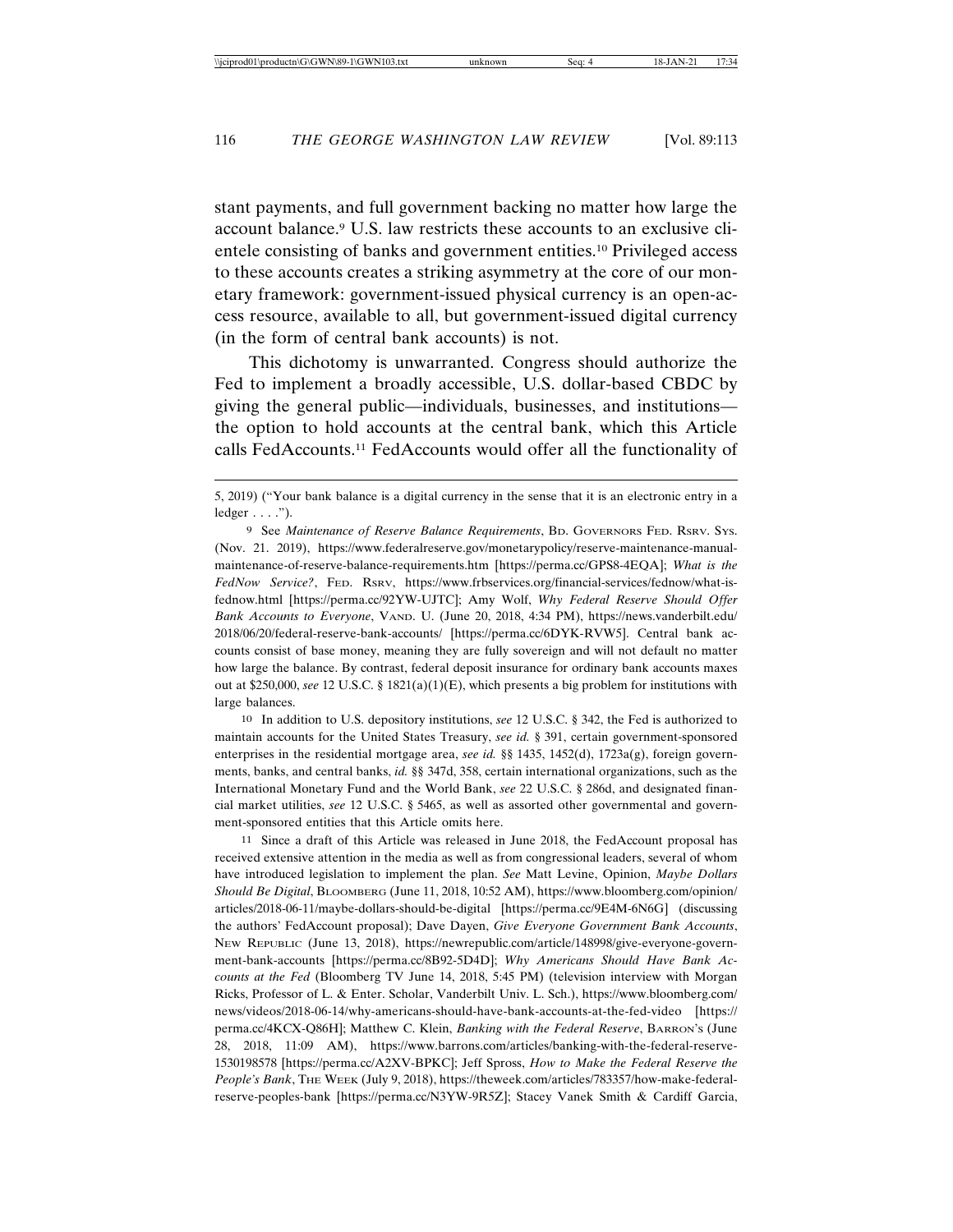ordinary bank accounts except for overdraft coverage. They would also have all the special features that banks currently enjoy in their central bank accounts, as well as some additional complementary features. The FedAccount program would put government-issued digital or "account" money on par with government-issued physical currency, transforming digital dollars into a resource that anyone can use.

The FedAccount system would be far superior to the CBDC approaches that dominate current discussions. Most proposals portray CBDC as a sort of disembodied physical currency—a digital "token"

*Fed Accounts for All!*, NPR PLANET MONEY: THE INDICATOR (July 11, 2018, 5:23 PM) (podcast interview with Morgan Ricks, Professor of L. & Enter. Scholar, Vanderbilt Univ. L. Sch.), https:// www.npr.org/sections/money/2018/07/11/628173553/fed-accounts-for-all [https://perma.cc/X6SM-RLF4]; *Try This: What To Do If the Usual Weapons Fail*, ECONOMIST (Oct. 11, 2018), https:// www.economist.com/special-report/2018/10/11/what-to-do-if-the-usual-weapons-fail [https:// perma.cc/6CF6-6UQE]; Matthew Yglesias, *Bernie Sanders and AOC's Plan to Crack Down on High-Interest Loans, Explained*, VOX (May 16, 2019, 9:00 AM), https://www.vox.com/policy-andpolitics/2019/5/16/18624041/credit-card-rate-payday-loan-stop-loan-sharks-sanders-ocasio-cortez [https://perma.cc/LLB5-TALW]; Dave Dayen, *Building the People's Banks*, AM. PROSPECT (Jan. 16 2020), https://prospect.org/economy/building-the-people%E2%80%99s-banks/ [https:// perma.cc/MCV8-68AC]; Mike Orcutt, *We Just Glimpsed How a "Digital Dollar" Might Work*, MIT TECH. REV. (Mar. 26, 2020), https://www.technologyreview.com/2020/03/26/950277/we-justglimpsed-how-a-digital-dollar-might-work-thanks-to-coronavirus/ [https://perma.cc/XH8L-HKHE]; Jason Brett, *How A U.S. Senator's Digital Dollar Plan Offers Mark Zuckerberg His Crypto Comeuppance*, FORBES (Mar. 27, 2020, 9:22 PM), https://www.forbes.com/sites/jasonbrett/2020/03/27/how-a-us-senators-digital-dollar-plan-offers-mark-zuckerberg-his-crypto-comeuppance/?sh=755262e5306d [https://perma.cc/9Z7V-2HGH] ("In [Senator Sherrod Brown's] plan, everyone would be allowed to set up a digital dollar wallet that would be called a 'FedAccount' . . . ."); Editorial, *Stop Dawdling. People Need Money.*, N.Y. TIMES (Apr. 15, 2020), https:/ /www.nytimes.com/2020/04/15/opinion/coronavirus-stimulus-check-payment.html [https:// perma.cc/EFZ7-8FPD] ("The government could improve [distribution of relief payments] significantly by establishing a bank account for every American at the Federal Reserve."); Emily Flitter & Emily Cochrane, *As Banks Stumble in Delivering Aid, Congress Weighs Other Options*, N.Y. TIMES (June 4, 2020), https://www.nytimes.com/2020/05/11/business/coronavirus-aidbanks.html [https://perma.cc/Y5ZV-QRLV] ("Some Democrats on the Senate Banking Committee want to see the Fed create accounts for every American."); Annie Linskey, *Biden's Flexibility on Policy Could Mean Fierce Fights If He Wins*, WASH. POST (Sept. 7, 2020, 6:00 AM), https:// www.washingtonpost.com/politics/bidens-flexibility-on-policy-could-mean-bloody-fights-if-hewins/2020/09/06/b8d66c3c-e622-11ea-bc79-834454439a44\_story.html [https://perma.cc/YB83- 9HKK] (noting that "[w]hen Joe Biden released economic recommendations two months ago," his team included the idea of "having the Federal Reserve guarantee all Americans a bank account"); Banking for All Act, S. 3571, 116th Cong. § 3 (2020) (as introduced by Sen. Sherrod Brown) (establishing "FedAccounts"); Financial Protections and Assistance for America's Consumers, States, Businesses, and Vulnerable Populations Act, H.R. 6321, 116th Cong. § 101 (2020) (as introduced by Rep. Maxine Waters) (establishing "FedAccounts"); Take Responsibility for Workers and Families Act, H.R. 6379, 116th Cong. § 101 (2020) (as originally drafted), https:// www.sasse.senate.gov/public/\_cache/files/1038e060-0bbf-4d5e-9bc8-980c6ba0b19c/pelosi-.pdf [https://perma.cc/2C33-PGCK] (establishing "FedAccounts"); Automatic Boost to Communities Act, H.R. 6553, 116th Cong. § 3 (introduced by Rep. Rashida Tlaib) (establishing "FedAccounts").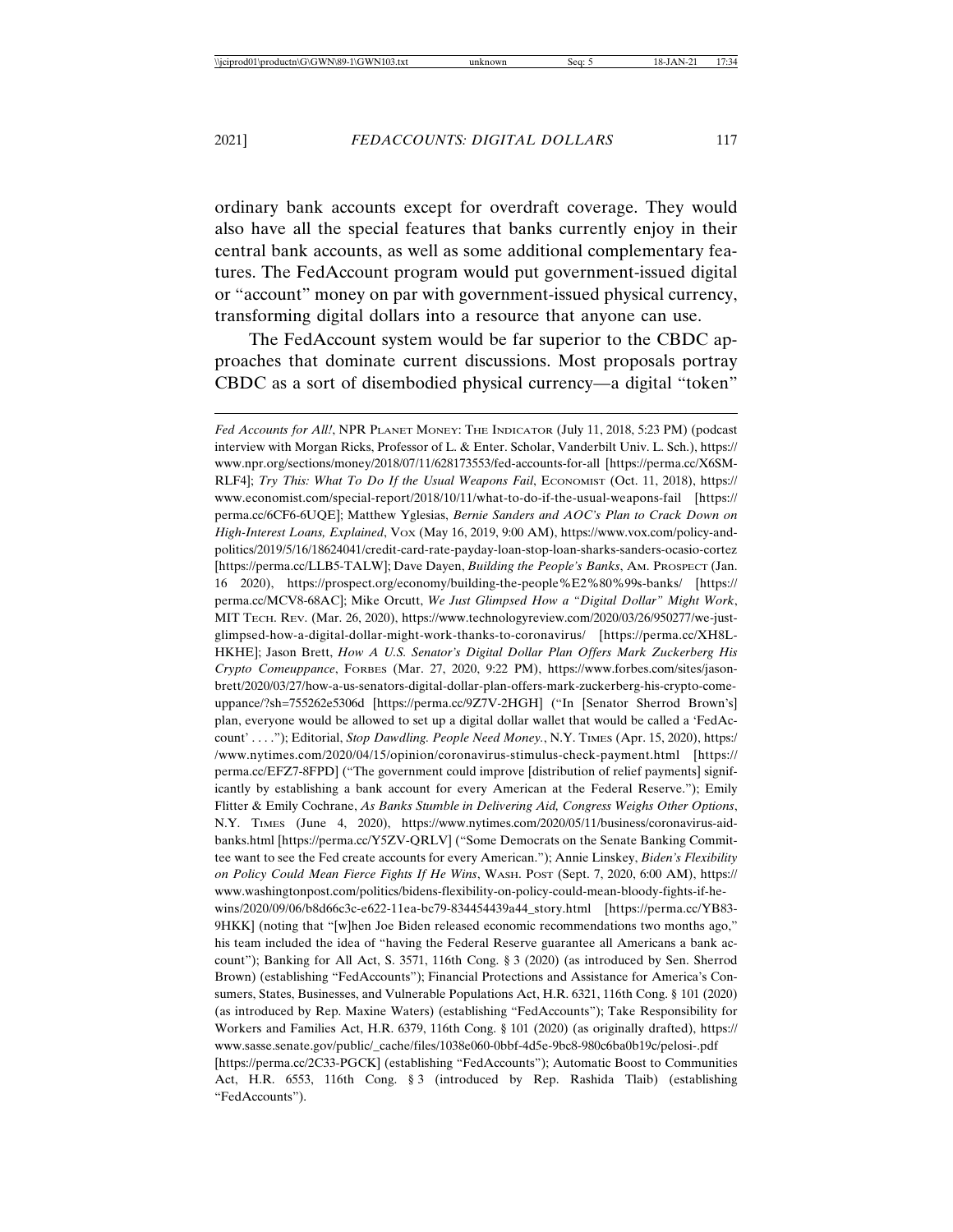that retains physical currency's properties of anonymity and direct peer-to-peer transfer.12 These proposals typically envision a closed system of digital "wallets" that is segregated from the existing system of money and payments and based on distributed ledger technology, like the blockchain technology that undergirds Bitcoin and (prospectively) Libra.13 These design features are questionable. The Fed and other central banks should not be eager to facilitate fully anonymous transfers, which can be used for terrorist financing, money laundering, tax evasion, and other illicit activities.14 Nor is it apparent why central banks should wish to create a segregated, closed system that is walled off from the mainstream payment system. When it comes to money and payments, integration and interoperability beat fragmentation and balkanization.15 And distributed ledger technology, however ingenious its conception, remains extremely slow and inefficient compared with centralized ledger systems.<sup>16</sup> For central banks, these cryptocurrency design features are a needless distraction.17 The FedAccount system would be seamlessly interoperable with the existing system of money and payments and would rely on low-cost, reliable systems and technologies that the Fed has used successfully for decades.18

The FedAccount program would also bring genuinely transformational change to the monetary-financial system, in ways both obvious and unexpected. Importantly, it would foster financial inclusion. The mainstream U.S. payment system currently fails millions of "unbanked" and "underbanked" households.19 FedAccounts, properly

14 Alma Angotti & Anne Marie Minogue, *Risks and Rewards: Blockchain, Cryptocurrency and Vulnerability to Money Laundering, Terrorist Financing and Tax Evasion*, WESTLAW J. BANK & LENDER LIAB., Nov. 26, 2018, at 3; *see also infra* Section IV.B.

<sup>12</sup> *See* COMM. ON PAYMENTS & MKT. INFRASTRUCTURES, MKTS. COMM., BANK FOR INT'L SETTLEMENTS, CENTRAL BANK DIGITAL CURRENCIES 6 (2018).

<sup>13</sup> *See, e.g.*, Tommaso Mancini-Griffoli, Maria Soledad Martinez Peria, Itai Agur, Anil Ari, John Kiff, Adina Popescu & Celine Rochon, *Casting Light on Central Bank Digital Currency*, at 6, 29, IMF Staff Discussion Note SDN/18/08 (2018) (describing a CBDC design involving "preloading tokens onto a wallet"); Benoit Cœuré, Member, Exec. Bd. of the Eur. Cent. Bank, The Future of Central Bank Money (May 14, 2018) ("[C]entral banks today could make use of new technologies that would enable the introduction of what is widely referred to as a 'tokenbased' currency—one based on a distributed ledger technology (DLT) or comparable cryptographic technology.").

<sup>15</sup> *See infra* Sections II.B & III.B.

<sup>16</sup> *Id.*

<sup>17</sup> Cf. Aleksander Berentsen & Fabian Schär, *The Case for Central Bank Electronic Money and the Non-case for Central Bank Cryptocurrencies*, 100 FED. RSRV. BANK OF ST. LOUIS REV. 97, 103–04 (2018) (stating that central banks should not use cryptocurrencies because there is no advantage and anonymity creates significant risks).

<sup>18</sup> *See, e.g.*, *infra* Part I, Section II.E.

<sup>19</sup> *See infra* Section II.A.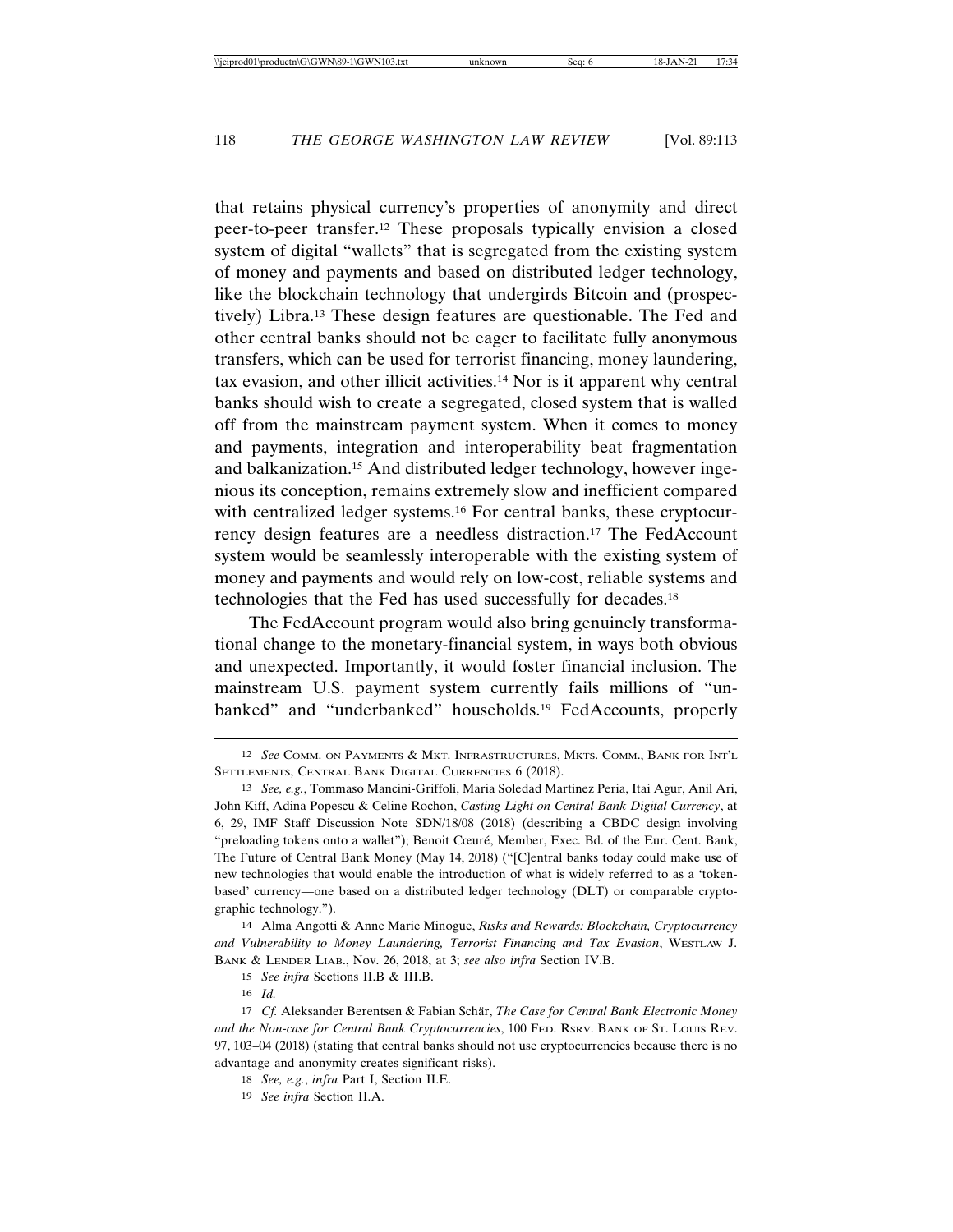structured, would be a money-and-payments safety net for such households, lessening their reliance on expensive and subpar alternatives.

FedAccounts would also hold appeal at the other end of the income and wealth spectrum. The interest rate paid on central bank accounts (known as the interest-on-reserves or IOR rate) would be attractive to large businesses and other institutions. Equally appealing to large institutions would be the sovereign and nondefaultable status of these balances. FedAccounts would be pure base money, an asset not realistically available elsewhere in "account" form. Further, free instant payments between FedAccount holders would create network effects: the system's value to existing users would rise as more users joined. For these reasons, the uptake would likely be robust.

If adopted on a large scale, FedAccounts would bring about less obvious, but no less profound, *systemic* changes. Financial stability would be dramatically enhanced: FedAccounts would likely crowd out privately issued deposit substitutes, which are a major source of financial instability. Monetary control and monetary policy transmission would improve; current problems with "pass through" of policy rates would diminish or disappear. Also, because the Fed would not charge interchange fees on debit card transactions, FedAccounts would reduce or eliminate an implicit tax on retailers and consumers. Moreover, the system could usher in desirable regulatory simplification. Far from being fiscally expensive, FedAccounts could *generate* revenue for the federal government—possibly a lot of it—all while imposing minimal or potentially zero user fees.20

This Article considers the effects the FedAccount program (or just "FedAccount") would have on the central bank, the banking system, and financial "intermediation" more generally, and finds the effects salutary. This Article also compares FedAccount to the CBDC plans currently under discussion and to other loosely related reform proposals: full-reserve banking and postal banking. FedAccount compares favorably. Finally, this Article anticipates objections on various grounds, including institutional competence; law enforcement and counterterrorism; cybersecurity and fraud prevention; privacy and civil liberties; the availability of supposedly better alternatives, such as regulatory mandates or Fintech payment solutions not involving direct government provisioning; possible effects on lending, small banks, and financial innovation; the loss of purported synergies between deposits

<sup>20</sup> *See infra* Section II.G.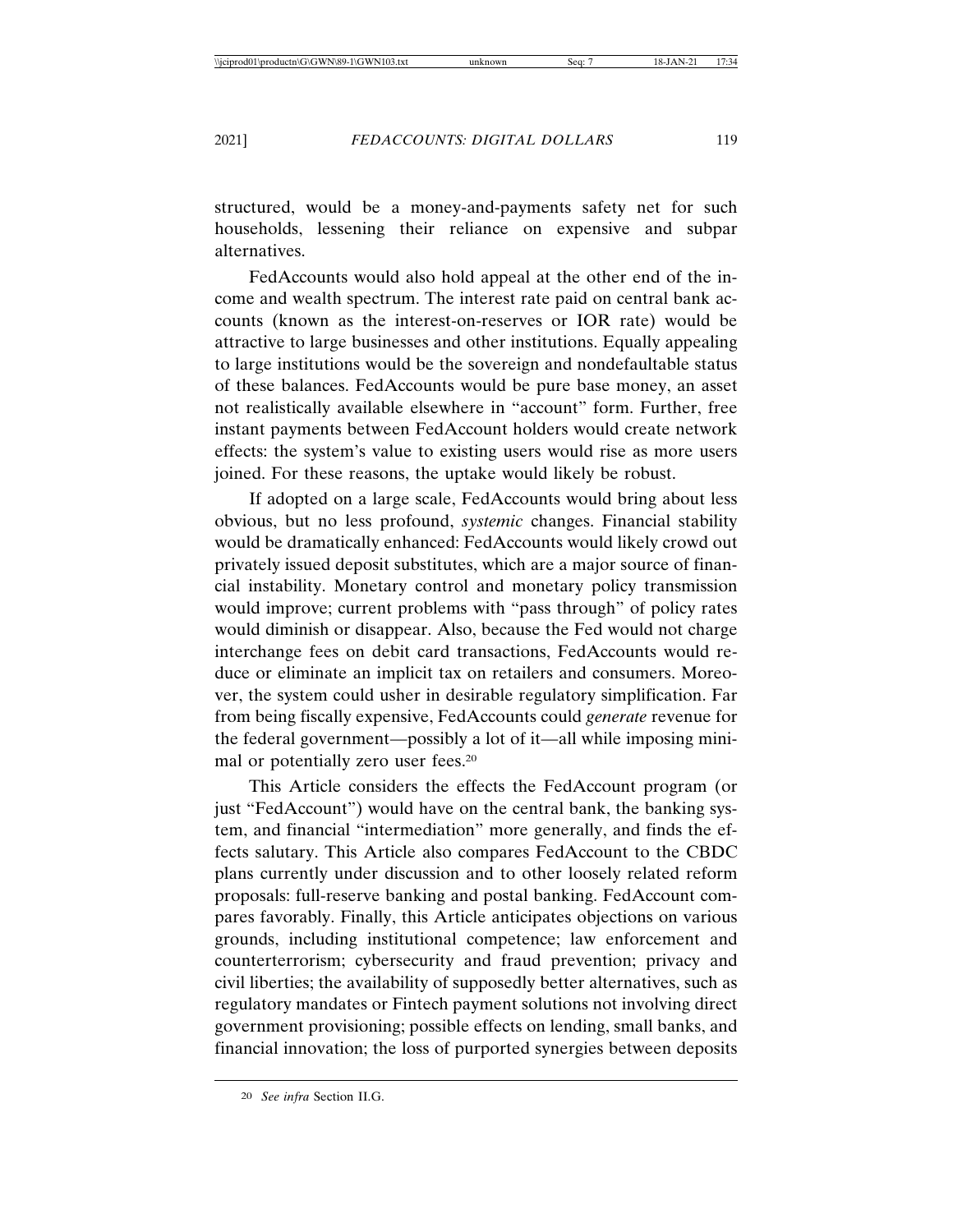and lending; and possible political obstacles to adoption. This Article addresses these objections and explains why they do not undermine the case for FedAccount.

This Article's analysis relates to and builds upon others' work in money and banking. Mehrsa Baradaran's work on postal banking has influenced this Article considerably.21 James Tobin's two-page "deposited currency" proposal from 1987 is a precursor to this Article's argument.22 Former U.K. central banker Sir Paul Tucker has offered a more critical take on "[u]niversal access to accounts at the central bank."23 His main objections relate to predicted effects on credit allocation and innovation, $24$  issues that this Article addresses. $25$  The idea of public access to central bank accounts has begun to percolate into public discourse.26 Existing treatments are incomplete; this Article aims to concretize the proposal and trace its implications with greater precision.

At the level of theory, FedAccount reconceptualizes the roles of public and private actors in our monetary framework. This split has

22 James Tobin, *The Case for Preserving Regulatory Distinctions*, *in* RESTRUCTURING THE FINANCIAL SYSTEM: A SYMPOSIUM SPONSORED BY THE FEDERAL RESERVE BANK OF KANSAS CITY, 167, 172 (Fed. Rsrv. Bank of Kan. City 1987) ("I think the government should make available to the public a medium with the convenience of deposits and the safety of currency, essentially currency on deposit, transferable in any amount by check or other order. . . . The Federal Reserve banks themselves could offer such deposits . . . ."). For more recent but similarly brief treatments, see Dirk Niepelt, *Reserves for Everyone—Towards a New Monetary Regime?*, VOX EU (Jan. 21, 2015), https://voxeu.org/article/keep-cash-let-public-hold-central-bank-reserves [https://perma.cc/3DRS-LF85] ("'Reserves for everyone' deserves serious consideration."); NICK GRUEN, CENTRAL BANKING FOR ALL: A MODEST PROPOSAL FOR RADICAL CHANGE 7 (2014) (advocating the extension of "some core central banking services to individuals and businesses"); and Berentsen & Schär, *supra* note 17, at 101 (advocating for electronic central bank accounts).

23 SIR PAUL TUCKER, THE POLITICAL ECONOMY OF CENTRAL BANKING IN THE DIGITAL AGE 9–10 (2017). For another skeptical take, see Cœuré, *supra* note 13 ("From today's perspective, there are no clear benefits from allowing the general public to hold digital central bank reserves  $\dots$ .").

26 *See, e.g.*, *Central Banks Should Consider Offering Accounts to Everyone*, ECONOMIST (May 26, 2018), https://www.economist.com/finance-and-economics/2018/05/26/central-banksshould-consider-offering-accounts-to-everyone [https://perma.cc/LP8G-FYHK]. Some of the recent interest stems from a June 10, 2018, Swiss referendum to ban fractional-reserve banking, a very different proposal from the public option advanced in this Article. *See* Ralph Atkins, *Swiss Voters Reject 'Sovereign Money' Initiative*, FIN. TIMES (June 10, 2018), https://www.ft.com/content/686e0342-6c97-11e8-852d-d8b934ff5ffa [https://perma.cc/T4QD-G665].

<sup>21</sup> *See generally* MEHRSA BARADARAN, HOW THE OTHER HALF BANKS 9 (2015) (proposing "a central bank for the poor"); Mehrsa Baradaran, *Banking and the Social Contract*, 89 NO-TRE DAME L. REV. 1283, 1330–36 (2014) (comparing problems with the current banking system to weak consumer protection and poor services for marginalized communities).

<sup>24</sup> TUCKER, *supra* note 23, at 9–10. **R**

<sup>25</sup> *See infra* Sections III.A, IV.G.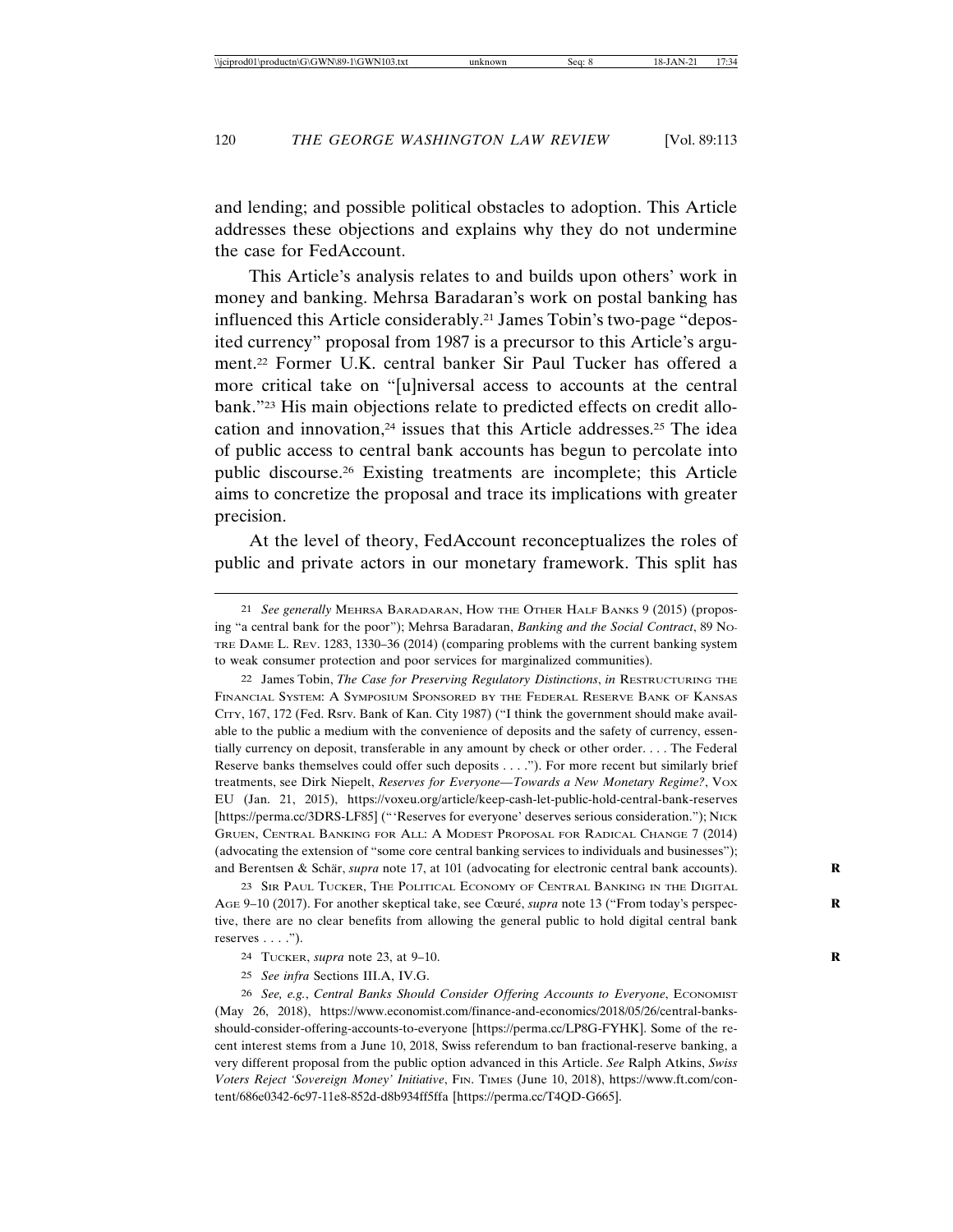always been *the* central issue of financial regulatory history and policy in the United States. And from the National Bank Act of 186427 to the Federal Reserve Act of 1913<sup>28</sup> and the Banking Acts of 1933<sup>29</sup> and 1935,30 the trajectory has generally been to make the dollar money supply more and more public. This public conception reached its zenith with the New Deal system of bank regulation, the basic thrust of which was to bring private money creation within the public fold. Bank-issued money became a sovereign obligation through the mechanism of deposit insurance.<sup>31</sup> Banks—money augmentation firms were required to inhabit a special institutional environment, segregated from the rest of the financial system.32 Bank chartering was restrictive and discretionary.<sup>33</sup> And although one can quibble with the details, this system was on the whole very successful: it brought an unprecedented level of financial and macroeconomic stability.34

But the New Deal system began to erode in the 1970s, and the erosion accelerated in the 1990s and 2000s. Policymakers allowed a vast array of deposit substitutes—private moneys, denominated in dollars—to proliferate on a huge scale.35 In other words, the dollar money supply became increasingly privatized. And with this privatization, instability returned, culminating in the disaster of 2008 and the Great Recession. FedAccount is therefore also an entry in a long-running debate. It aims to push money creation back in a more public direction. The importance of these issues for our economy and indeed for our democracy would be hard to overstate. Monetary dysfunction has played a persistent and crucial role in U.S. history, from colonial times through today,<sup>36</sup> and modern financial regulation has not solved the problem.

This Article proceeds in four parts. Part I describes the FedAccount proposal. Part II discusses its benefits. Part III explores the proposal's structural implications for banking and central banking,

- 30 Banking Act of 1935, Pub. L. No. 74–305, 49 Stat. 684.
- 31 § 8, 48 Stat. at 168.
- 32 *Id.* §§ 16, 21.
- 33 § 101, 49 Stat. at 687.
- 34 David M. Kennedy, *What the New Deal Did*, 124 POL. SCI. Q. 251, 255 (2009).
- 35 *See infra* Section II.C.

36 *See Money in Colonial Times*, FED. RSRV. BANK OF PHILA., https:// www.philadelphiafed.org/education/teachers/resources/money-in-colonial-times [https:// perma.cc/9WCU-X6LV] (describing the United States' early monetary problems).

<sup>27</sup> National Bank Act of 1864, ch. 106, 13 Stat. 99 (superseding the National Bank Act of 1863, ch. 58, 12 Stat. 665).

<sup>28</sup> 12 U.S.C. §§ 221–522.

<sup>29</sup> Banking Act of 1933 (Glass-Steagall Act), Pub. L. No. 73–66, 48 Stat. 162.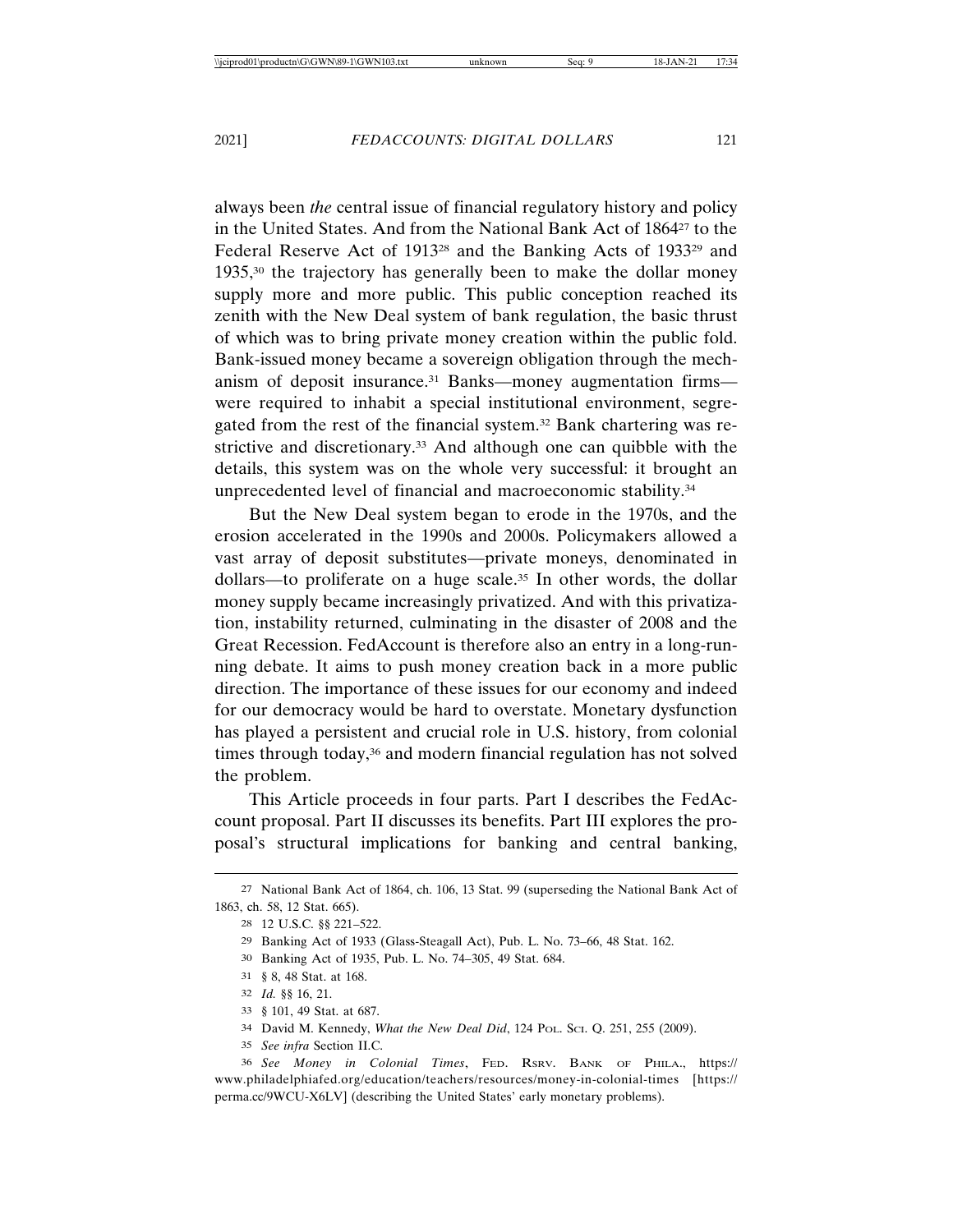examines the shortcomings of other CBDC designs, and compares FedAccount with narrow banking and postal banking proposals. Finally, Part IV addresses costs and objections.

### I. FEDACCOUNTS

All U.S. citizens, residents, and domestically domiciled businesses and institutions would be eligible for FedAccounts.37 Like the account balances that banks keep at the Fed, FedAccount balances would be CBDC: dollar balances issued by the central bank and maintained as digital ledger entries. FedAccounts would offer all the functionality of ordinary bank transaction accounts, except for overdraft coverage. They would come with debit cards for point-of-sale payments and ATM access. They would support direct deposit and online bill pay. Account holders could access their accounts on the internet or through a mobile phone application. Monthly statements would be supplied by email (preferably) or in hard copy. There would be a customer service number. Although checks are on their way to extinction,38 the Fed might also offer checkbooks for a small fee.

There would be some key differences between FedAccounts and standard bank accounts:

- *1. No fees or minimum balances.* FedAccount fees would be minimal or zero. There would be no minimum balances or other policies that exclude the currently unbanked. Applicants would not be screened based on credit scores or similar metrics. No one would be denied an account based on profitability considerations.
- *2. Interest on balances.* FedAccounts would pay the same IOR rate that commercial banks receive on their balances. Since late 2008, when the Fed started paying IOR, this rate has been pegged at or just shy of the top end of the federal funds target range.39 This Article discusses IOR in Section II.D.
- *3. Real-time payments.* Payments *between* FedAccounts would clear in real time, just like interbank payments processed by the Fed.40 A user-friendly web and

<sup>37</sup> Like existing bank accounts, FedAccounts would comply with anti-money laundering and Bank Secrecy Act requirements. *See infra* Section IV.B.

<sup>38</sup> David Marino-Nachison, *Payments: The Next Step Toward the Extinction of Checks and Cash*, BARRON'S (May 11, 2018, 10:25 AM), https://www.barrons.com/articles/payments-thenext-step-toward-the-extinction-of-checks-and-cash-1526048738 [https://perma.cc/PEC2-CB58].

<sup>39</sup> Robert Heller, *Will Paying Interest on Reserves Endanger the Fed's Independence?*, 39 CATO J. 597, 597, 599 (2019).

<sup>40</sup> *See What is the FedNow Service?*, *supra* note 9. **R**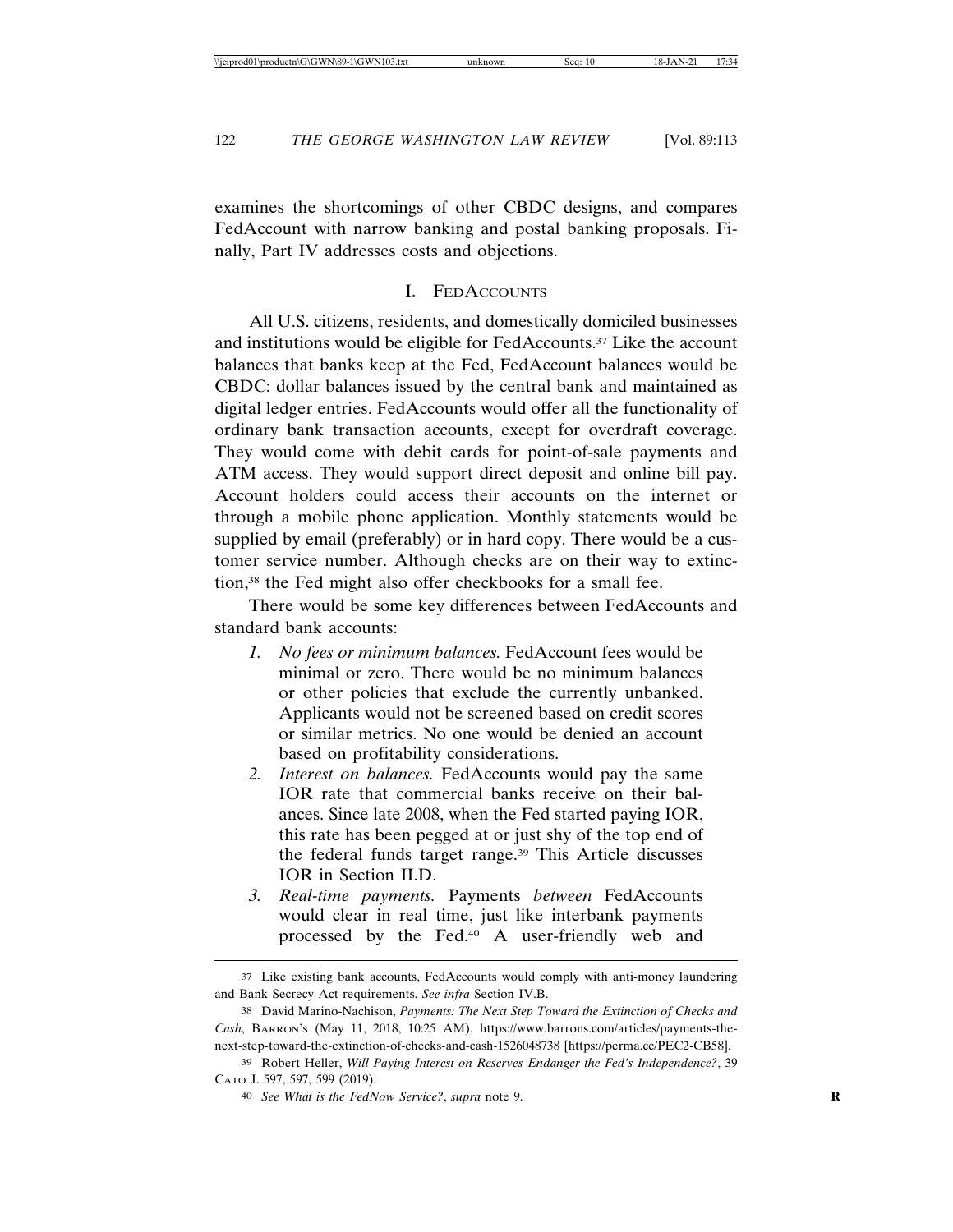smartphone interface would support free and instant peer-to-peer payments between FedAccount holders. The system would work like existing popular peer-topeer payment services (e.g., Venmo, Square Cash) except that users would never need to "cash out" their balances to a bank account:<sup>41</sup> FedAccount is a bank account.

- *4. No interchange fees.* To the fullest extent possible, the central bank would decline to receive interchange fees in connection with debit card payments. This would reduce or eliminate an implicit tax on retailers and consumers. This Article discusses interchange in Section II.E.
- *5. Pure money.* FedAccount balances would be fully sovereign base money, just like reserve balances that commercial banks hold. There would be no possibility of default on balances of any size. Deposit insurance would be superfluous.

FedAccount would not be a *lending* program. The Fed would not provide credit directly to individuals or businesses. If widely adopted, however, FedAccount would likely enlarge the Fed's balance sheet, raising questions about how the Fed allocates its investment portfolio. This Article delves into these structural issues in Part III. For now, it is enough to note that FedAccount would not involve the Fed in extending credit to individuals or nonbank businesses, nor would it necessarily affect the aggregate supply, or cost of credit or "intermediation."

Nor would FedAccount require the Fed to establish brick-andmortar branches. It was not so long ago that practically all payments involved physical payment media—cash and checks—and ubiquitous retail bank locations were central to the payment system's functioning. Check clearing in particular was a huge logistical undertaking.42 Restricting access to central bank accounts was perhaps understandable under these conditions.

Times have changed. Modern telecommunications and information technology—including the internet, mobile communication networks, payment card terminals, and smartphones—have made physical payment media decreasingly relevant to everyday transac-

<sup>41</sup> *See* Melanie Weir, *How to Cash Out on Cash App and Transfer Money to Your Bank Account Instantly*, BUS. INSIDER, (Dec. 31, 2019, 11:24 PM), https://www.businessinsider.com/ how-to-cash-out-on-cash-app [https://perma.cc/7GRH-PANF].

<sup>42</sup> *See, e.g.*, MARY BETH MATTHEWS & STEVE H. NICKLES, PAYMENTS LAW IN A NUT-SHELL 142–44 (2d ed. 2015).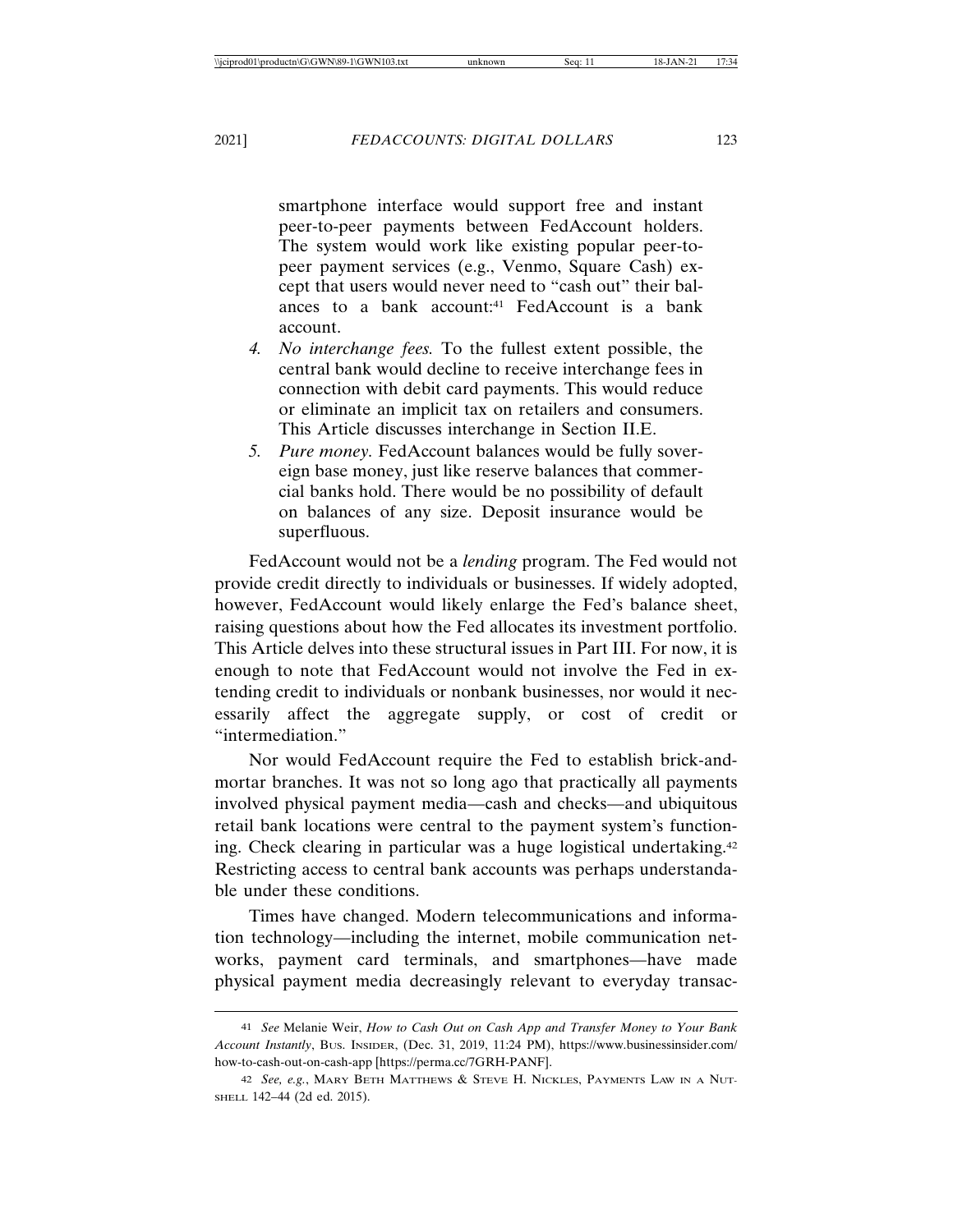tions. Electronic payments now predominate.43 Such payments consist of electronic ledger entries that do not require physical delivery of payment media at any level of the system. Checks are in severe decline. As recently as 2000, check payments outnumbered debit card, credit card, and Automated Clearing House ("ACH") payments combined.44 Checks were still the predominant noncash payment method in 2007.45 But by 2015, card-based and ACH payments dwarfed check payments by a factor of almost seven.46 And checks can now be "deposited" by remote deposit capture, including by smartphone.

To be sure, physical payment media have not (yet) been entirely supplanted. Not everyone wants or is able to use remote deposit capture for checks, and cash remains important for many Americans.<sup>47</sup> However, the FedAccount system would have multiple possible ways of addressing this problem. First, the Fed could enlist the physical plant and personnel of the U.S. Postal Service. Fed ATMs installed at post office locations, and possibly also trained postal clerks, could handle cash deposits and withdrawals as well as check deposits (in lieu of image capture) for FedAccount holders. This would require significant investment, but handling and transporting cash and checks are squarely in the Fed's wheelhouse.<sup>48</sup> Second, the Fed could engage third-party banks, credit unions, or ATM networks as the Fed's agents to accept cash and check deposits from FedAccount holders. Third, the Fed could engage nonbank retail stores to serve this agency function for un- and underbanked populations. Retail stores already make

<sup>43</sup> *See* Geoffrey R. Gerdes, *Recent Payment Trends in the United States*, FED. RSRV. BULL., Oct. 2008, at A75, A75 (noting that "electronic payments . . . exceeded the number of check payments for the first time" in 2003).

<sup>44</sup> *See* FED. RSRV SYS., FEDERAL RESERVE PAYMENTS STUDY 2016, at 4 (2016). Accompanying data tables are available on the Fed's website. *See The Federal Reserve Payments Study 2016 – Accessible Version*, BD. GOVERNORS FED. RSRV. SYS. (Feb. 28, 2017), https:// www.federalreserve.gov/paymentsystems/2016-payment-study-accessible.htm#figure2 [https:// perma.cc/M8PD-GELF]. ACH payments include direct deposits and recurring bill payments. Rebecca Lake, *ACH Transfers: What Are They and How do They Work?*, INVESTOPEDIA (Feb. 11, 2020), https://www.investopedia.com/ach-transfers-what-are-they-and-how-do-they-work-4590120#:~:text=feb%2011%2C%202020-,ACH%20transfers%20are%20a%20way%20to %20move%20money%20between%20accounts,receive%20money%20conveniently%20and %20securely.&text=ACH%20transfers%20have%20many%20uses,a%20credit%20or%20debit %20card [https://perma.cc/JX4Q-R667].

<sup>45</sup> *See* FED. RSRV. SYS., *supra* note 44, at 4. **R**

<sup>46</sup> *See id.*

<sup>47</sup> *See* KRISTA TEDDER & RACHEL HUBER, JAVELIN STRATEGY & RSCH., 2020 HEALTH OF CASH STUDY 4–5 (2020); CARDTRONICS, HEALTH OF CASH CHECK-UP 3 (2020).

<sup>48</sup> *See FedCash Services*, FED. RSRV., https://www.frbservices.org/financial-services/cash/index.html [https://perma.cc/B5RZ-4VQU] (describing the Fed's "FedCash" services).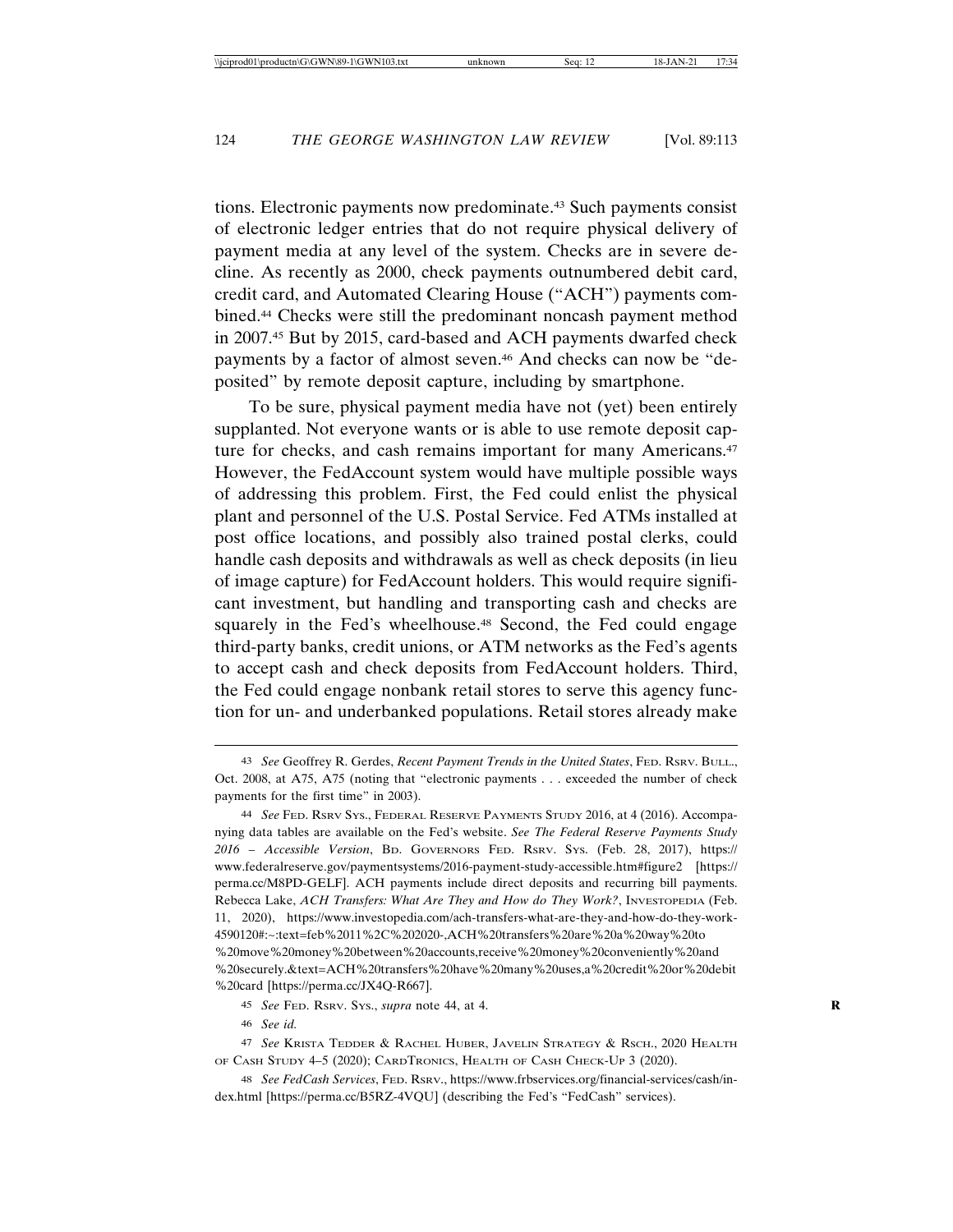prepaid cards available for sale.49 These three options are not mutually exclusive, and this list is not exhaustive.

Residual physical payment media are not a major obstacle to FedAccount. In fact, for reasons that will become clear in Part II, FedAccount would accelerate their decline. Although phasing out cash and checks is not necessarily an objective of FedAccount, the program would push in this direction.50

### II. BENEFITS

It is remarkable how many seemingly disparate problems FedAccount would mitigate or outright solve. The benefits would span an astonishing range of areas and would include a much more inclusive financial system, better consumer protection, faster and more efficient payments, greater financial and macroeconomic stability, improved monetary policy transmission, reduced payment tolls (interchange fees), streamlined regulation and regulatory structures, and increased fiscal revenue arising from recapture of economic rents from the financial sector. This Part discusses each benefit in depth.

### *A. Financial Inclusion and Consumer Protection*

Many Americans lack access to basic banking services. Whereas bank account penetration in other advanced economies like Canada, France, Germany, Japan, and the United Kingdom exceeds 97%,<sup>51</sup> about "6.5 percent of U.S. households [are] 'unbanked,' meaning that no one in the household had a [bank] account."52 Another 18.7% of U.S. households are "underbanked," meaning that, despite having a bank account, they rely to some degree on expensive nonbank ser-

<sup>49</sup> *See* BD. OF GOVERNORS OF THE FED. RSRV., FED. DEPOSIT INS. CORP., NAT'L CREDIT UNION ADMIN., OFF. OF THE COMPTROLLER OF THE CURRENCY & FIN. CRIMES ENF'T NET-WORK, INTERAGENCY GUIDANCE TO ISSUING BANKS ON APPLYING CUSTOMER IDENTIFICATION PROGRAM REQUIREMENTS TO HOLDERS OF PREPAID CARDS 2 (2016).

<sup>50</sup> *See generally* KENNETH S. ROGOFF, THE CURSE OF CASH: HOW LARGE-DENOMINATION BILLS AID CRIME AND TAX EVASION AND CONSTRAIN MONETARY POLICY (2016) (advancing a case for phasing out cash).

<sup>51</sup> Asli Demirguc-Kunt, Leora Klapper, Dorothe Singer & Peter Van Oudheusden, World Bank Grp., *The Global Findex Database 2014: Measuring Financial Inclusion around the World* 83–84 (World Bank Pol'y Rsch, Working Paper No. 7255, 2014).

<sup>52</sup> *See* FED. DEPOSIT INS. CORP., FDIC NATIONAL SURVEY OF UNBANKED AND UN-DERBANKED HOUSEHOLDS 1 (2017) ("Approximately 8.4 million U.S. households, made up of 14.1 million adults and 6.4 million children, were unbanked in 2017.").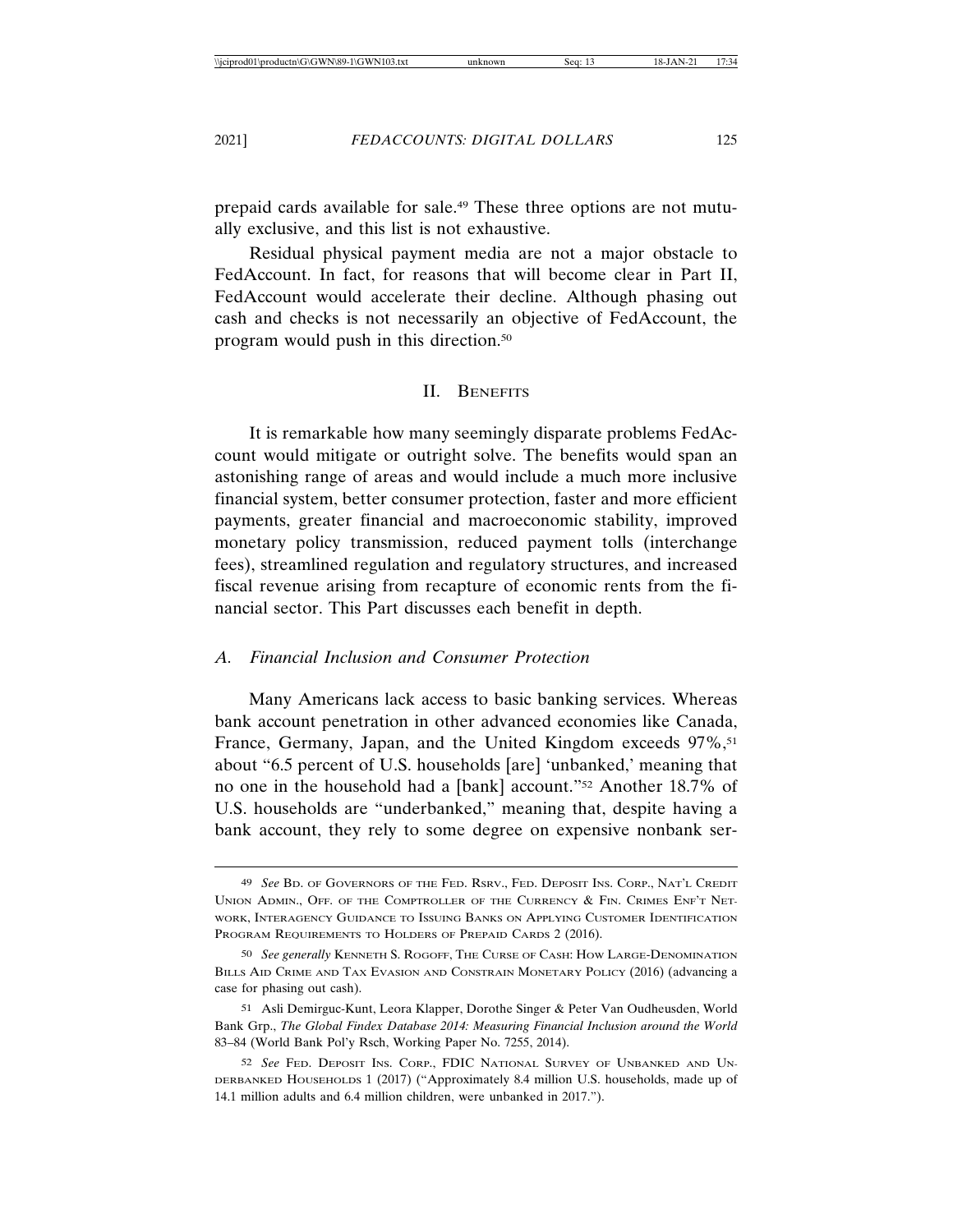vices—such as nonbank money orders, check cashing, and payday loans—for payments and other financial needs.<sup>53</sup>

Un- and underbanked individuals use a mishmash of products and services to make and receive payments. They cash checks at retail stores (such as grocery, drug, or convenience stores) and standalone check-cashing businesses. These providers typically charge 1.5% to 3.5% of face value.54 They stand in line at bill pay centers to pay routine expenses in cash, and they use nonbank money orders, which are subject to fees.<sup>55</sup> They transfer money within the United States through expensive wire transfer outlets like Western Union or Moneygram.<sup>56</sup> And increasingly they turn to prepaid debit cards.<sup>57</sup> These cards have various types of fees, including upfront fees, monthly fees, transaction fees, cash reload fees, ATM fees, account statement fees, customer service call fees, and online bill pay fees.58 In spite of all these fees, prepaid cards can experience service interruptions, leaving users unable to access funds for days at a time.59

55 *See* Christine Bradley, Susan Burhouse, Heather Gratton & Rae-Ann Miller, *Alternative Financial Services: A Primer*, 3 FDIC Q., no.1, 2009, at 39, 39–40.

56 *See* Carol M. Kopp, *MoneyGram vs. Western Union: What's the Difference?*, INVES-TOPEDIA (Jan. 28, 2020), https://www.investopedia.com/articles/personal-finance/081715/sendingmoney-moneygram-vs-western-union.asp [https://perma.cc/MLP9-E7HW].

57 Bradley et al., *supra* note 55, at 42. **R**

58 *See, e.g.*, *Plan Fees*, RUSHCARD, https://apply.rushcard.com/start?audience=Directmarketing#legal-fees [https://perma.cc/84H3-5SXG]; *see also* Prepaid Accounts Under the Electronic Fund Transfer Act (Regulation E) and the Truth in Lending Act (Regulation Z), 81 Fed. Reg. 83,934, 83,937, 83,954 (Nov. 22, 2016) (to be codified at 12 C.F.R. pts. 1005, 1026) (describing fees).

59 *See* Stacy Cowley, *Senators Press for Answers After Prepaid Debit Cards Fail*, N.Y. TIMES (June 28, 2016), https://www.nytimes.com/2016/06/29/business/dealbook/senators-pressfor-answers-after-prepaid-debit-cards-fail.html [https://perma.cc/UGQ7-TVSH]; Liz Moyer & Jessica Silver-Greenberg, *RushCard Breakdown Affects Thousands of Prepaid Debit Card Users*, N.Y. TIMES (Oct. 20, 2015), https://www.nytimes.com/2015/10/21/business/dealbook/after-technical-snag-fury-and-no-cash.html [https://perma.cc/H6KD-34R8].

<sup>53</sup> *See id.* ("Approximately 24.2 million U.S. households, composed of 48.9 million adults and 15.4 million children, were underbanked in 2017.").

<sup>54</sup> *See* Michael S. Barr & Rebecca M. Blank, *Savings, Assets, Credit, and Banking Among Low-Income Households: Introduction and Overview*, *in* INSUFFICIENT FUNDS: SAVINGS, ASSETS, CREDIT AND BANKING AMONG LOW-INCOME HOUSEHOLDS 1, 3 (Rebecca M. Blank & Michael S. Barr eds., 2009). Underbanked households, which are predominately low- or moderate-income, FED. DEPOSIT INS. CORP., NATIONAL SURVEY OF UNBANKED AND UNDERBANKED HOUSEHOLDS 10 (2009), may resort to nonbank check cashing for reasons of convenience and immediacy of payment. *See* RACHEL SCHNEIDER & BALAFAMA LONGJOHN, CTR. FIN. SERVS. INNOVATION, BEYOND CHECK-CASHING: AN EXAMINATION OF CONSUMER DEMAND AND BUSI-NESS INNOVATION FOR IMMEDIATE ACCESS TO CHECK FUNDS 12 (2014).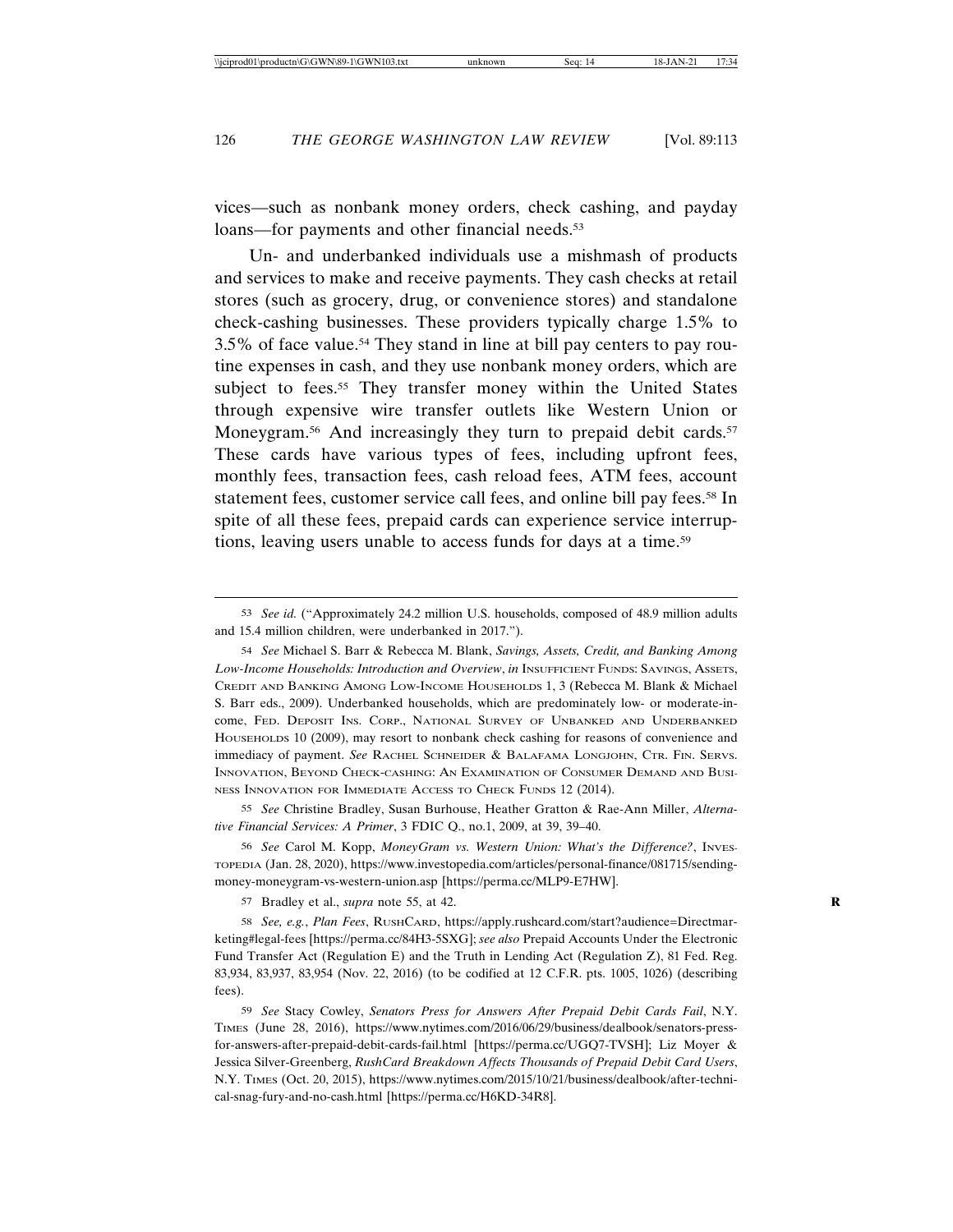The unbanked also save at a much lower rate, $60$  in part because they do not have checking and savings accounts.61 Low savings increases the likelihood that these households will need to use expensive nonbank credit products, such as payday loans, to cover cash shortfalls and emergency expenses. Such products can trap households in cycles of debt.62 Between interest and fees on short-term credit products and haircuts on earned income, the unbanked bear tens of billions of dollars in annual costs for financial services that wealthier households either get for free or do no need at all.<sup>63</sup>

Traditional private bank accounts are not currently meeting these households' needs. Bank branch locations are less prevalent in lowincome communities and their hours of operation are inconvenient for many prospective users.<sup>64</sup> Minimum balance requirements, account fees, and delays in check clearing deter low- and moderate-income households from opening or retaining accounts.<sup>65</sup> Bank of America recently announced that it would begin imposing a twelve-dollar monthly maintenance fee on all accounts not meeting certain criteria, including minimum balance criteria.66 Cultural and sociological factors also come into play. For example, the second most cited reason for lacking a bank account is "don't trust banks."67

Banks find it unprofitable to service low-balance accounts.<sup>68</sup> Moreover, when banks do maintain such accounts, they often use

63 *See* BARADARAN, *supra* note 21, at 212 (noting that unbanked households spend \$89 **R** billion per year on fees for financial services).

64 Donald P. Morgan, *How Do Bank Branch Closures Affect Low-Income Communities?*, WORLD ECON. F. (Mar. 15, 2016), https://www.weforum.org/agenda/2016/03/how-do-bankbranch-closures-affect-low-income-communities [https://perma.cc/QJ88-BBDT].

65 Vassilisa Rubstova, *Banking and Poverty: Why the Poor Turn to Alternative Financial Services*, BERKELEY ECON. R. (Apr. 15, 2019), https://econreview.berkeley.edu/banking-andpoverty-why-the-poor-turn-to-alternative-financial-services/ [https://perma.cc/9VXS-JZFG].

66 Rachel Louise Ensign, *Bank of America: No More Free Checking for Customers with Low Balances*, WALL ST. J. (Jan. 22, 2018, 1:40 P.M.), https://www.wsj.com/articles/bankof america-no-more-free-checking-for-customers-with-low-balances-1516625715 [https://perma.cc/ SQT2-9VBA].

67 *See* FED. DEPOSIT INS. CORP., *supra* note 52, at 23. **R**

68 Aaron Klein, *America's Poor Subsidize Wealthier Consumers in a Vicious Income Ine-*

<sup>60</sup> FED. DEPOSIT INS. CORP., *supra* note 52, at 8 (reporting that a rate of 17% of unbanked **R** households saved compared with 56% of underbanked households and 62% of fully banked households).

<sup>61</sup> *See* BARADARAN, *supra* note 21, at 213 (noting that countries where individuals have **R** better access to bank accounts have substantially higher savings rates).

<sup>62</sup> *See* JOHN ARMOUR, DAN AWREY, PAUL DAVIES, LUCA ENRIQUES, JEFFREY N. GORDON, COLIN MAYER & JENNIFER PAYNE, PRINCIPLES OF FINANCIAL REGULATION 263 (2016) (estimating that 75% of payday loans are advanced to "borrowers taking out upwards of eleven payday loans per year").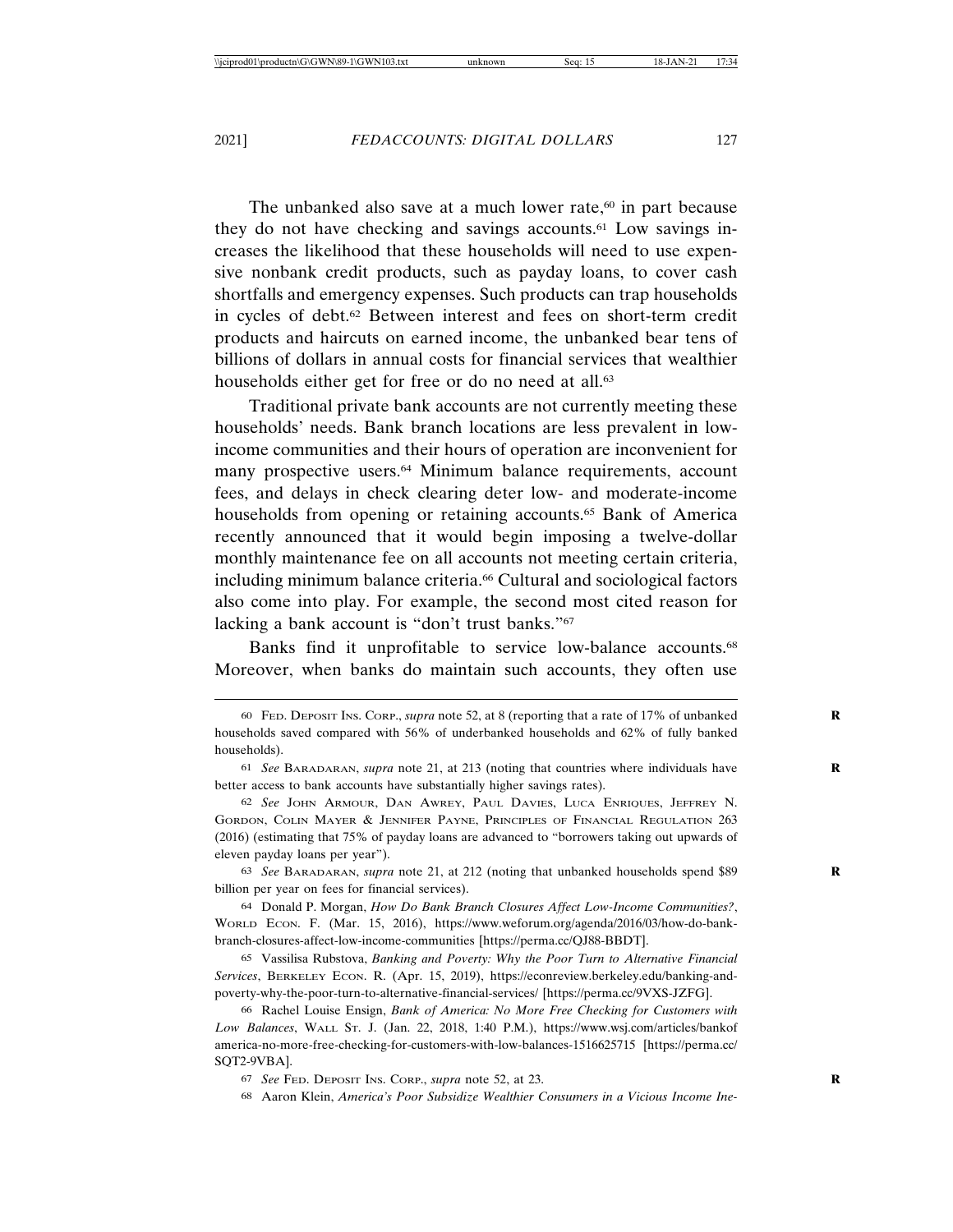questionable tactics to generate revenue, such as overdraft "protection" fees averaging thirty-five dollars per overdraft.69 These fees exploit behavioral biases (among other things, many people "who incur overdraft fees do not expect to overdraw their accounts") and fall disproportionately on low-balance households.70 In 2013, one in ten Americans reported paying such fees.<sup>71</sup> Estimates of annual overdraft fees vary, ranging from \$14 billion to as much as \$32 billion.72 Despite federal consumer protection regulation directed at overdraft abuses,73 banks have been very successful at convincing vulnerable consumers to "opt in" to these fees by using aggressive and sometimes misleading marketing practices.74 According to a recent survey, half of people who paid an overdraft fee in 2013 did not remember ever opting in.<sup>75</sup> And a history of overdrafts may preclude access to a bank account in the first place: banks use the private ChexSystems to screen out users who have had problems with checking accounts in the past.<sup>76</sup>

This Article does not fault for-profit institutions for pursuing profits (although abusively exploiting behavioral biases should be offlimits). But this Article does question whether this resource—the mainstream, account-based money-and-payments system—should be left to "market" provisioning in the first place. Money is often described as a public good,<sup>77</sup> and FedAccount would bring this concep-

70 *See* Lauren E. Willis, *When Nudges Fail: Slippery Defaults*, 80 U. CHI. L. REV. 1155, 1177 (2013).

71 PEW CHARITABLE TRS., *supra* note 69, at 1. **R**

72 *See* Klein, *supra* note 68 (estimating \$14 billion in overdraft fees per year); LISA **R** SERVON, THE UNBANKING OF AMERICA: HOW THE NEW MIDDLE CLASS SURVIVES 31 (2017) (estimating \$32 billion in overdraft fees in 2014); THERESA SCHMALL & EVA WOLKOWITZ, CTR. FIN. SERVS. INNOVATION, 2016 FINANCIALLY UNDERSERVED MARKET SIZE STUDY 12 (2016) (estimating \$24 billion in overdraft fees in 2015).

73 *See* 12 C.F.R. § 205.17 (2020).

74 *See* Willis, *supra* note 70, at 1181–99. **R**

75 PEW CHARITABLE TRS., *supra* note 69, at 5. **R**

76 See James Marvin Pérez, *Blacklisted: The Unwarranted Divestment of Access to Bank Accounts*, 80 N.Y.U. L. REV. 1586, 1587–88 (2005).

77 *E.g.*, SUBCOMM. ON ECON. IN GOV'T OF THE J. ECON. COMM., 91ST CONG., THE ANALY-SIS AND EVALUATION OF PUBLIC EXPENDITURES: THE PPB SYSTEM 48 (Comm. Print 1969) ("The creation of money is in many respects an example of a public good."); CHARLES P. KIN-DLEBERGER & ROBERT Z. ALIBER, MANIAS, PANICS AND CRASHES 19 (6th ed. 2011) ("Money is a public good . . . ."); DAVID LAIDLER, TAKING MONEY SERIOUSLY AND OTHER ESSAYS 47 (1990) ("[T]here is something of the nature of a public good about money . . . ."); James M.

*quality Cycle*, BROOKINGS INST. (Feb. 6, 2018), https://www.brookings.edu/opinions/americaspoor-subsidize-wealthier-consumers-in-a-vicious-income-inequality-cycle/ [https://perma.cc/ 2LS5-CE43] ("It can cost banks between \$250 and \$400 to establish a new checking account and another several hundred dollars a year to maintain it.").

<sup>69</sup> *See* PEW CHARITABLE TRS., OVERDRAWN: PERSISTENT CONFUSION AND CONCERN ABOUT BANK OVERDRAFT PRACTICES 1 (2014).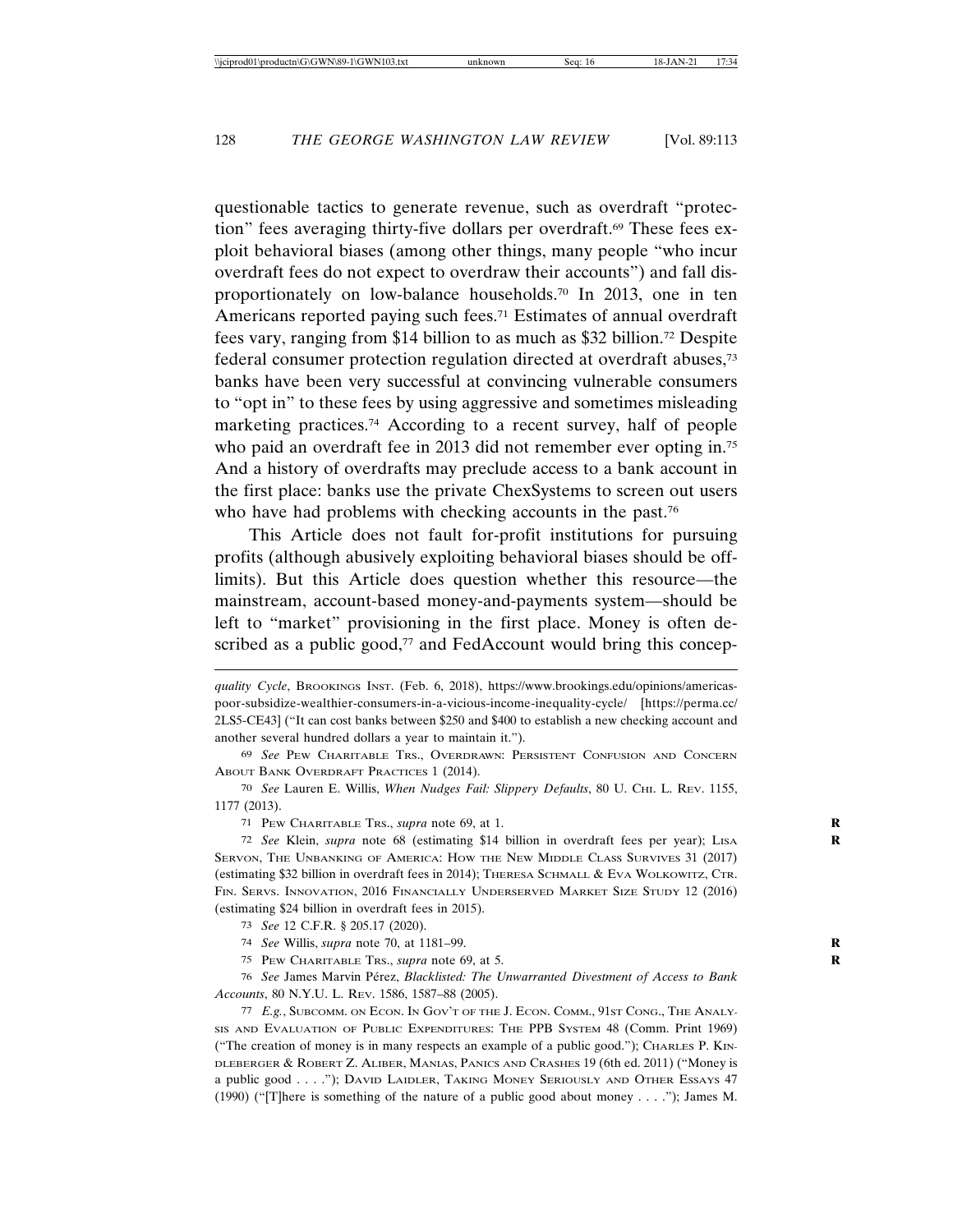tion to full realization by transforming the U.S. account-money system into public infrastructure akin to roads, sidewalks, public libraries, the judicial system, and law enforcement. These resources are usually funded in whole or in part out of general revenue, with low or no user fees. FedAccount would not have any fees or minimum balance requirements and would be marketed explicitly as a public service, open to all.

FedAccount would attract millions of people who currently choose not to or are unable to maintain bank accounts, dramatically reducing the number of un- and underbanked households.78 These households would benefit enormously. Their payment-related costs would plummet, leaving them with more resources to meet other needs. FedAccount would not exploit behavioral biases. Overdrafts would be disallowed. (Those who truly value overdrafts could stick with existing bank accounts, though this Article argues that virtually all consumers would be better off using other credit products.) And consumers' need for alternative credit suppliers would decrease both because their savings would likely increase and because they would be more likely to qualify for credit cards and other forms of bank credit, which are (at least somewhat) cheaper and safer.

But the benefits of inclusion would extend beyond these households themselves. People and businesses on the *other* side of payments are better off transacting with fully banked individuals. Employers benefit from using direct deposit instead of cutting physical checks. Many businesses benefit from customers' use of convenient and reliable automatic bill pay. Government agencies benefit from easier ad-

78 One impediment to bank account access in the United States is the Treasury's strict customer identification requirements. *See* 31 C.F.R. § 1020.220(a) (2019). FedAccounts on their own would not directly aid people who do not have the official documents needed to verify their identity. To address this problem, the Fed should implement a tiered "know your customer" ("KYC") program allowing residents without the necessary government photo ID to open basic, small-dollar accounts, akin to the system in place for prepaid debit cards.

Buchanan, *The Constitutionalization of Money*, 30 CATO J. 251, 251 (2010) ("The market will not work effectively with monetary anarchy."); Carstens, *supra* note 8, at 2 (describing the trust in the currency underpinned by the central bank as a public good "[l]ike the legal system"), John Cochrane, Remarks at the Federal Reserve Bank of Minneapolis: Ending Too Big to Fail Symposium 2:07:30–:40 (May 16, 2016), https://www.youtube.com/watch?v=QcidqjmxPyk [https:// perma.cc/5DPX-2E9Q] ("There's a few things that government has a natural monopoly in . . . national defense, courts, property rights, and I think money is one of them."). Even Milton Friedman—a champion of laissez faire in other areas—called the provision of a stable monetary framework "an essential governmental function on a par with the provision of a stable legal framework." MILTON FRIEDMAN, A PROGRAM FOR MONETARY STABILITY 8 (1959). For a contrary, laissez-faire perspective, see LAWRENCE H. WHITE, THE THEORY OF MONETARY INSTITU-TIONS 88–119 (1999).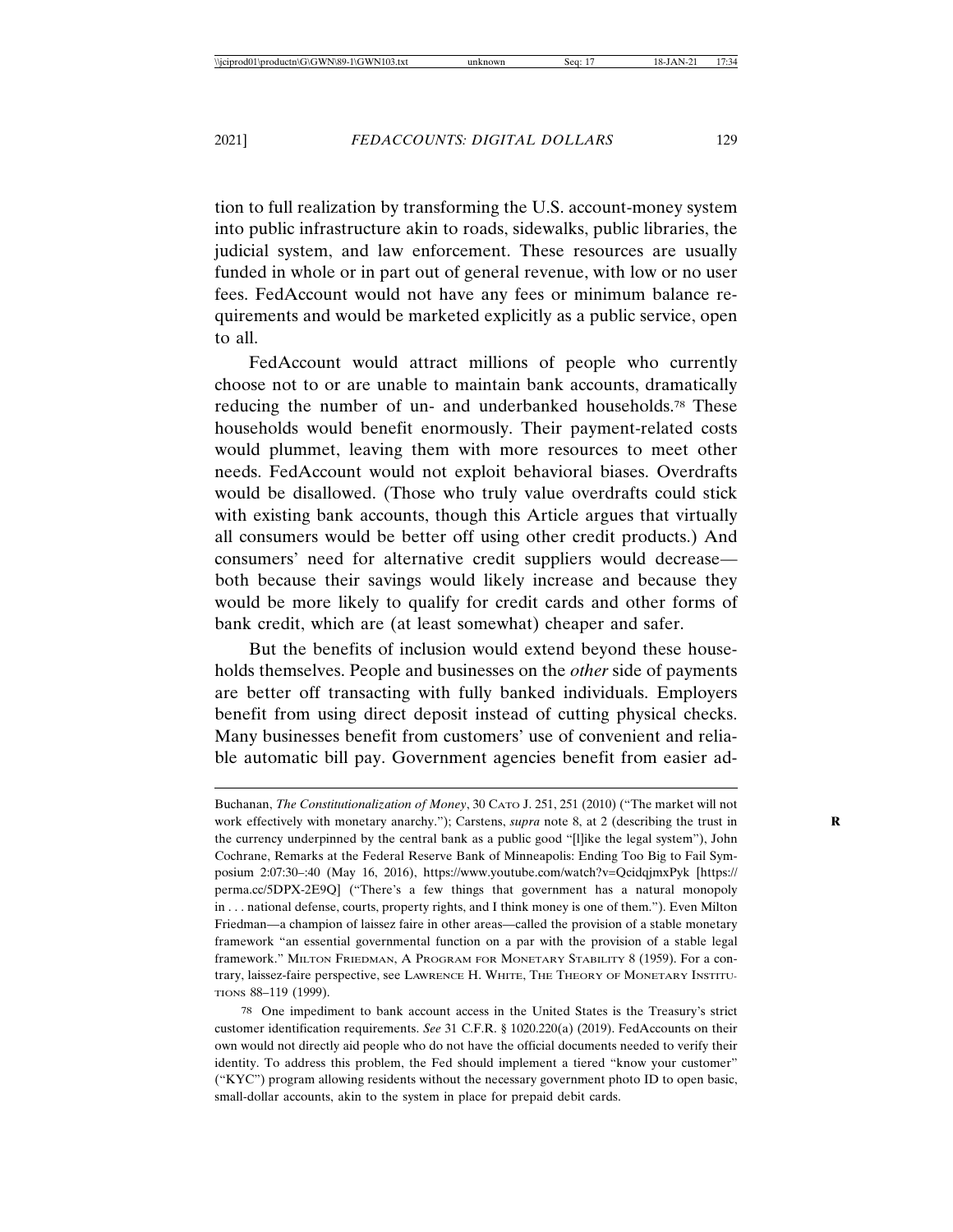ministration of benefit transfers and tax refunds.79 These network externalities from FedAccount would be large. Also, FedAccount would ease the oversight burden on state and federal consumer agencies and bank regulators because overdraft abuses and other bankaccount-related consumer protection issues would decline, as would usage of substandard credit products. Finally, FedAccount would foster social cohesion and reduce marginalization. The value of this benefit is incalculable.

### *B. Payment Speed and Efficiency*

FedAccount would greatly reduce payment system frictions. Although the Fed uses real-time gross settlement ("RTGS") for interbank transfers, retail payment networks in the United States are far slower.<sup>80</sup> Checks still take up to two days to clear.<sup>81</sup> Even wire transfers do not settle until the end of the day, and credit card payments may not settle for up to two days.<sup>82</sup> By comparison, Japan has had real-time payments since 1973 and many other countries, including South Africa, Singapore, India, and the United Kingdom, have transitioned to real-time retail payments in recent years.83 Payment delays are costly for the economy as a whole and are especially so for households living paycheck to paycheck.<sup>84</sup>

In an effort to speed up U.S. retail payments, the Fed in 2015 convened the Faster Payments Task Force, a 300-plus member group consisting of financial institutions, consumer groups, and other interested parties, with the ambitious goal of achieving universal real-time

<sup>79</sup> For example, the United States Treasury makes over one billion payments per year valued at over \$3 trillion. IPP, ELECTRONIC INVOICING: WHY IT MATTERS (2014) (highlighting remarks from John Hill, Ass't Comm'r for Payment Mgmt., U.S. Treasury Bureau of Fiscal Srvs., 2014 IPP Agency Forum (March 6, 2014)). Each payment once cost Treasury \$1, but because of increasing electronification they now cost a fraction of that. *See id.*

<sup>80</sup> FASTER PAYMENTS TASK FORCE, THE U.S. PATH TO FASTER PAYMENTS: FINAL RE-PORT PART ONE: THE FASTER PAYMENTS TASK FORCE APPROACH 52 (2017). RTGS systems permit banks to "instantaneous[ly] transfer . . . money and/or securities." Greg Daugherty, *Real-Time Gross Settlement (RTGS)*, INVESTOPEDIA (Apr. 27, 2020), https://www.investopedia.com/ terms/r/rtgs.asp#:~:text=the%20term%20real%2Dtime%20gross,books%20of%20a%20central %20bank [https://perma.cc/4GF3-J4K2].

<sup>81</sup> *See id*. at 54.

<sup>82</sup> *See id.* at 52–53.

<sup>83</sup> *See id.* at 30.

<sup>84</sup> *See* FED. RSRV. SYS., STRATEGIES FOR IMPROVING THE U.S. PAYMENT SYSTEM 38–39 (2015); Aaron Klein, *How the Fed Can Help Families Living Paycheck to Paycheck*, BROOKINGS INST. (Nov. 22, 2017), https://www.brookings.edu/research/how-the-fed-can-help-families-livingpaycheck-to-paycheck/ [https://perma.cc/5W5U-FGDP].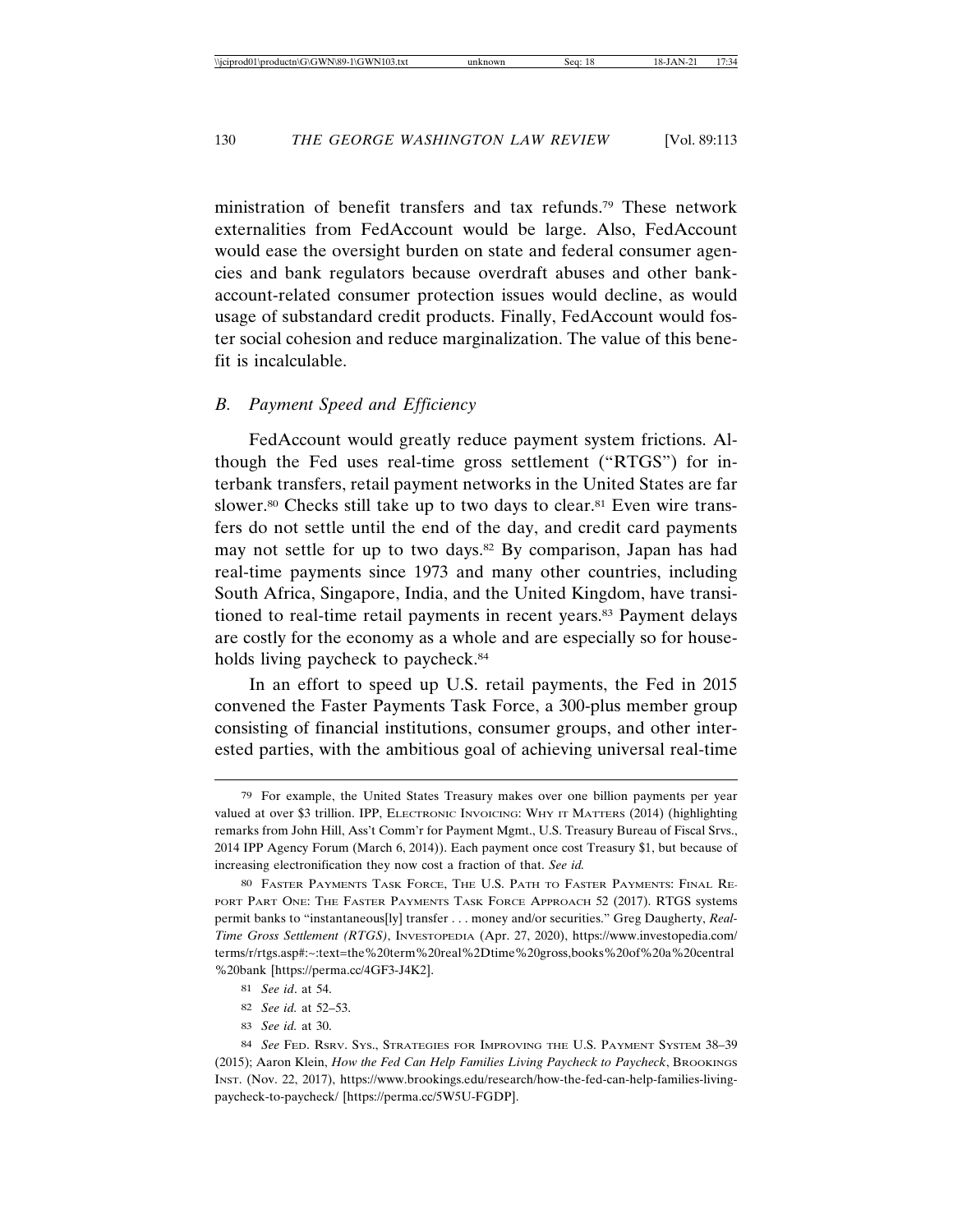payments in the United States by 2020.85 The Task Force issued a final report in 2017,<sup>86</sup> and then disbanded amidst a lack of consensus among its members. Although The Clearing House, a consortium of large banks,<sup>87</sup> launched a real-time payments service in 2017,<sup>88</sup> its reach has been modest so far; banks' incentives to improve settlement time are mixed because faster payments would cut into their fee revenue.89 Additionally, small banks have been leery of tying themselves to a system run by the largest banks.<sup>90</sup> Promisingly, the Fed in 2019 proposed a new RTGS service called FedNow to facilitate real-time, around-theclock retail payments through banks of any size.<sup>91</sup> But the service is not expected to be up and running until 2023 or 2024, prompting criticism that the service should be called not FedNow but "Fed Five Years From Now."92 Moreover, large banks remain resistant despite small banks, retailers, and technology companies applauding the move.<sup>93</sup>

FedAccount payments would clear instantly for in-network users, solving at least part of the payments problem in one fell swoop. Any payment from one FedAccount to another would clear in real time, just like interbank payments have for decades.<sup>94</sup> For example, the U.S.

86 FASTER PAYMENTS TASK FORCE, *supra* note 80. **R**

88 *The RTP Network: For All Financial Institutions*, CLEARING HOUSE, https:// www.theclearinghouse.org/payment-systems/rtp/institution [https://perma.cc/5Q6E-HH9T].

89 Klein, *supra* note 84. **R**

90 *See* Kevin Wack & Hannah Lang, *Fed Plans to Launch Real-Time Payment Service by 2024*, AM. BANKER (Aug. 5, 2019, 1:31 PM), https://www.americanbanker.com/news/fed-plansto-launch-real-time-payment-service-by-2024 [https://perma.cc/EU62-BLTJ] ("[M]any small banks and credit unions, wary that their interests will not be taken into account, have declined so far to sign up for the big-bank-owned system.").

91 *See* Lael Brainard, Member, Bd. of Governors of the Fed. Rsrv. Sys., Delivering Faster Payments for All, Remarks at the Federal Reserve Bank of Kansas City Town Hall (Aug. 5, 2019); *FedNow Service*, FED. RSRV., https://www.frbservices.org/financial-services/fednow/index.html [https://perma.cc/LLV9-767E].

92 Kevin Wack, *And Now, the Hard Part of the Fed's Path to Real-Time Payments*, AM. BANKER, (Aug. 5, 2019, 8:43 PM), https://www.americanbanker.com/news/and-now-the-hardpart-of-the-feds-path-to-real-time-payments [https://perma.cc/37RM-ZS5G].

93 *See* Victoria Guida, *Big Banks Prepare to Battle the Fed on Faster Payments*, POLITICO (July 19, 2019, 6:08 PM), https://www.politico.com/story/2019/07/19/big-banks-prepare-battle-fedfaster-payments-1605935 [https://perma.cc/X952-DTAG].

94 The Fed adopted RTGS in the early 1970s when Fedwire "migrated to a fully computerized platform." MORTEN L. BECH & BART HOBIJN, FED. RSRV. BANK OF N.Y., STAFF REP. 260, TECHNOLOGY DIFFUSION WITHIN CENTRAL BANKING: THE CASE OF REAL-TIME GROSS SET-TLEMENT 4 (2006).

<sup>85</sup> *See* FASTER PAYMENTS TASK FORCE, https://fasterpaymentstaskforce.org/ [https:// perma.cc/SYF4-R8YZ].

<sup>87</sup> *Our History*, THE CLEARING HOUSE, https://www.theclearinghouse.org/about/history [https://perma.cc/YU2Z-5GG2].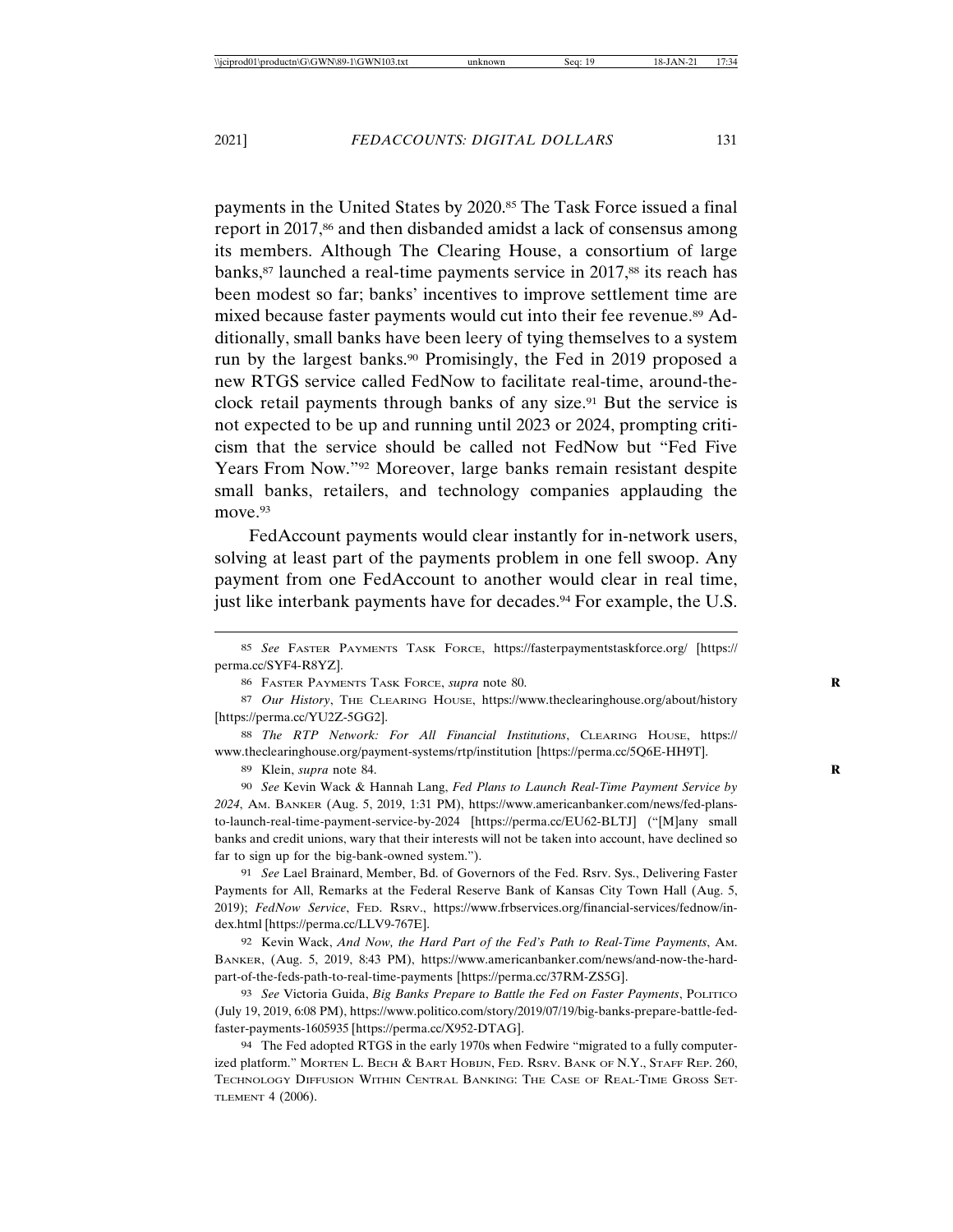federal government, which already has an account at the Fed,95 could make payments—including government salaries and social security checks—by instantly crediting millions of FedAccounts rather than channeling payments through multiple institutions each month.96 Real-time in-network payments would be a major inducement for individuals and businesses to join FedAccount.

There are thousands of banks, credit unions, and money services businesses in the United States.<sup>97</sup> This degree of payment system fragmentation—involving thousands of separate ledgers stitched together through various correspondent and clearing arrangements—creates inefficiencies. Network-type resources work better when they are highly integrated; fragmentation raises frictions and limits economies of scale. By bringing more transactions directly onto the Fed's central ledger, FedAccount would reduce transaction costs and generate positive spillovers throughout the economy.

### *C. Financial and Macroeconomic Stability*

FedAccount would bolster financial and macroeconomic stability—perhaps dramatically. It is no exaggeration to say that FedAccount could rival the 1933 advent of federal deposit insurance as a stabilizing force. By making pure sovereign money widely available in "account" form, FedAccount would crowd out runnable cash equivalents, all but eliminating a primary cause of macroeconomic disasters.

History has shown repeatedly that runnable cash equivalents basically, the financial sector's short-term and demandable debt—present a grave threat to the broader economy. Widespread runs on cash equivalents, or "panics," invariably cause or amplify deep recessions. They do massive damage to the real economy. Every major panic (or cluster of panics) in the United States since the Civil War—1873, 1893, 1907, 1930–1933, and 2007–2008—has been accompanied by a severe

<sup>95</sup> *About Federal Reserve Bank Services*, FED. RSRV., https://frbservices.org/about/index.html [https://perma.cc/D3VM-A56D].

<sup>96</sup> FedAccount would have significantly reduced the costs and delays involved in providing stimulus in response to the COVID-19 crisis. *See* Morgan Ricks & Lev Menand, Opinion, *Let's Pay the Stimulus in Digital Dollars*, BLOOMBERG — QUINT (Mar. 24, 2020, 10:01 PM), https:// www.bloombergquint.com/gadfly/coronavirus-stimulus-let-s-pay-it-in-digital-dollars [https:// perma.cc/8ABV-TW3B].

<sup>97</sup> *See Excerpt from Banks and Credit Unions Industry Profile*, DUN & BRADSTREET FIRST RSCH. (Sept. 14, 2020). http://www.firstresearch.com/Industry-Research/Banks-and-Credit-Unions.html#:~:text=the%20US%20banking%20industry%20includes,and%20credit%20unions %20%241.45%20trillion. [https://perma.cc/6SMX-W5BS].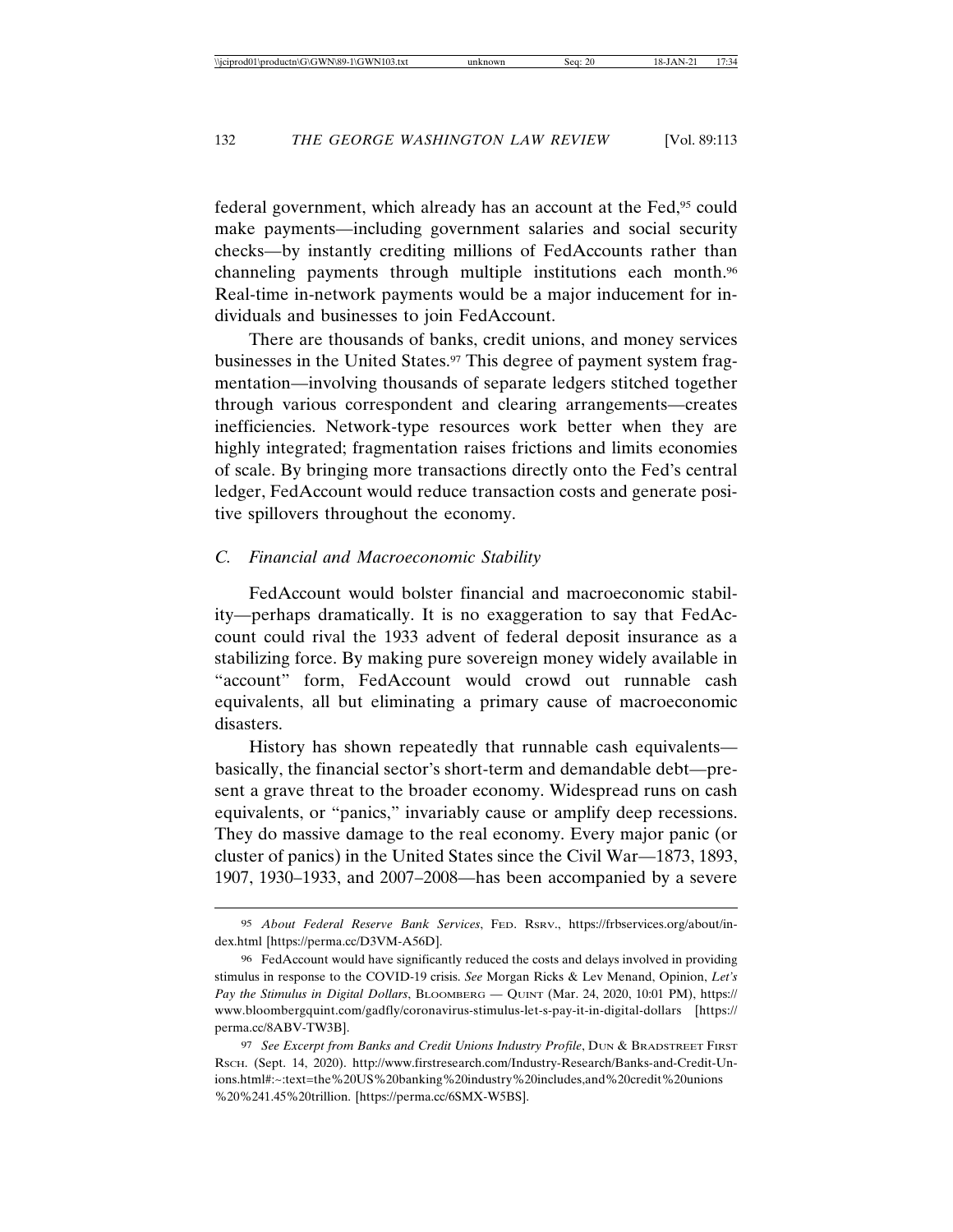recession, and most of the worst recessions have been accompanied by panics.98 "[B]anking panics," wrote Milton Friedman and Anna Schwartz in their seminal study of U.S. monetary history, "have occurred only during severe contractions and have greatly intensified such contractions, if indeed they have not been the primary factor converting what would otherwise have been mild contractions into severe ones."99

This problem is not unique to the United States. Walter Bagehot's canonical nineteenth-century writings on central banking stemmed from his recognition that panics in the money market endangered England's economy.100 In modern times, the onset of Sweden's sharp, deep recession in the early 1990s coincided with a massive run on its financial sector's krona-denominated short-term debt obligations.101 Similarly, Japan's acute recession beginning in late 1997 coincided with a sudden run on the yen-denominated short-term debt of its financial institutions.102 Panics are, and always have been, far and away the biggest danger the financial system poses to the broader economy.103

Although deposit insurance basically ended runs on deposits,<sup>104</sup> modern panics have involved runs on institutional deposit substitutes. The 2008 financial crisis featured a run on dollar-denominated cash equivalents such as asset-backed and financial commercial paper, repo, Eurodollars, auction-rate securities, prime brokerage free credit balances, and money market mutual fund shares.105 The Swedish and Japanese episodes just mentioned were similar. It is important to un-

<sup>98</sup> For information on major U.S. panics and output contractions before World War I, see Andrew J. Jalil, *A New History of Banking Panics in the United States, 1825–1929: Construction and Implications*, AM. ECON. J.: MACROECONOMICS, July 2015, at 295, 323, 328.

<sup>99</sup> MILTON FRIEDMAN & ANNA JACOBSON SCHWARTZ, A MONETARY HISTORY OF THE UNITED STATES, 1867–1960, at 441–42 (1963).

<sup>100</sup> *See* WALTER BAGEHOT, LOMBARD STREET: A DESCRIPTION OF THE MONEY MARKET 17 (3d. ed. 1873) (noting that in the event of a major panic "our banking system and our industrial system too would be in great danger").

<sup>101</sup> See Peter Englund & Vesa Vihriälä, *Financial Crisis in Finland and Sweden: Similar But Not Quite the Same*, *in* THE GREAT FINANCIAL CRISIS IN FINLAND AND SWEDEN 71, 90 (Lars Jonung et al. eds., 2009).

<sup>102</sup> *See* Karube Kensuke, *Lessons of the 1997 Financial Crisis in Japan*, NIPPON (Oct. 30, 2017), https://www.nippon.com/en/currents/d00360/ [https://perma.cc/F7Y3-YXYW].

<sup>103</sup> For an extensive treatment of this point, see MORGAN RICKS, THE MONEY PROBLEM: RETHINKING FINANCIAL REGULATION 102–42 (2016).

<sup>104</sup> *See* GARY GORTON, SLAPPED BY THE INVISIBLE HAND: THE PANIC OF 2007, at 13–14 (2010) (describing how the enactment of deposit insurance led to a seventy-five-year panic-free "Quiet Period" in U.S. financial history).

<sup>105</sup> *See* RICKS, *supra* note 103, at 96–97. **R**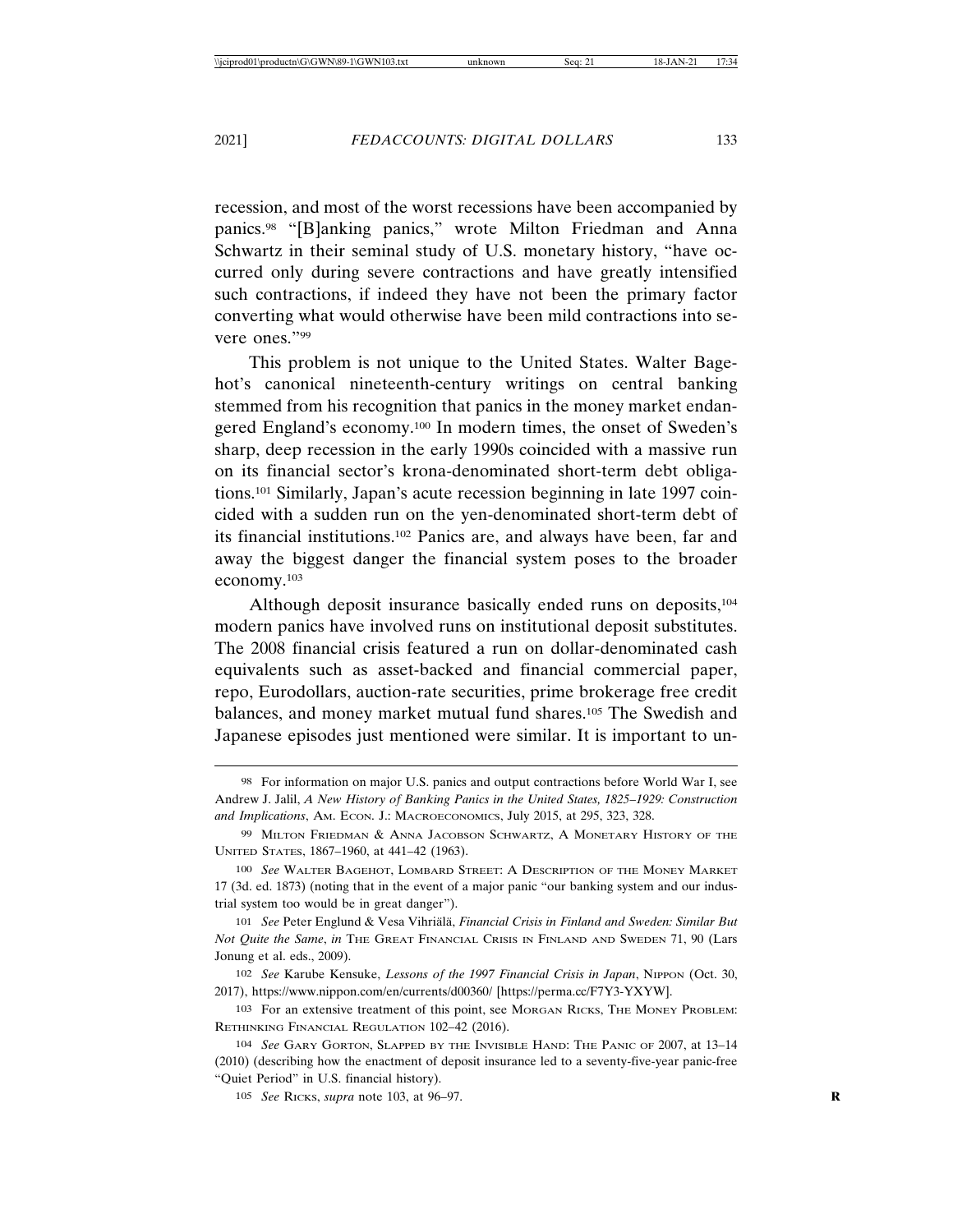derstand that, like deposits and redeemable bank notes, these other types of financial sector short-term debt are privately issued "money": they satisfy money demand. Accounting standards classify them as cash equivalents,106 and central banks often include some of them in their broad measures of the money supply.107 Leading economists refer to these short-term debt instruments as "forms of money" or "private money."108 A Fed governor recently acknowledged that their "private creation . . . is, at least to some degree, the creation of money."109

FedAccount would offer directly to businesses and other institutions what they are really looking for when they pile into cash equivalents: riskless money with a positive yield. Many large businesses hold tens of billions of dollars in privately issued cash equivalents.110 No business would hold a bank account of this size, given the risk of bank failure and default. Because FedAccounts would consist of fiat base money, they would not be susceptible to default any more than a dollar bill can default.111 FedAccount would offer a compelling alternative to private cash equivalents: pure sovereign money paying the IOR rate, an asset currently available only to banks.112 FedAccount would thus crowd out—and forestall the

109 Daniel K. Tarullo, Member, Bd. of Governors of the Fed. Rsrv. Sys., Opening Remarks at Center for American Progress and Americans for Financial Reform Conference: Exploring Shadow Banking: Can the Nation Avoid the Next Crisis? 6 (July 12, 2016).

110 *Where Companies Keep Their Cash*, MARKETPLACE (Oct. 6, 2011), https:// www.marketplace.org/2011/10/06/where-companies-keep-their-cash/ [https://perma.cc/9JJ5- GCH6].

111 *Compare* 12 U.S.C. § 411 (requiring Fed notes to "be redeemed in lawful money on demand"), *with* 31 U.S.C. § 5103 (stating that Fed notes are legal tender). Here, this Article echoes Joseph H. Sommer, *Where Is a Bank Account?*, 57 MD. L. REV. 1, 13 n.30 (1998).

112 *See infra* Section II.D. Some may be concerned that FedAccount would increase instability in times of financial stress as holders of deposits and private cash equivalents flocked to FedAccounts. These concerns are misplaced. FedAccount would substantially reduce the size of cash equivalent markets, reducing the scale of the problem, to begin with. Also, insured U.S. retail deposits are very sticky and have proved not to be run-prone; there is no reason why FedAccount would materially change this. As for wholesale money-claimants, they *already* run—mostly to J.P. Morgan and to Treasury bills and government-only money market mutual

<sup>106</sup> *See* FIN. ACCT. STANDARDS BD., STATEMENT OF FINANCIAL ACCOUNTING STANDARDS NO. 95: STATEMENT OF CASH FLOWS 6 (1987).

<sup>107</sup> *See What Is the Money Supply? Is It Important?*, BD. GOVERNORS FED. RSRV., https:// www.federalreserve.gov/faqs/money\_12845.htm#:~:text=there%20are%20several%20standard %20measures,accounts%20at%20the%20Federal%20Reserve [https://perma.cc/649V-PH67].

<sup>108</sup> *E.g.*, GARY B. GORTON, MISUNDERSTANDING FINANCIAL CRISES 5 (2012) (calling them "forms of money"); Jeremy C. Stein, *Monetary Policy as Financial Stability Regulation*, 127 Q.J. ECON. 57, 57–58 (2012) (calling them "private 'money'"); John H. Cochrane, *Toward a Run-Free Financial System*, *in* ACROSS THE GREAT DIVIDE: NEW PERSPECTIVES ON THE FINANCIAL CRISIS 197, 224 (Martin Neil Baily & John B. Taylor eds., 2014) ("Short-term debt *is* money.").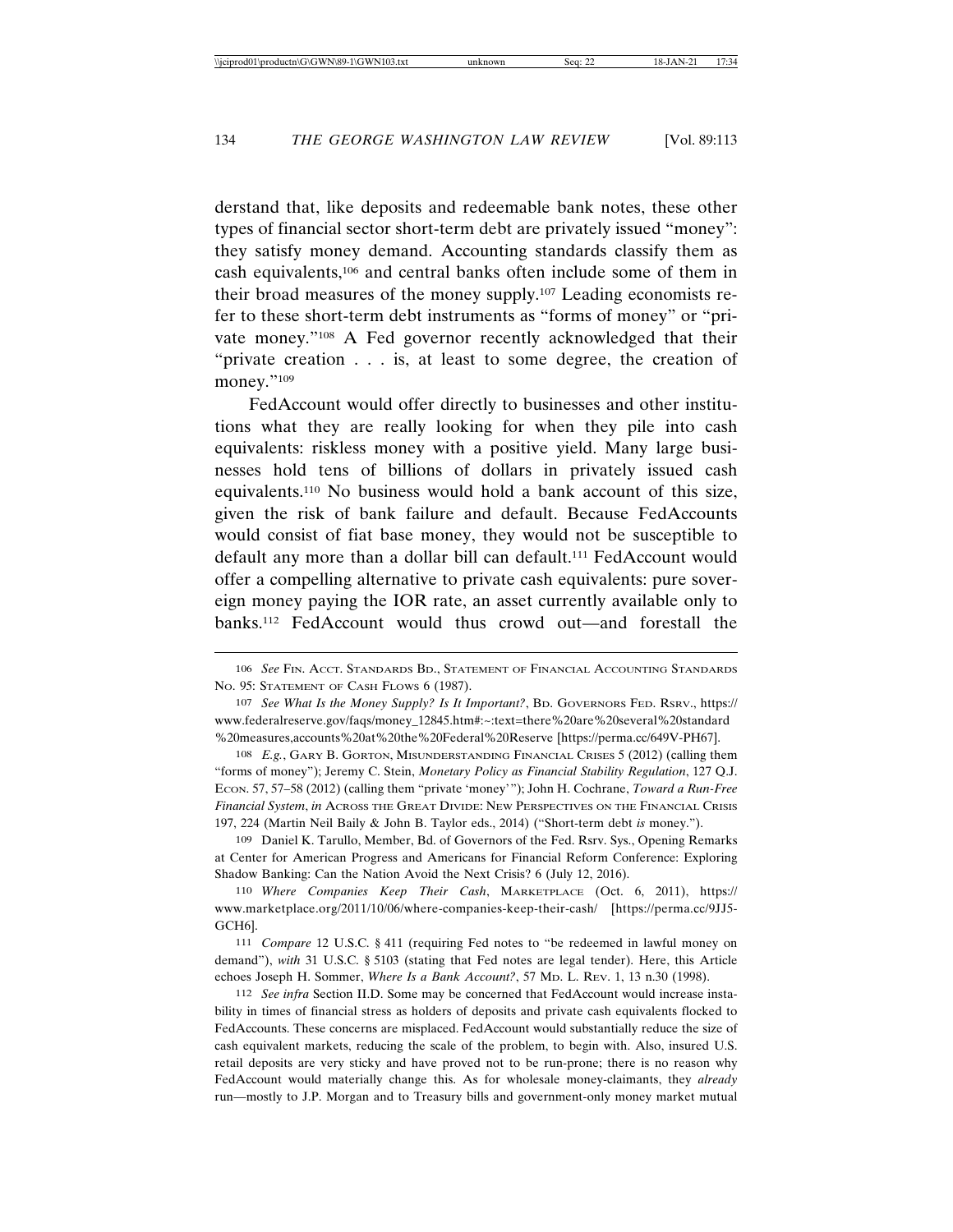reemergence of—runnable cash equivalents.113 By expanding its balance sheet postcrisis, the Fed has significantly reduced the size of the private cash equivalent markets.114 FedAccount would supercharge this crowding out and make it permanent.<sup>115</sup>

### *D. Monetary Policy Transmission*

If broadly adopted, FedAccount would improve both the efficacy and the distributional fairness of monetary policy. To see why requires a bit of background.

In late 2008, the Fed started paying interest to banks on their central bank accounts for the first time.116 This was a revolutionary shift in the Fed's operational approach to monetary policy. Before then, U.S. central bank accounts paid no interest, and the Fed influenced market interest rates by keeping bank reserves scarce and adjusting their supply.117 But today, when the Fed wants to raise the federal funds rate (its main target rate for monetary policy) and other market interest rates, it pays more interest to banks on their accounts118 These interest payments are called interest on reserves or IOR.119 The theory is that IOR will "pass through" to market interest

113 *Cf.* Robin Greenwood, Samuel G. Hanson & Jeremy C. Stein, *The Federal Reserve's Balance Sheet as a Financial-Stability Tool*, FED. RSRV. BD. KAN. CITY ECON. POL'Y. SYMP., Aug. 2016, at 335, 335 (proposing that the Fed use its balance sheet to weaken incentives for financial institutions to issue runnable "short-term liabilities").

114 *See* Sarah Foster, *What is the Federal Reserve's Balance Sheet?*, BANKRATE (July 8, 2020), https://www.bankrate.com/banking/federal-reserve/federal-reserve-balance-sheet/ [https:// perma.cc/XL6D-AZQ5] (stating that the Fed expanded its balance sheet in 2008 by buying "debt and mortgage-backed securities").

115 Professor Ricks has argued that restricting entry into (dollar-denominated) "money" creation on a functional basis would be both feasible and desirable. *See* RICKS, *supra* note 103, at **R** 230–37; Morgan Ricks, *Entry Restriction, Shadow Banking, and the Structure of Monetary Institutions*, 2 J. FIN. REG. 291, 294 (2016). Entry restriction could complement the crowding-out approach if the latter proved less than fully successful.

116 In 2006, Congress authorized the Fed to begin paying interest on reserves beginning October 1, 2011. *See* Financial Services Regulatory Relief Act of 2006, Pub. L. No. 109-351, §§ 201, 203, 120 Stat. 1966, 1968–69. The Emergency Economic Stabilization Act of 2008 accelerated the effective date to October 1, 2008. *See* Pub. L. No. 110-343, § 128, 122 Stat. 3765, 3796.

117 *See* JOHN R. WALTER & RENEE COURTOIS, FED. RSRV. BANK OF RICHMOND, THE EF-FECT OF INTEREST ON RESERVES ON MONETARY POLICY 1–2 (2009), https:// www.richmondfed.org/-/media/richmondfedorg/publications/research/economic\_brief/2009/pdf/ eb\_09-12.pdf [https://perma.cc/9U5A-F25Y].

118 *See id.* at 1, 3.

119 *See id.* at 1.

funds. It is far from obvious why running to FedAccounts would be worse. It would be better because it would improve the Fed's visibility into crises. Finally, the notion that we should not expand access to sovereign "account money" because it might destabilize private money is, if anything, an indictment of private money.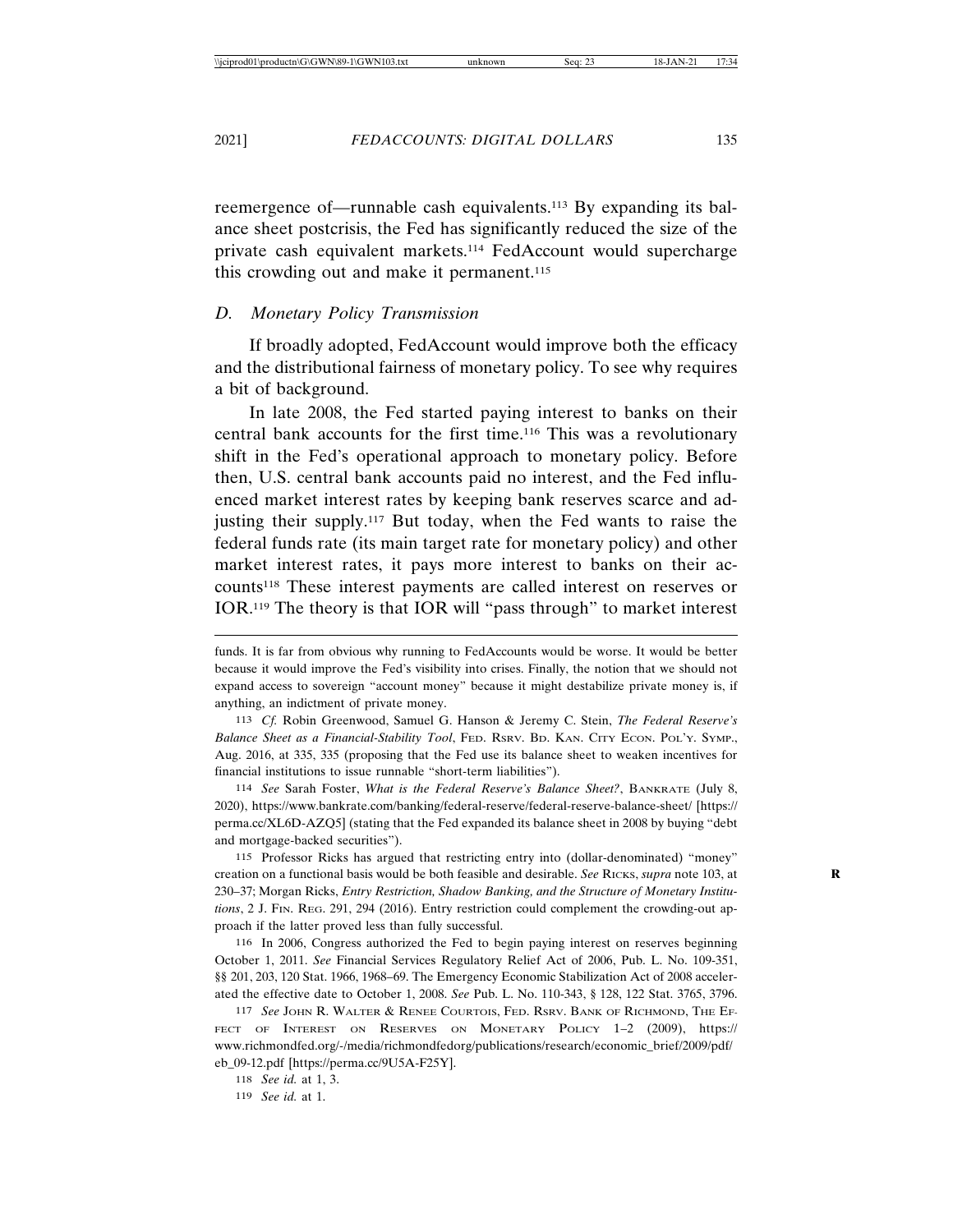rates, allowing the Fed to control inflation and influence macroeconomic conditions.120

Problematically, pass-through has been lackluster: for the great majority of the IOR era that began in late 2008, the federal funds rate has remained below the IOR rate,<sup>121</sup> and other money market rates have stayed even lower.<sup>122</sup> Weak pass-through raises two big problems. First, it hamstrings monetary policy. The Fed's monetary policy will not affect the economy as desired if market interest rates do not cooperate. Second, poor pass-through means banks are getting a windfall at the public's expense. Entities receiving IOR but not passing it through are extracting economic rents.123 The Fed has sought to address the first problem (efficacy) by paying interest to a broader set of financial institutions.124 But there are reasons to think this only makes the second problem (distribution) worse.<sup>125</sup>

123 *See Is the Federal Reserve Giving Banks a \$12bn Subsidy?*, ECONOMIST (Mar. 18, 2017), https://www.economist.com/finance-and-economics/2017/03/18/is-the-federal-reserve-givingbanks-a-12bn-subsidy [https://perma.cc/4SMJ-JSR2]; Ann Saphir, *Yellen Draws Fire for Fed Policy to Pay Banks*, REUTERS (Feb. 10, 2016, 3:01 PM), https://www.reuters.com/article/usa-fedyellen-politics/yellen-draws-fire-for-fed-policy-to-pay-banks-idUSL2N15P1Z7 [https://perma.cc/ C8ZU-FENB]. The dollar amounts will become much larger if rates rise. *See* Erin E. Syron Ferris, Soo Jeong Kim & Bernd Schlusche, *Confidence Interval Projections of the Federal Reserve Balance Sheet and Income*, BD. GOVERNORS FED. RSRV. SYS. (Apr. 5, 2017), https:// www.federalreserve.gov/econresdata/notes/feds-notes/2017/confidence-interval-projections-ofthe-federal-reserve-balance-sheet-and-income-20170113.html [https://perma.cc/YMH4-Q9TY]. In 2016 certain financial market utilities were permitted to open Fed accounts, which they seem to like. *See* Katy Burne, *Clearinghouses Park Billions in New Fed Accounts*, WALL ST. J. (Nov. 23, 2016), https://www.wsj.com/articles/clearinghouses-park-billions-in-new-fed-accounts-1479897004 [https://perma.cc/V8E7-RYFH] ("Financial firms are lining up for the hottest new account on Wall Street: checking with interest at the Federal Reserve.").

124 *See Overnight Reverse Repurchase Agreement Facility*, BD. GOVERNORS FED. RSRV. SYS. (Jan. 3, 2018), https://www.federalreserve.gov/monetarypolicy/overnight-reverse-repurchase-agreements.htm [https://perma.cc/9RGK-TNQ6]; Frost et al., *supra* note 122, at chart 3. **R**

125 *See* Darrell Duffie & Arvind Krishnamurthy, *Pass-Through Efficiency in the Fed's New Monetary Policy Setting*, FED. RSRV. BANK KAN. CITY POL'Y SYMP., Aug. 2016, at 21, 22 (developing a model in which an increase in average pass-through to all money markets is achieved with a reduction in pass-through to the average rate paid on bank deposits). *But see* Simon Potter, Exec. Vice President, Fed. Rsrv. Bank of N.Y., Money Markets at a Crossroads: Policy Implementation at a Time of Structural Change, Remarks at the Master of Applied Economics' Distinguished Speaker Series 7 (Apr. 5, 2017) (arguing that rate dispersion may be tied to idiosyncratic, one-off factors).

<sup>120</sup> *See id.* at 4.

<sup>121</sup> *Id.* at 2.

<sup>122</sup> *See* Josh Frost, Lorie Logan, Antoine Martin, Patrick McCabe, Fabio Natalucci, & Julie Remache, *Overnight RRP Operations as a Monetary Policy Tool: Some Design Considerations* 1 (Fin. & Econ. Discussion Series No. 2015-010, 2015), https://www.federalreserve.gov/econresdata/feds/2015/files/2015010pap.pdf [https://perma.cc/6VUQ-K35J].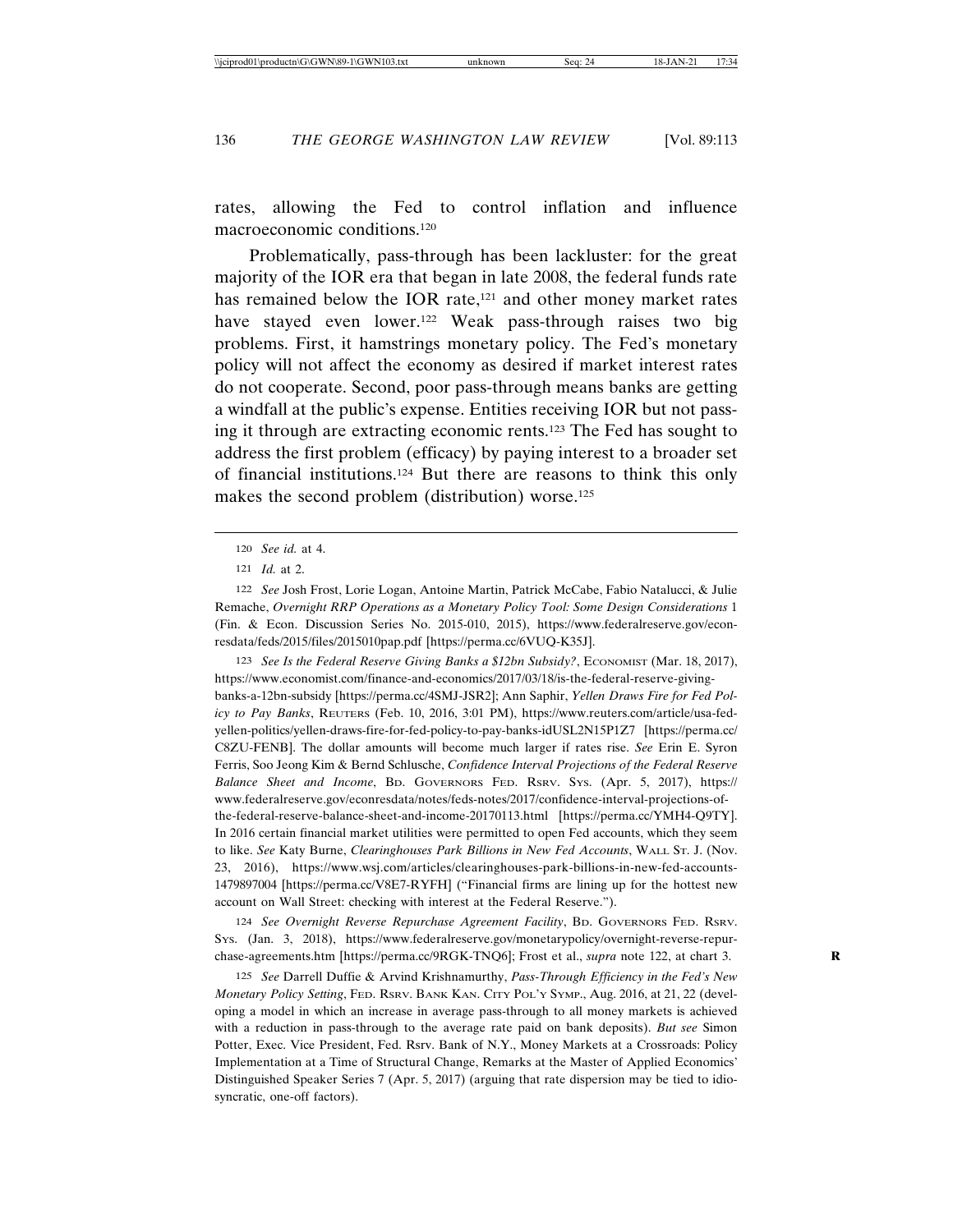Broad adoption of FedAccounts would ameliorate or eliminate these problems. Pass-through problems exist only because central bank accounts are restricted to an exclusive clientele through which the central bank seeks to "pass" interest. With FedAccount, the Fed would pay the IOR rate directly to individuals and nonbank businesses and institutions, rendering pass-through moot. The result would be a more effective and equitable approach to monetary policy implementation.126

### *E. Eliminating Tolls (Interchange)*

FedAccount would not charge any tolls on payments. This issue is most salient today with debit card transactions. Debit cards are the predominant noncash payment method in the United States as measured by number of transactions.<sup>127</sup> Most debit cards support both "signature-based" and "PIN-based" transactions, which use different authorization, clearing, and settlement protocols. The vast majority of signature-based transactions are routed through Visa or Master-Card.128 Another dozen or so networks handle PIN-based transactions.129

Were the Fed to manage its debit card operations like any other bank, it would join one or more signature-based and PIN-based networks and enable those networks on its cards. FedAccount-linked debit cards (call them FedCards) would then work at point-of-sale terminals and ATM machines in the United States and abroad. Cardissuing banks that join these networks receive fees—"interchange fees"—when their cards are used in transactions. Interchange fees are set by the networks and charged to merchants when cardholders transact with them.130 These fees are a substantial source of revenue

<sup>126</sup> *See* Berentsen & Schär, *supra* note 17, at 102 (arguing that "central bank electronic money for all" would avoid political economy issues that arise from paying IOR only to select financial institutions).

<sup>127</sup> *See* FED. RSRV. SYS., *supra* note 44, at 4. **R**

<sup>128</sup> *See* Yizhu Wang & Christopher Kane, *PIN-Based Debit Processing Market Could Benefit from Consolidation, Industry Experts Say*, NILSON REP. (Apr. 30, 2019), https://nilsonreport.com/featured-articles/pin-based-debit-processing-market-could-benefit-from-consolidationindustry-experts-say/ [https://perma.cc/SD3N-86XB].

<sup>129</sup> *See id.* MasterCard and Visa also maintain PIN networks, called Maestro and Interlink, respectively. *See id.* PIN-based networks are sometimes called Electronic Funds Transfer or EFT networks. *See* FUMIKO HAYASHI, RICHARD SULLIVAN & STUART E. WEINER, A GUIDE TO THE ATM AND DEBIT CARD INDUSTRY 6-7 (2003).

<sup>130</sup> While the fees are technically charged to the merchant's bank (the "merchant acquirer"), they are passed on to merchants through a merchant discount. *Id.* at 5–6, 9.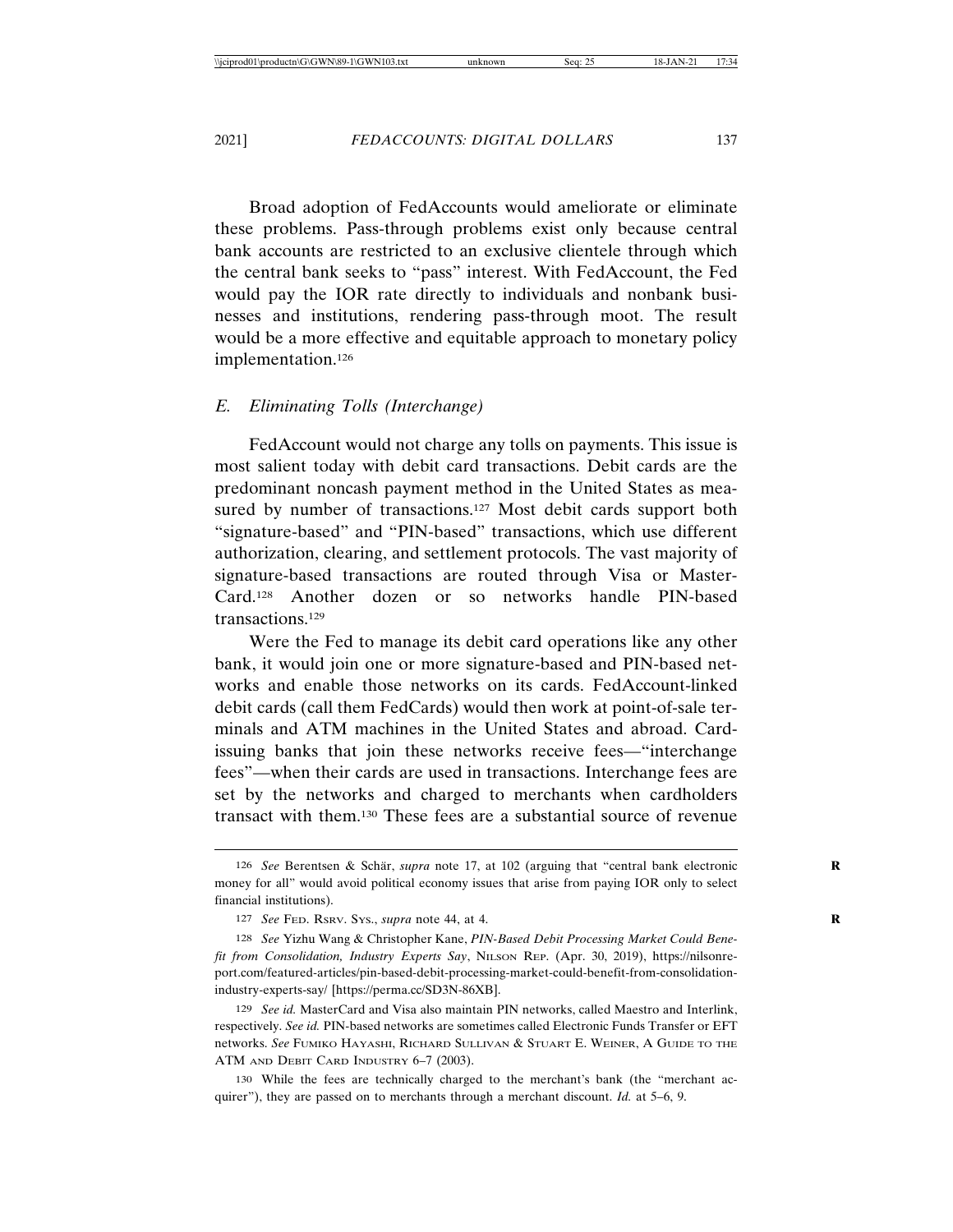for debit card issuers,<sup>131</sup> notwithstanding federal regulation of interchange rates.132 Card networks also charge per-transaction "network fees," which are smaller than interchange fees but still substantial.<sup>133</sup>

For its first sixty years, the Fed fought doggedly, and ultimately successfully, to end "nonpar banking," whereby some banks would charge fees to pay checks drawn upon them.134 Merchants generally paid these fees to their customers' banks.135 Congressman Carter Glass called the fees "tollgates upon the highways of commerce."<sup>136</sup> Debit card interchange fees are nonpar banking resurrected. Payment tolls are an impediment to commerce, a spillover-rich activity. And resource overuse is simply not a concern here. The electronic payment system is not realistically depletable or congestible. Ideally, the Fed would not accept any interchange fees at all from FedCard transactions.

The best way to avoid interchange and network fees would be to bypass the existing card networks.137 Fortunately, the Fed is well positioned to do just this. The Fed already processes payments by its account holders through Fedwire, its venerable real-time payments network.138 Once central bank accounts are made available to the gen-

<sup>131</sup> BENJAMIN KAY, MARK D. MANUSZAK & CINDY M. VOJTECH, BD. OF GOVERNORS OF THE FED. RSRV. SYS., BANK PROFITABILITY AND DEBIT CARD INTERCHANGE REGULATION: BANK RESPONSES TO THE DURBIN AMENDMENT 3 (2014) ("In 2010, interchange income was about 5 percent of total noninterest income for banks in our data.").

<sup>132</sup> *See* 15 U.S.C. § 1693o-2(a)(2) (requiring that interchange transaction fees be "reasonable and proportional to the cost incurred by the issuer with respect to the transaction"); 12 C.F.R. § 235.3 (2020) (defining reasonable and proportional interchange fees as no more than twenty-one cents plus the product of five basis points and the value of the transaction).

<sup>133</sup> *See generally* WELLS FARGO MERCH. SERVS., PIN DEBIT NETWORKS FEE SCHEDULE: MARCH – MAY 2020 (2020) (describing networks' interchange, switch, and annual network fees).

<sup>134</sup> For a capsule history, see *Developing an Efficient Payments System*, FED. RSRV. BANK MINNEAPOLIS (Aug. 1, 1988), https://www.minneapolisfed.org/article/1988/developing-an-efficient-payments-system [https://perma.cc/JM9D-RACD]; Hal S. Scott, *The Risk Fixers*, 91 HARV. L. REV. 737, 753–54, 758 n.75 (1978); and FED. RSRV. SYS., THE FEDERAL RESERVE SYSTEM: PURPOSES AND FUNCTIONS 124–25 (10th ed. 2016).

<sup>135</sup> *See* Scott, *supra* note 134, at 754. **R**

<sup>136</sup> 53 CONG. REC. 14,089 (1916) (statement of Hon. Carter Glass before the American Bankers' Association at Richmond, Virginia).

<sup>137</sup> *Cf.* Adam J. Levitin, *Public-Private Competition in Payments: The Role of the Federal Reserve* 14 (Geo. Univ. L. Ctr., Business, Economics and Regulatory Policy Working Paper No. 1420061, 2009) (arguing "that 'the [Fed] could enhance competition in payment card markets by'" establishing its own "FedNet" payment card network (quoting Thomas M. Hoenig, President, Fed. Rsrv. Bank of Kan. City, Future of Retail Banking and Payments, Developments in Global Markets: The Role of Central Banks (May 25, 2009))).

<sup>138</sup> Fedwire's lineage dates to 1918 when the Fed established telegraphic systems to administer payments. *See* Adam M. Gilbert, Dara Hunt & Kenneth C. Winch, *Creating an Integrated*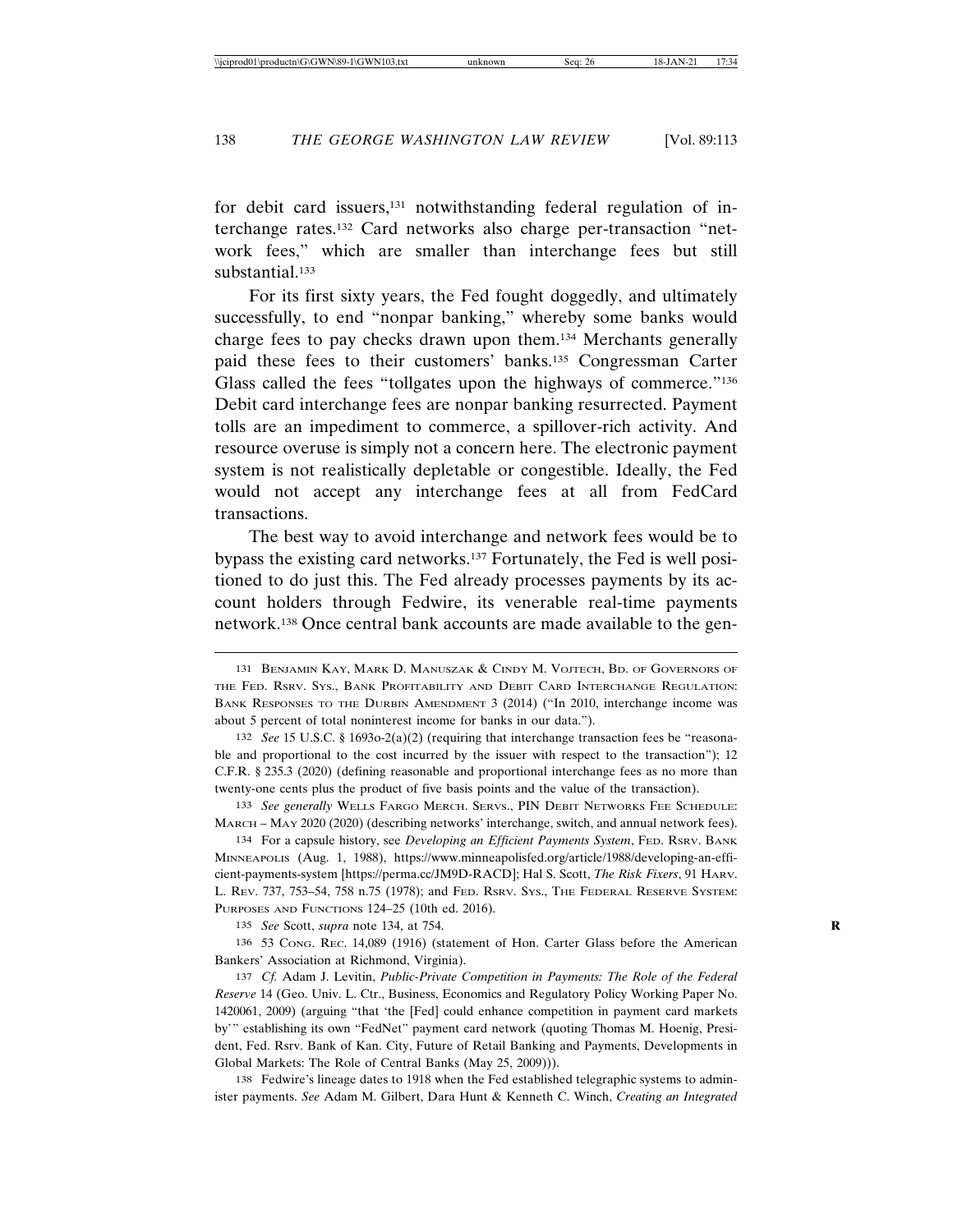eral public, Fedwire should be able to handle the associated payments, including those initiated by FedCards. Fedwire currently processes payments to the tune of \$3 trillion *per day*. 139 Fedwire participants send electronic messages to the Fed instructing it to debit their Fed accounts and credit payees' accounts.140 This, of course, is just what card networks do. Opening Fedwire to FedCard-based payments would not require any new, distributed physical infrastructure. Existing point-of-sale terminals are quite versatile and can route payments to numerous networks.141 Existing telecommunications rails handle all electronic payment messages, including card-based transactions and Fedwire transactions. Fedwire would just need to be configured to accommodate payment card messaging protocols.

By not charging interchange or network fees for FedCard transactions processed over Fedwire, the Fed would give merchants a strong incentive to route FedCard payments through the Fedwire network, whether or not they used FedAccounts themselves. Federal regulation already prohibits card networks from inhibiting merchants' ability to route debit card transactions to any network that may process them.<sup>142</sup> So merchants would pay no interchange or network fees when accepting payment via FedCard, provided they routed such payments to Fedwire.143 Reducing aggregate interchange fees would be a boon to merchants. Ultimately, the benefits would be passed along to consumers in the form of lower prices for goods and services.

*Non*–card-based payments would not be subject to fees either; they too would be processed through Fedwire. Peer-to-peer payments between FedAccounts would be processed for free, as would wire transfers and bill payments from FedAccounts. Existing Fedwire fees would be eliminated, returning the Fed to its old system of free interbank transfers.144 By removing all per-transaction fixed and ad

141 *See* FIRST DATA, PAYMENTS 101: CREDIT AND DEBIT CARD PAYMENTS: KEY CONCEPTS AND INDUSTRY ISSUES 6–8 (2010).

142 *See* 12 C.F.R. § 235.7(b) (2020).

143 So long as FedCards were also enabled on other signature- and PIN-based networks, FedCard payments could be routed to those networks as well, but in that case, the merchant would pointlessly pay interchange and network fees.

144 The Fed generally did not charge banks for Fedwire and other payment system services until Congress required it to do so in 1980. *See* Depository Institutions Deregulation and Mone-

Payment System: The Evolution of Fedwire, FED. RSRV. BANK N.Y. ECON. POL'Y REV., July 1997, at 1, 1–2.

<sup>139</sup> *Fedwire Funds Service—Monthly Statistics*, FED. RSRV. BANK SERVS., https://frbservices.org/resources/financial-services/wires/volume-value-stats/monthly-stats.html [https:// perma.cc/9YQX-PZ3F].

<sup>140</sup> *See* Gilbert et al., *supra* note 138, at 2. **R**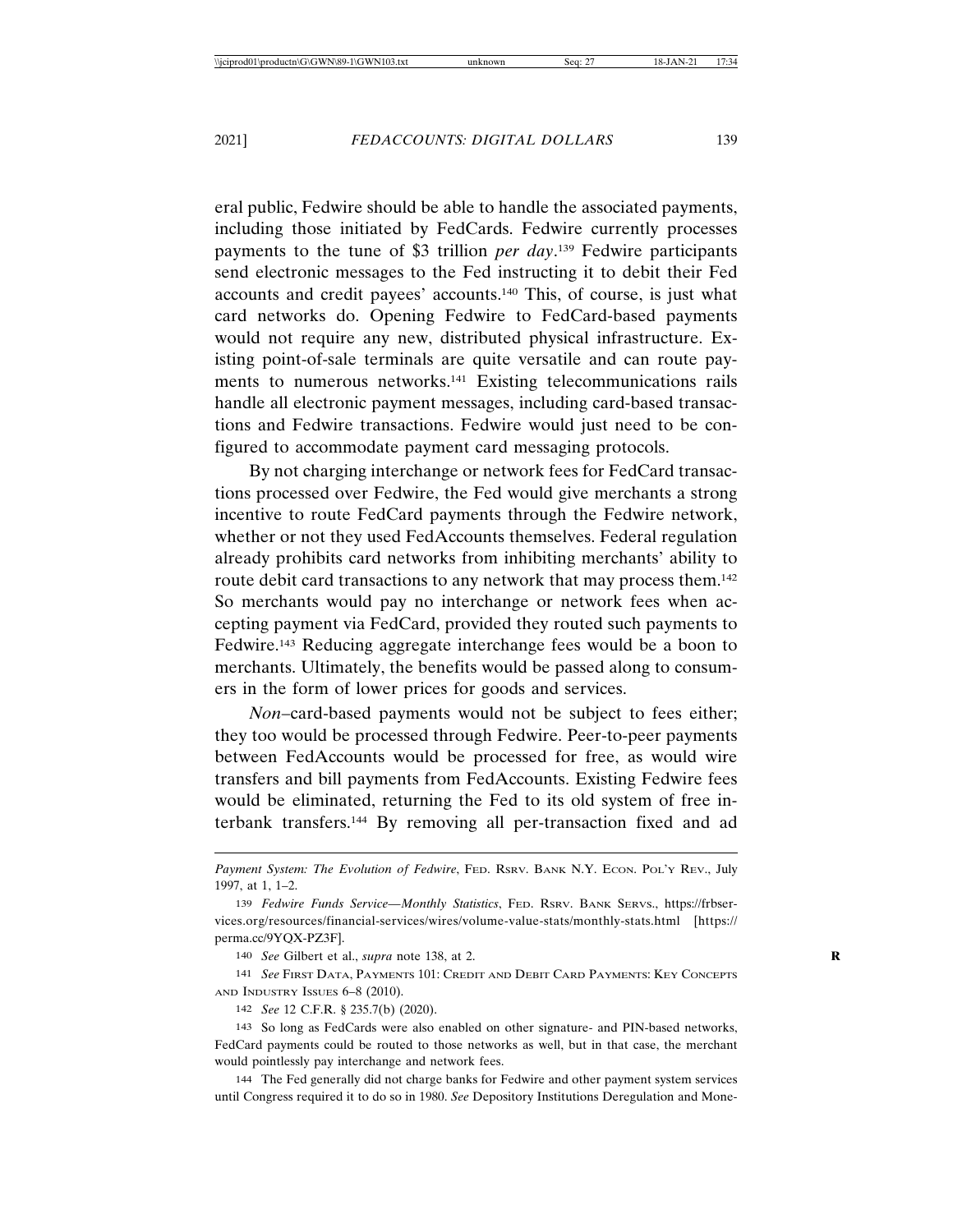valorem fees from payments, FedAccount would create a frictionless system, like email. The system as a whole would be financed out of seigniorage revenue, as described in Section II.G.

### *F. Regulatory Streamlining*

FedAccount would create opportunities to rationalize and simplify the existing U.S. financial regulatory regime. For example, many rules that have been promulgated since the financial crisis are directly or indirectly geared toward limiting financial institutions' fragile short-term debt funding.145 By crowding out this fragile funding model, FedAccount would reduce or eliminate the need for these complicated regulations. Rules have also been developed to impose enhanced prudential standards on firms that the market might perceive as "too big to fail."146 One side effect of FedAccount would likely be to reduce the size of the largest U.S. financial institutions. To the extent that these firms, due to their size and wide range of activities, are harder to supervise<sup>147</sup> or enjoy subsidies because of a market perception that they are too big to fail,148 FedAccount would bring them more in line with other large regional banks and reduce their systemic importance. Additionally, some rules promulgated to protect consumers from abusive products could potentially be pared back as more consumers and institutions transitioned to FedAccounts. These changes would reduce the burden on financial regulatory agencies.

### *G. Fiscal Revenue (Seigniorage)*

Rather than weigh on the government's fiscal position, FedAccount will probably generate revenue. Central banks' asset portfolio

tary Control Act of 1980, Pub. L. No. 96-221, § 107, 94 Stat. 132, 140–41 (codified at 12 U.S.C. § 248a). *See generally* Anatoli Kuprianov, *The Monetary Control Act and the Role of the Federal Reserve in the Interbank Clearing Market*, FED. RSRV. BANK RICHMOND ECON. REV. July/Aug. 1985, at 23 (recounting the history of this legislation).

<sup>145</sup> *See* 12 U.S.C. § 5321 (establishing the Financial Stability Oversight Council ("FSOC")); *id.* § 5322(a)(2)(H) (empowering the FSOC to designate nonbanks for heightened supervision); Net Stable Funding Ratio: Liquidity Risk Measurement Standards and Disclosure Requirements, 81 Fed. Reg. 35,124 (proposed June 1, 2016) (codified at 12 C.F.R. pt. 249).

<sup>146</sup> *See, e.g.*, 12 U.S.C. § 5365 (providing for enhanced supervision and prudential standards for certain bank holding companies).

<sup>147</sup> *See* Lev Menand, *Too Big to Supervise: The Rise of Financial Conglomerates and the Decline of Discretionary Oversight in Banking*, 103 CORNELL L. REV. 1527, 1528 (2018).

<sup>148</sup> *See, e.g.*, FIN. STABILITY OVERSIGHT COUNCIL, 2011 ANNUAL REPORT 1009 (2011), https://www.treasury.gov/initiatives/fsoc/Documents/FSOCAR2011.pdf [https://perma.cc/6C24- XAZ7]. See generally Gara Afonso, João A.C. Santos & James Traina, *Do "Too-Big-To-Fail" Banks Take On More Risk?*, J. FIN. PERSP., July 2015, at 1 (measuring government support for large banks and evaluating consequences).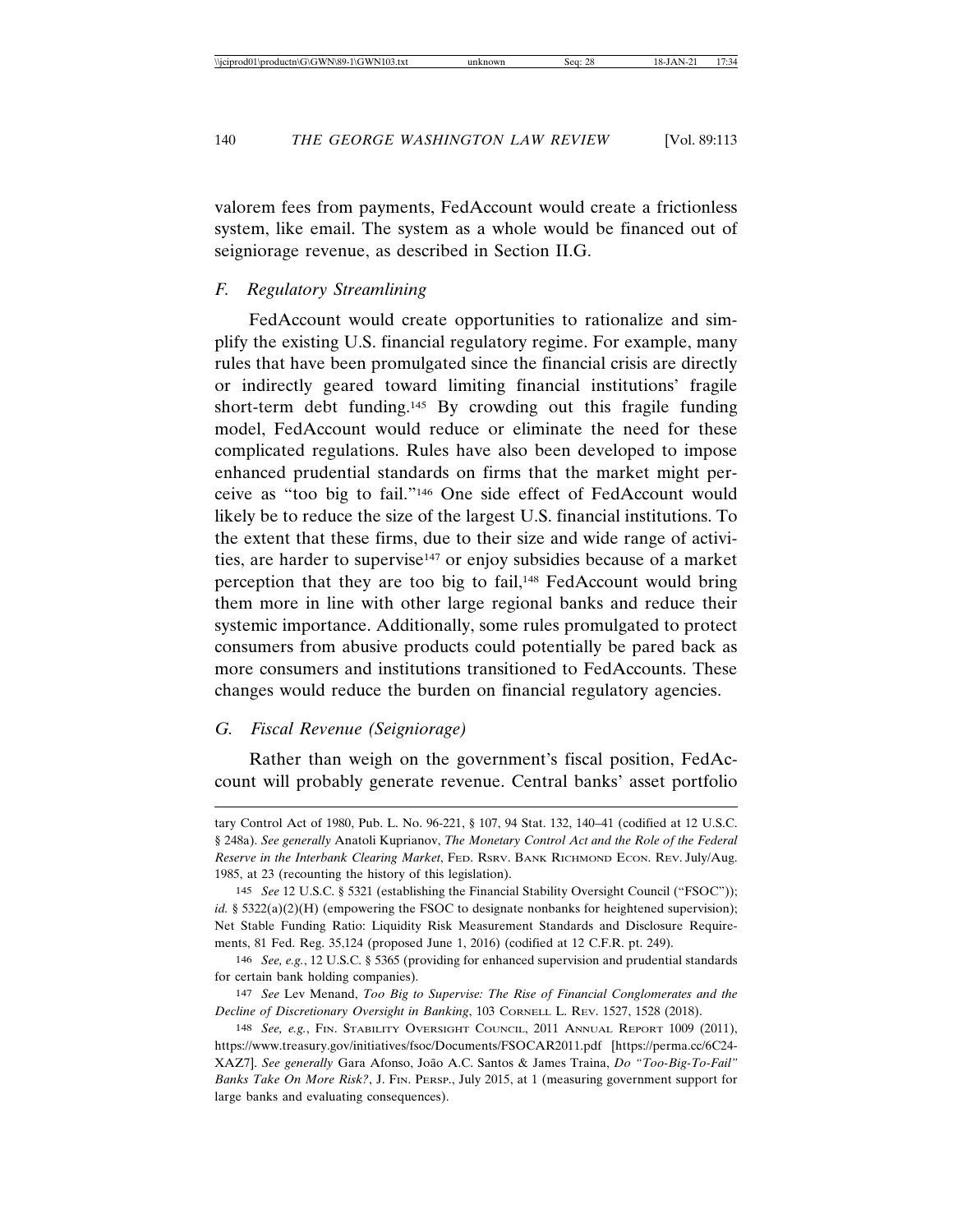returns typically exceed their interest payments and other expenses by a wide margin. These earnings are called "seigniorage," meaning fiscal revenue from money creation. The amounts are large. The Fed remitted \$81 billion, \$65 billion, and \$55 billion in earnings to the United States Treasury Department in 2017, 2018, and 2019, respectively.149 If FedAccount expanded the Fed's balance sheet,<sup>150</sup> remittances could increase substantially, even after accounting for the costs of maintaining millions of retail accounts.151 Incremental portfolio earnings would likely exceed FedAccount expenses, especially if FedAccounts attracts large businesses and institutions as expected.

Not only would this additional fiscal revenue not be economically distortive, it would actually *remove* existing distortions. The financial sector's short-term and demandable debt amounts to privately issued money.152 Because cash equivalent instruments satisfy money demand, they are a source of extraordinarily cheap funding to their issuers.153 This cheapness is further enhanced by implicit public backstops. Private money issuers thereby capture seigniorage revenue from the public by piggybacking on the state.154 FedAccount would allow the public to recapture this leaked seigniorage. Increased fiscal revenue would thus reflect an efficient reduction in rent extraction—a reversal of existing wealth transfers from the public to the financial sector.<sup>155</sup>

151 The Fed's liabilities consist mostly of "base money," which is comprised of reserve accounts and currency in circulation. *Credit and Liquidity Programs and the Balance Sheet*, BD. GOVERNORS FED. RSRV. SYS. (Dec. 27, 2018), https://www.federalreserve.gov/monetarypolicy/ bst\_frliabilities.htm [https://perma.cc/Q9W4-PMSU]. The Fed creates these liabilities by purchasing interest-bearing debt instruments. *Id.* FedAccounts would increase base money, thereby simultaneously increasing the interest-bearing debt instruments the Fed holds in its portfolio.

152 *See* Tarullo, *supra* note 109, at 6; *supra* text accompanying note 109. **R**

153 *See* Robin Greenwood, Samuel G. Hanson & Jeremy C. Stein, *A Comparative-Advantage Approach to Government Debt Maturity*, 70 J. FIN. 1683, 1709 (2015).

154 *See id.* at 1705 (referring to the value derived from issuing money-like instruments as "seigniorage"); CHRISTINE DESAN, MAKING MONEY: COIN, CURRENCY, AND THE COMING OF CAPITALISM 414–21 (2014) (discussing private capture of "seigniorage"); Frank D. Graham, *Partial Reserve Money and the 100 Per Cent Proposal*, 26 AM. ECON. REV. 428, 430 (1936) (noting that banks earn "seigniorage profits"); Ulrich Bindseil, *Evaluating Monetary Policy Operational Frameworks*, FED. RSRV. BD. KAN. CITY ECON. POL'Y. SYMP., Aug. 2016, at 179, 190 (referring to "'seigniorage' income of banks").

155 *Cf.* SELECT COMMITTEE ON THE HIGH PRICE OF GOLD BULLION, REPORT, 1810, HC, at 30–31 (UK) (noting during England's suspension of convertibility that bank money creation, "enabled under the protection of the law . . . at a very trifling expense," was "prejudicial to the

<sup>149</sup> *See* Press Release, Bd. of Governors of the Fed. Rsrv. Sys., Federal Reserve Board Announces Reserve Bank Income and Expense Data and Transfers to the Treasury for 2019 (Jan. 10, 2020), https://www.federalreserve.gov/newsevents/pressreleases/other20200110a.htm [https://perma.cc/6AV4-JSF5].

<sup>150</sup> *See supra* Section III.A.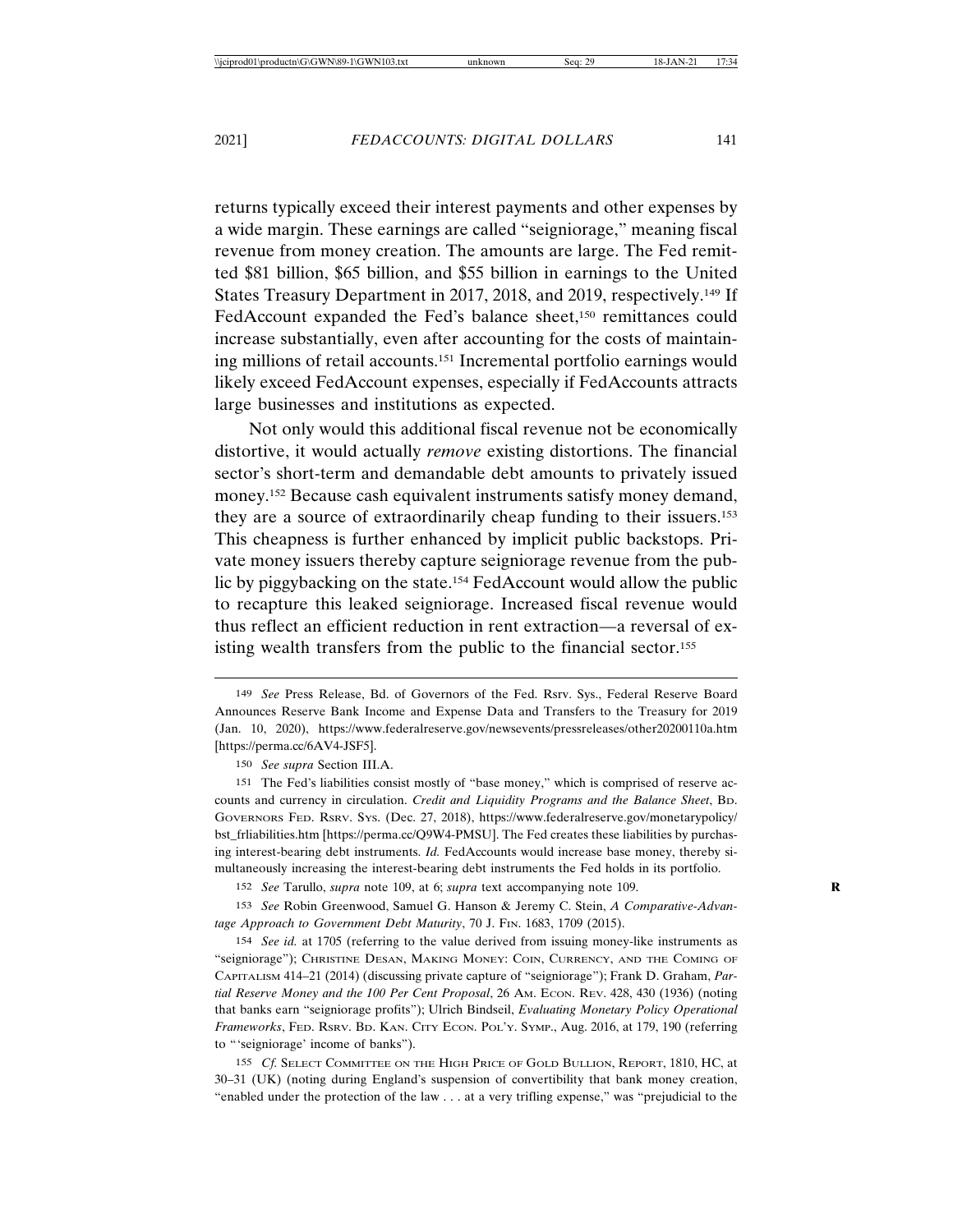### III. STRUCTURAL CONSIDERATIONS

Having described FedAccount and its benefits, this Article now takes a broader, system-wide perspective. What would FedAccount mean for the central bank and the larger financial system? What makes FedAccount better than other CBDC designs currently being debated and, in some cases, implemented?156 And how does FedAccount compare with other major banking reform proposals—narrow banking and postal banking—that share broadly similar, or at least overlapping, motivations? This Part answers each of these questions.

### *A. Banking, Central Banking, and "Intermediation"*

Large-scale adoption of FedAccounts would require a permanently large central bank balance sheet, a prospect that even the Fed has embraced since it resumed balance sheet expansion in October 2019.157 Such a permanent expansion would force some choices regarding the Fed's asset portfolio. Tracing these choices will reveal some of FedAccount's deeper, structural implications.

Perhaps the best way to begin is by outlining the institutional mechanics of large-scale migration from bank deposit accounts to FedAccounts. The migration can be broken down into three somewhat stylized phases. Because banks currently hold enormous excess reserve balances, the first phase would consist of reserve drainage. Banks' balance sheets would shrink as their deposit liabilities and reserve assets declined in tandem. During this initial phase, migration to FedAccounts would not affect the Fed's balance sheet size. The Fed's assets would stay the same and its liabilities would shift in composition—from accounts held by banks to accounts held by nonbanks but not in amount.

public welfare" and that, barring some other remedy, "some mode ought to be derived of enabling the State to participate much more largely in the profits accruing from" that issuance).

<sup>156</sup> *See* Chen Ye & Kevin C. Desouza, *The Current Landscape of Central Bank Digital Currencies*, BROOKINGS INST. (Dec. 13, 2019), https://www.brookings.edu/blog/techtank/2019/12/ 13/the-current-landscape-of-central-bank-digital-currencies/ [https://perma.cc/TUV9-K5N8] (describing CBDC exploration and implementation in other countries).

<sup>157</sup> *Compare* FED. OPEN MKT. COMM., POLICY NORMALIZATION PRINCIPLES AND PLANS (2014) (stating plan to normalize the balance sheet in 2014), *with* Press Release, Fed. Rsrv., Balance Sheet Normalization Principles and Plans 1 (Mar. 20, 2019) ("[T]he Committee intends to slow the pace of the decline in reserves over coming quarters provided that the economy and money market conditions evolve about as expected."); and Press Release, Fed. Rsrv., Statement Regarding Monetary Policy Implementation 1 (Oct. 11, 2019) ("[T]he Federal Reserve will purchase Treasury bills at least into the second quarter of next year in order to maintain over time ample reserve balances at or above the level that prevailed in early September 2019.").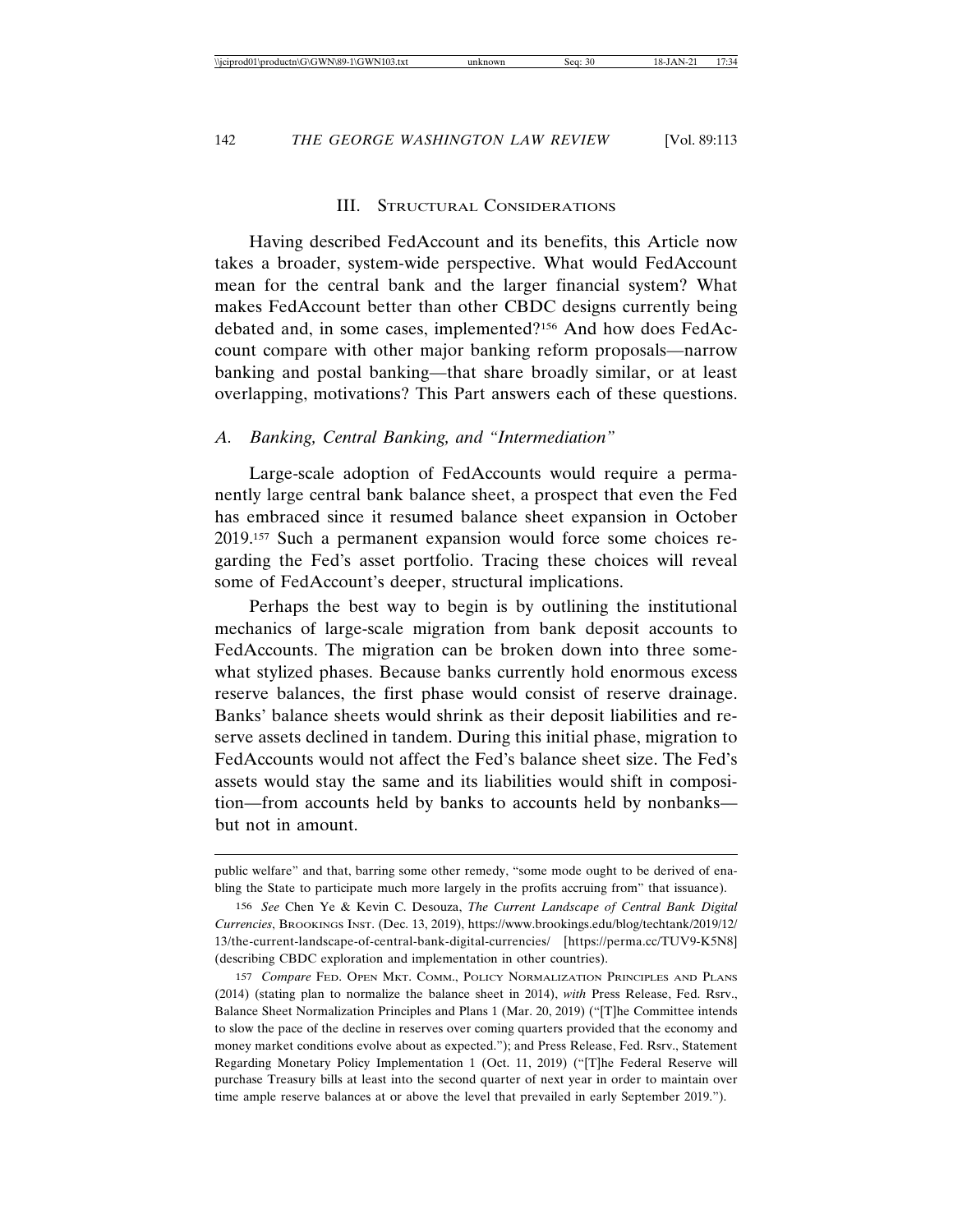Eventually, bank reserves would become scarce, and further migration to FedAccounts would risk creating bank liquidity shortages. To avoid this, the Fed would extend discount window loans to offset banks' lost deposit balances.158 In this second phase, banks' balance sheets would stop shrinking. Their assets would stay the same and their liabilities would shift in composition—from deposit accounts to discount window borrowings—but not in amount. Concomitantly, in this phase the Fed's balance sheet would grow as incremental discount window lending matched incremental FedAccount balances. In effect, the central bank would "step in" as counterparty between migrating account holders and commercial banks.159

The central bank should charge actuarially fair rates for its discount window loans. This rate can be expressed as  $R_f + P$ , where  $R_f$  is the risk-free rate corresponding to the loan's duration and P is a risk premium reflecting bank-specific default risk.  $R_f$  is observable in the financial markets, but P requires valuation. Some might doubt the central bank's capacity to do this kind of valuation. As long as deposit insurance exists, however, the government must do this anyway. Since 1991, U.S. deposit insurance fees have been keyed to individual banks' default risks.160 Calculating these fees is isomorphic to estimating *P*. They are the same thing. So, to the extent that FedAccount balances represent migration of insured bank deposits, the government as a whole neither assumes new risks nor undertakes new valuation functions. Risk-bearing and valuation are merely being relocated from one government agency to another.

True, not only insured depositors but also holders of (ostensibly) uninsured claims—deposit balances in excess of \$250,000 as well as nondeposit claims, such as money market mutual fund shares—would migrate to FedAccounts.161 But the government effectively bears much of this risk already. In the 2008 financial crisis, the FDIC re-

<sup>158</sup> Ideally, these loans would be unsecured and pari passu with remaining deposits—in other words, identical in seniority and collateralization to the deposit funding being replaced so as not to disadvantage any remaining depositors holding uninsured balances. This would require minor amendments to the Federal Reserve Act, which contemplates that all discount window loans be secured. *See* Federal Reserve Act § 10B(a), 12 U.S.C. § 347b(a).

<sup>159</sup> This is called "novation."

<sup>160</sup> The FDIC charges "risk-based" deposit insurance fees, albeit in a somewhat crude way. *See* 12 U.S.C. § 1817(b); 12 C.F.R.§ 327 (2020).

<sup>161</sup> The Fed could also lend to nonbanks under its section 13(3) powers to replace lost repo funding and other forms of short-term wholesale funding, provided it deemed the circumstances "unusual and exigent." *See* Federal Reserve Act of 1913 § 13(3), 12 U.S.C. § 343(3). Unlike discount window loans, some of which the Fed might want to keep outstanding indefinitely (see below), any section 13(3) liquidity should be strictly transitional. Minor amendments to section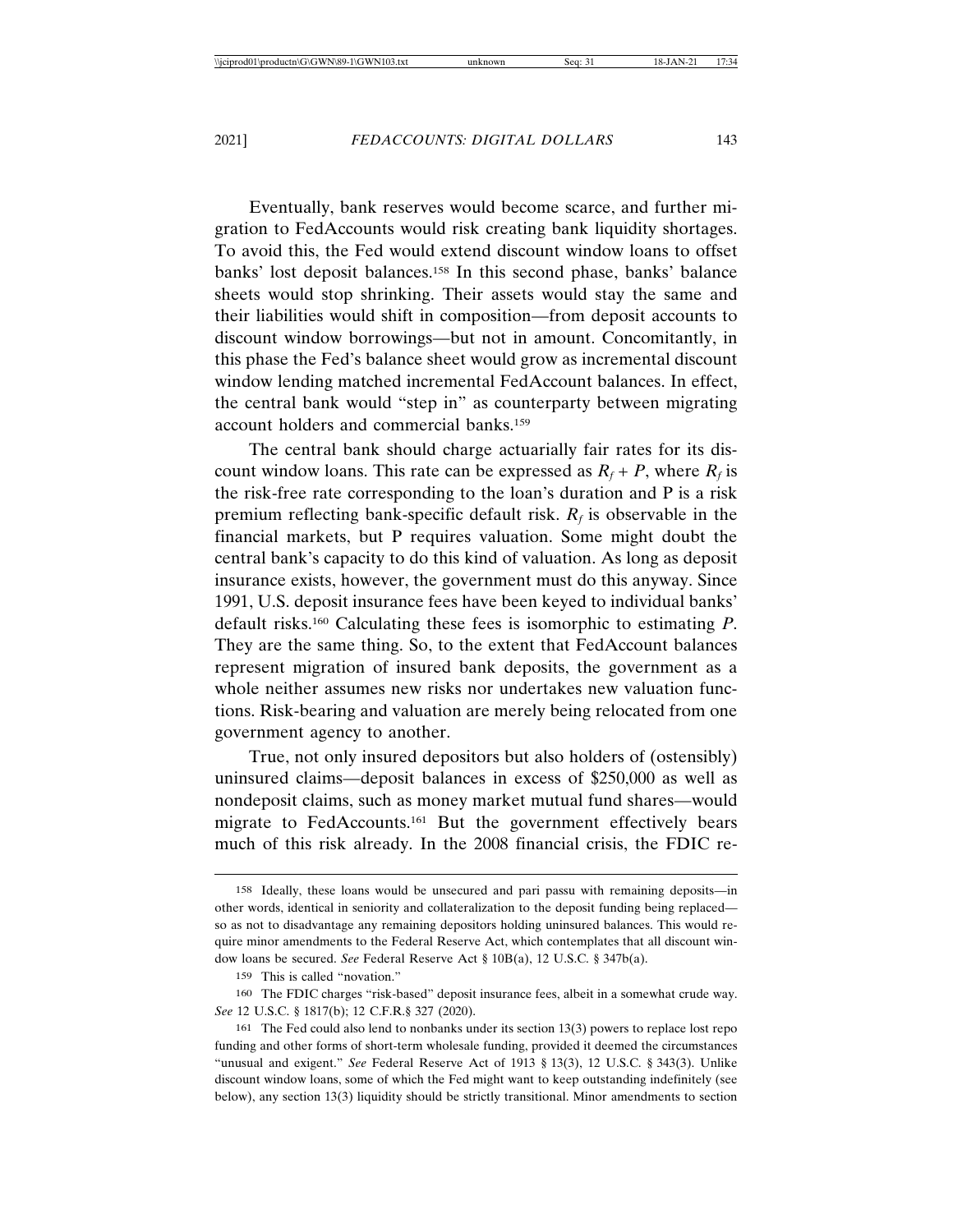moved the \$250,000 cap on deposit insurance coverage for transaction accounts.162 The U.S. Treasury Department fully guaranteed money market mutual fund shares.163 The Fed's crisis-related facilities were designed largely to prevent defaults on uninsured money-like claims issued by financial institutions.164 It is wishful thinking to believe that such claims are not largely government-backed. However difficult it may be to estimate *P*, the correct answer is not zero. Implicit and uncompensated public insurance transfers wealth from the public to the financial sector. Replacing financial institutions' short-term and demandable debt funding with discount window lending would increase fiscal revenue while also reducing economic rent extraction.165

In the third and final phase, the central bank would gradually implement its desired asset portfolio. The central bank is not obliged to maintain discount window credit indefinitely. It may choose to substitute other assets over time in an orderly fashion. Its decisions in this regard will depend on two predominant factors. First, the central bank should value safety. Although central bank "solvency" is not especially important from an operational standpoint—central bank liabilities are not liabilities in any meaningful economic sense—the central bank might prefer to avoid the optics of negative equity.166 More substantively, volatile assets would mean volatile seigniorage remittances, interfering with desirable fiscal smoothing.167 Second, the central bank should value liquidity. By transacting in impersonal, liquid markets with observable market prices, the Fed reduces the need for valuation, relying instead on capital market efficiency to prevent it from systematically overpaying. These two considerations suggest steering the portfolio toward very high-quality, liquid bonds, such as U.S. Treasury securities.

163 *See* Press Release, U.S. Dep't of the Treasury, Treasury Announces Temporary Guarantee Program for Money Market Funds (Sept. 29, 2008).

164 *See* RICKS, *supra* note 103, at 99–101. **R**

165 *See supra* Section II.G.

166 *See generally* Igor Goncharov, Vasso Ioannidou & Martin C. Schmalz, *(Why) Do Central Banks Care About Their Profits?* (CESifo, Working Paper No. 6546, 2017) (exploring factors behind central banks' preference for profitability).

167 *Cf.* JONATHAN GRUBER, PUBLIC FINANCE AND PUBLIC POLICY 585 (2d ed. 2007) (arguing the desirability of tax smoothing).

<sup>13(3)</sup> might be in order to permit the Fed to supply liquidity to money market funds, which typically cannot borrow.

<sup>162</sup> *See* FED. DEPOSIT INS. CORP., CRISIS AND RESPONSE: AN FDIC HISTORY, 2008–2013, at xii (2017) (stating that the FDIC "provided an unlimited deposit insurance guarantee" for some transaction accounts).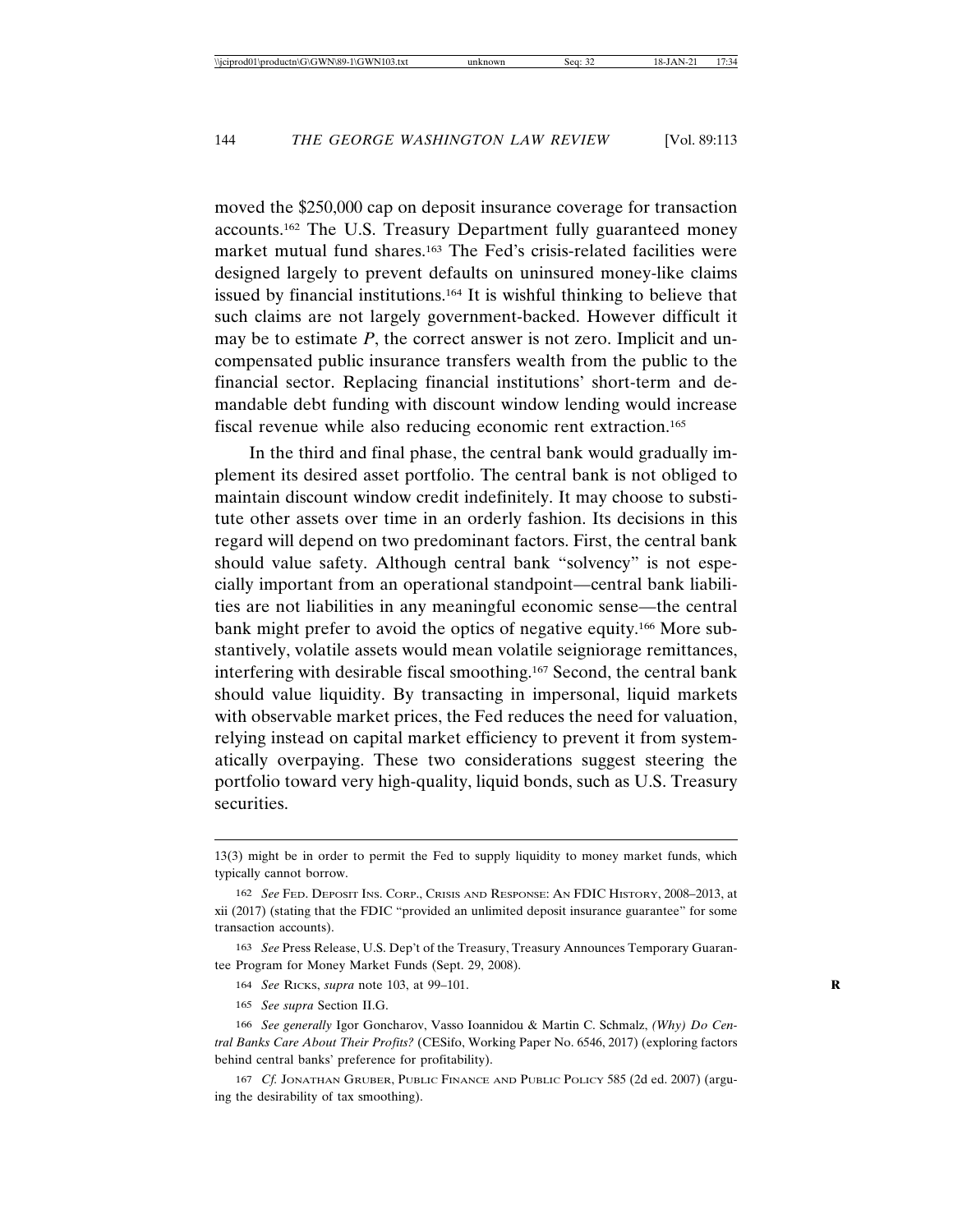Problematically, there may not always be enough Treasury securities to accommodate the desired money supply. This has been a recurring problem in American monetary history.168 FedAccount, which could require an especially large central bank balance sheet, might compound it. Presumably, we would want the monetary system to work even if the government consistently balanced its budget.169 Nor would expanding into safe and liquid *private* bonds necessarily ensure sufficient investment options. Market depth is limited, and the central bank could end up dominating these markets, pushing asset prices around and distorting credit allocation.170 Optimal portfolio composition therefore cannot be determined a priori. It depends on the available supply of suitable investment assets in relation to the desired base money supply (which is a function of monetary policy).

In the face of a limited supply of safe and liquid bonds, the central bank could relax the safety criterion or the liquidity criterion or both. Relaxing the safety criterion would mean extending into riskier but still highly liquid assets, like corporate stocks. Not only would this

169 It would be unwise to force the government to adapt its fiscal posture to meet the economy's monetary needs. *See* Morgan Ricks, *Safety First? The Deceptive Allure of Full Reserve* Banking, 83 U. CHI. L. REV. ONLINE 113, 117-22 (2016) (describing "fiscal-monetary entanglement").

170 The European Central Bank ("ECB") has become a major player in investment-grade corporate bond markets since entering those markets in 2016. *See, e.g.*, Thomas Hale, *ECB Bond Buying Transforms Universe of Top Tier Debt*, FIN. TIMES (Nov. 28, 2017), https://www.ft.com/ content/ad44f9b4-d375-11e7-a303-9060cb1e5f44 [https://perma.cc/6A2D-NVKH] ("Alongside a reduction in the outstanding universe of highly-rated assets, the sheer volume of purchases has placed huge downward pressure on bond yields."). The ECB seeks to make these purchases while "avoiding undue market distortions." *The ECB's Corporate Sector Purchase Programme: Its Implementation and Impact*, ECB ECON. BULL., no. 4, 2017, at 40, 41. Its success in this regard is debatable. *See, e.g.*, Sid Verma, *These 'Anomalous' Spreads Show How the ECB's Been Distorting Bond Markets*, BLOOMBERG (Apr. 6, 2017, 3:45 AM), https://www.bloomberg.com/news/ articles/2017-04-06/these-anomalous-spreads-show-the-ecb-distorting-bond-markets [https:// perma.cc/Q6SA-VNUA] (summarizing a market analyst's argument that the ECB's corporate bond purchases have "distorted the relative value of debt issued by a number of European companies."). Relatedly, the Federal Open Market Committee has stated its intention that the Fed will "hold primarily Treasury securities, thereby minimizing the effect of Federal Reserve holdings on the allocation of credit across sectors of the economy." FED. OPEN MKT. COMM., *supra* note at 157, at 1. **R**

<sup>168</sup> *See* Marvin Goodfriend, *Policy Debates at the Federal Open Market Committee: 1993–2002*, *in* THE ORIGINS, HISTORY, AND FUTURE OF THE FEDERAL RESERVE 332, 355–56 (Michael D. Bordo & William Roberds eds., 2013) (describing the Fed's contingency planning in early 2000 when government debt was being paid down); ROGER LOWENSTEIN, AMERICA's BANK: THE EPIC STRUGGLE TO CREATE THE FEDERAL RESERVE 14 (2015) (noting that in the late nineteenth century national banks' bank note issuance "was determined by the level of investment in government bonds, and this bore no relation to the needs of trade"); ROBERT E. LITAN, WHAT SHOULD BANKS DO? 21 (1987) (describing the same).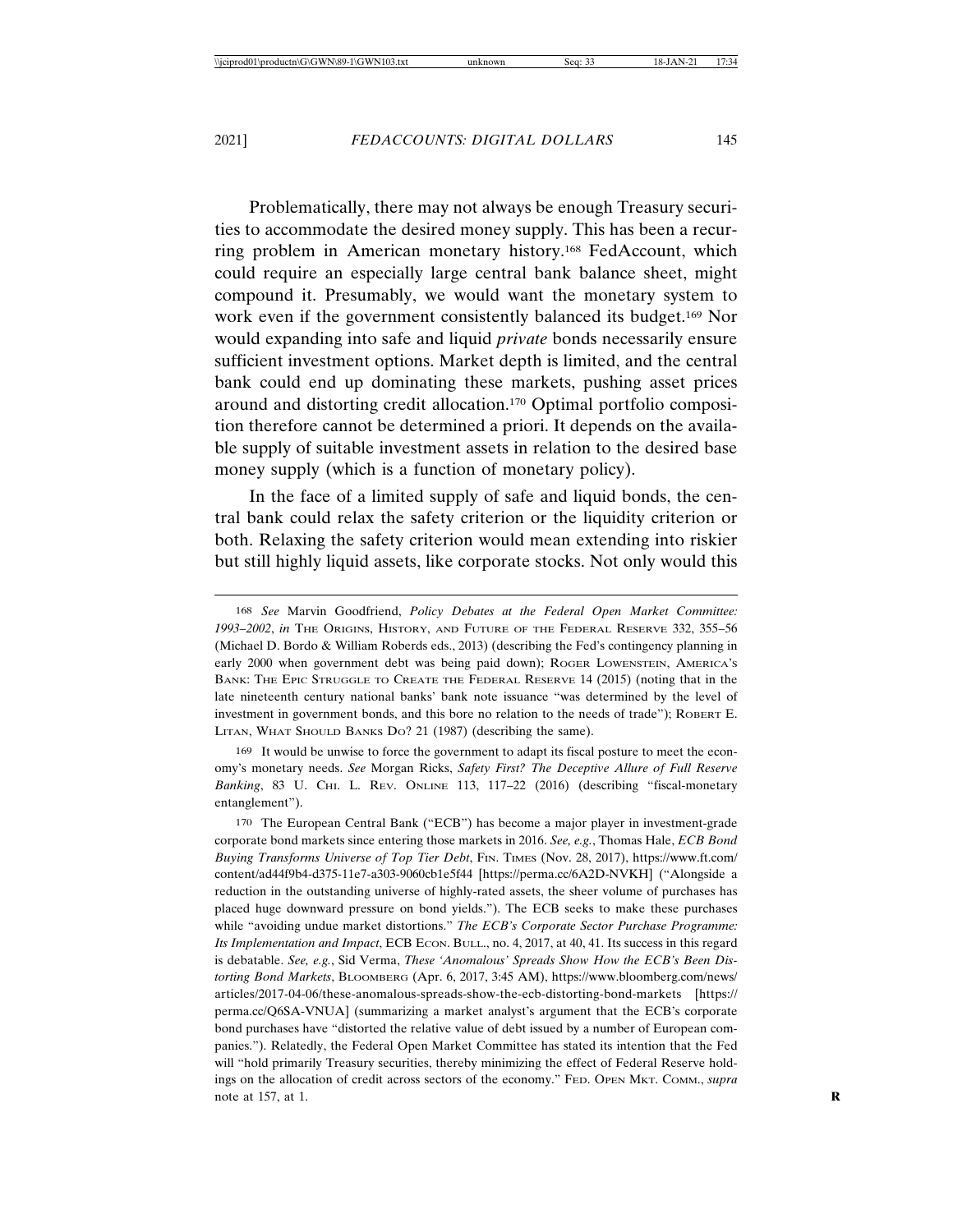increase the risk of negative equity and make seigniorage revenue choppier, but it could put the central bank in the awkward position of exercising corporate governance rights. Relaxing the liquidity criterion would mean venturing into less liquid (though still high quality) credit markets, perhaps even direct lending to creditworthy borrowers. Valuation would become much more important, as capital market efficiency would not afford protection against overpaying. And the appearance or reality of politically motivated favoritism would become acute.

In view of these problems, the central bank might see considerable upside in keeping a substantial quantity of discount window credit outstanding indefinitely. This can be understood as portfolio management outsourcing. Chartered institutions receiving discount window credit—call them member banks—are controlled by residual claimants (stockholders) that have incentives to invest well. The central bank thus harnesses private incentives and expertise to allocate resources through individualized, information-intensive credit underwriting. This arrangement also insulates the central bank's investment function from the appearance or reality of political meddling and favoritism. The central bank would hold senior claims on portfolios of senior claims—a relatively safe, though by no means riskless, position.

Figure 1 compares FedAccount to the current U.S. money-andbanking system. It assumes a boundary case of full migration to FedAccounts, with no bank deposits remaining. The figure offers several key takeaways. First, the central bank's balance sheet is much larger under FedAccount than in the current system. To the extent that deposits are explicitly or implicitly insured in the current system, however, FedAccount does *not* cause the government to assume more risk. That the FDIC's contingent obligations are "off balance sheet" is a matter of accounting, not economic substance. Second, under FedAccount the government accrues seigniorage revenue from member banks through discount window lending. By contrast, deposit banks in the current system are not a source of fiscal revenue; deposit insurance fees flow to the deposit insurance fund and are suspended when it is fully funded.<sup>171</sup>

<sup>171</sup> Before the enactment of the Dodd-Frank Wall Street Reform and Consumer Protection Act, Pub. L. No. 111-203, 124 Stat. 1376 (2010), the FDIC was required to declare "dividends" from the deposit insurance fund to participating deposit banks once the fund reached a certain size in relation to outstanding insured deposits. *E.g.*, *Financial Institution Letters: Deposit Insurance Assessments: Final Rule on Assessment Dividends*, FED. DEPOSIT INS. CORP. (Oct. 18, 2006), https://www.fdic.gov/news/financial-institution-letters/2006/fil06092.html [https://perma.cc/27AC-DKY6] (stating that the FDIC must "pay dividends from the Deposit Insurance Fund (DIF) to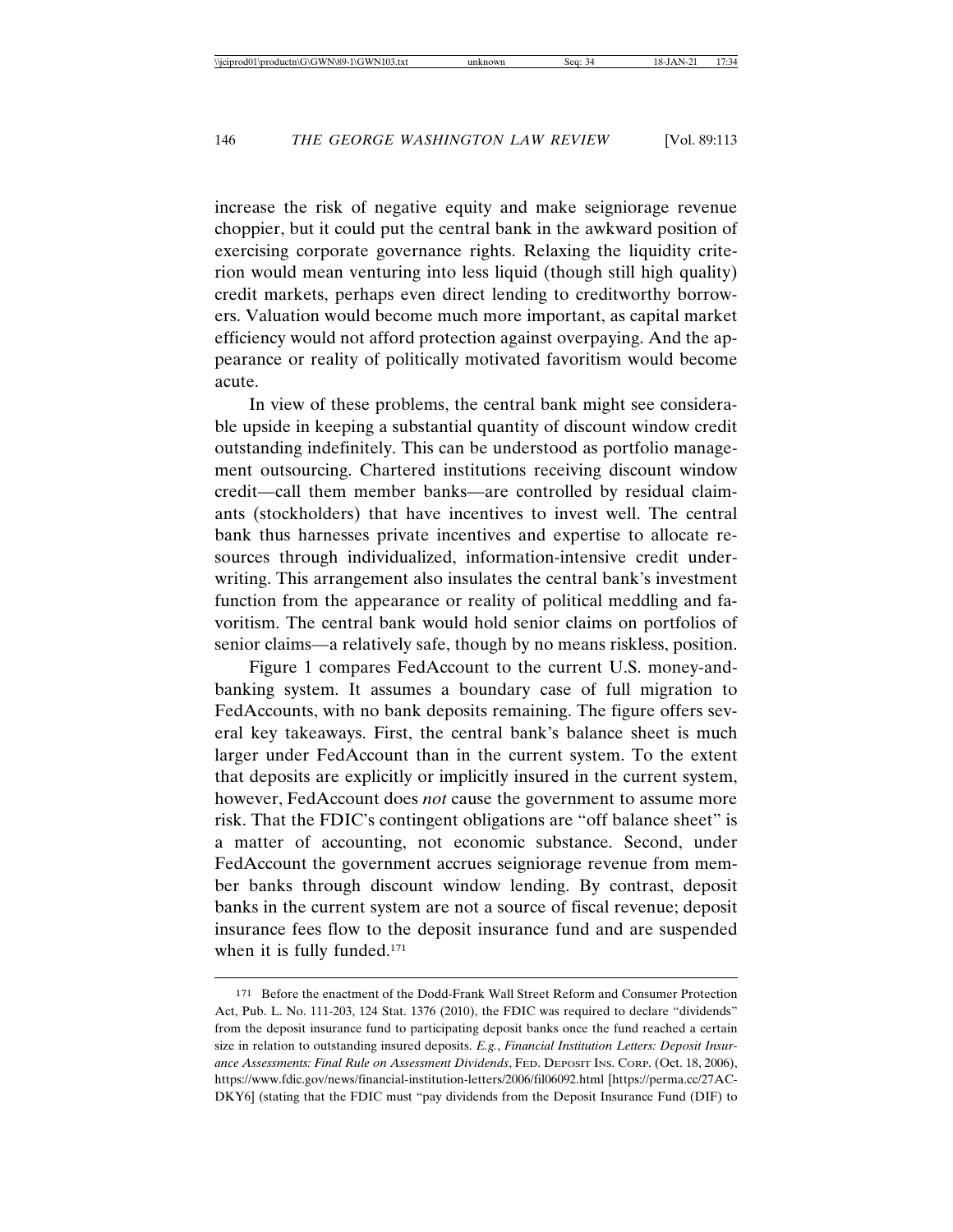### Deposit Banks Central Bank Investment High-quality assets Deposit  $\begin{array}{c|c}\n\text{Base money} \\
\text{bonds}\n\end{array}$ (loans + liabilities bonds) Account Holders Account Holders Account Holders Investment assets Deposit (loans + liabilities bonds) Investment fees Deposit assets FDIC (loans + liabilities bonds) insurance FedAccount Member Banks—Optional Central Bank Investment assets C.B. credit (loans + bonds) Investment Account Holders Investment assets assets C.B. credit Base money (loans + (incl. central bonds) bank credit, if any) Investment assets C.B. credit (loans + bonds)

## FIGURE 1. CURRENT SYSTEM VERSUS FEDACCOUNT Current System

Third, migration to FedAccounts would not necessarily affect the quantity or cost of credit in the broader economy. If all migrating

insured institutions when the DIF reserve ratio at the end of a calendar year exceeds 1.35 percent."). Dodd-Frank gave the FDIC discretion to suspend or limit the declaration of dividends. *See* Dodd-Frank Act § 332, 12 U.S.C. § 1817(e). Even as modified, though, the deposit insurance system does not function as a source of government revenue.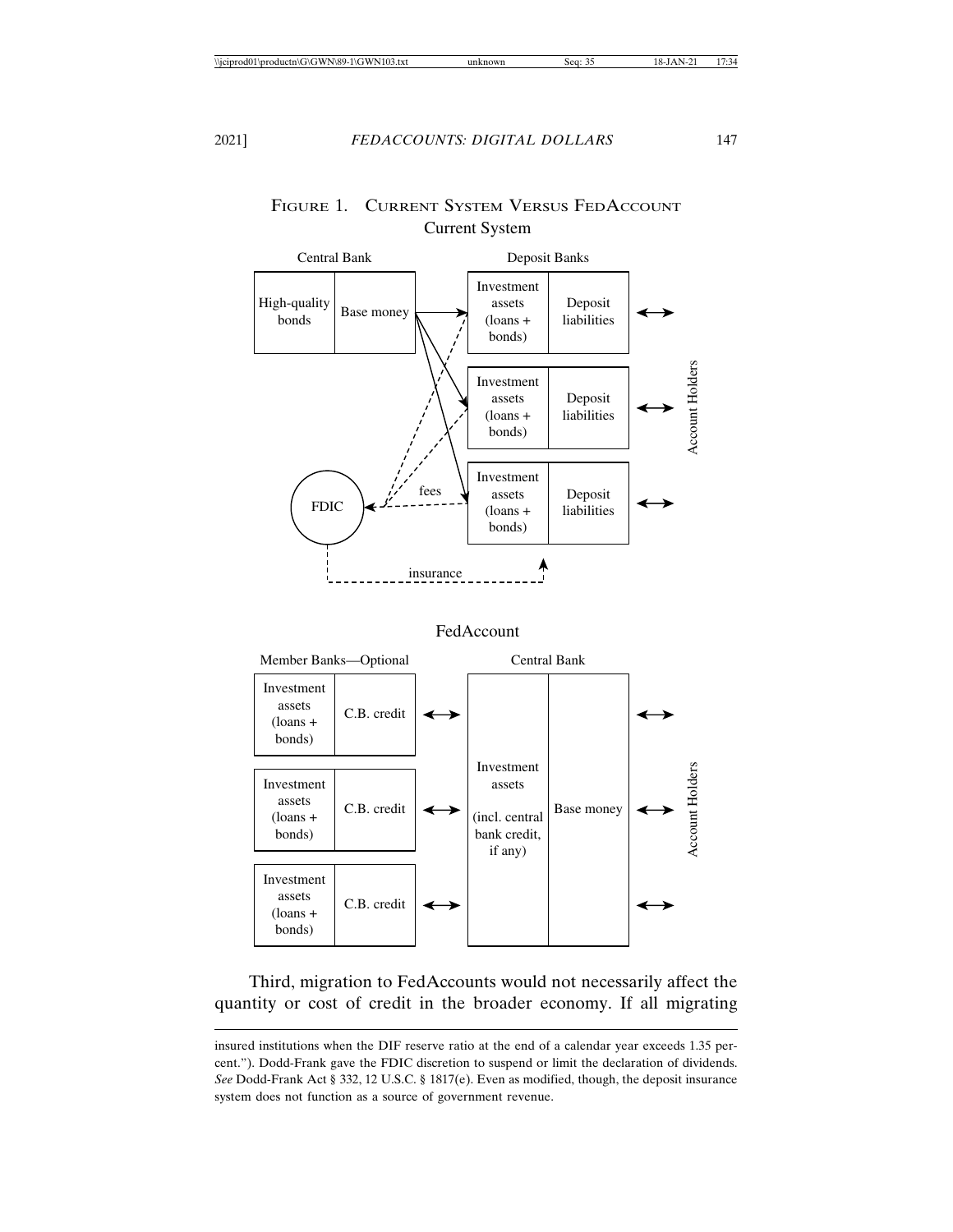bank deposits were replaced dollar-for-dollar with discount window loans, the quantity of bank credit would be unaffected.<sup>172</sup> Some might suppose that, because banks' average cost of funds would rise, banks would raise their lending rates, increasing borrowing costs in the economy and decreasing the quantity of bank loans. But banks' lending decisions are usually thought to be determined by their *marginal* cost of funds, or the federal funds rate.173 Holding monetary policy constant, this rate would be unchanged postmigration. There is strong empirical evidence of a disconnect between banks' lending rates and their deposit costs. Specifically, bank deposit rates respond asymmetrically to moves in the federal funds rate: when the federal funds rate declines, banks quickly reduce deposit rates, but when it rises, banks are very slow to raise deposit rates.174 According to one study, sluggish deposit rate adjustments cost depositors *\$100 billion per year* during rising rate environments.175 By contrast, the prime rate (the standard bank lending benchmark) adjusts instantly when the federal funds rate rises.176 It seems that banks capture much of the benefit of cheap deposit funding rather than "passing it along" to borrowers.

Even if banks' lending rates did rise after depositors migrated to FedAccounts, would this be a bad thing?<sup>177</sup> Suppose that some of banks' current funding subsidy does pass through to bank borrowers as a credit subsidy. Proponents of credit subsidies bear the burden of showing a market failure. Assuming for the sake of argument this case can be made, it remains to be asked whether subsidizing *banks*' funding is a sensible way of subsidizing credit. As just shown, banks themselves capture much of this subsidy. And more targeted subsidies for particular credit classes—say, student loans, small business loans, or residential mortgages—may be more effective. The U.S. federal gov-

<sup>172</sup> Banks currently hold about 35% of U.S. loans and 9% of U.S. debt securities, equating to about 20% of the \$70 trillion U.S. debt markets; these figures need not change at all. *See* BD. OF GOVERNORS OF THE FED. RSRV. SYS., FEDERAL RESERVE STATISTICAL RELEASE: FINANCIAL ACCOUNTS OF THE UNITED STATES 117, 123 (2020).

<sup>173</sup> *See, e.g.*, WALTER & COURTOIS, *supra* note 117, at 2. **R**

<sup>174</sup> *See* John C. Driscoll & Ruth A. Judson, *Sticky Deposit Rates* 2–3 (Fed. Rsrv. Bd. Fin. and Econ. Discussion Series, Working Paper No. 2013-80, 2013).

<sup>175</sup> *Id.* at 3.

<sup>176</sup> *Id.* at 14.

<sup>177</sup> *Cf.* Adam J. Levitin, *Safe Banking: Finance and Democracy*, 83 U. CHI. L. REV. 357, 427 (2016) ("One concern about Pure Reserve Banking might be that it could result in a contraction of credit. It is not clear that this would be the case. Much depends on how much consumers and businesses really want to assume credit risk. . . . To the extent that there is a contraction of credit, however, it is right-sizing, because the level of credit would reflect risk-internalized pricing rather than subsidization.").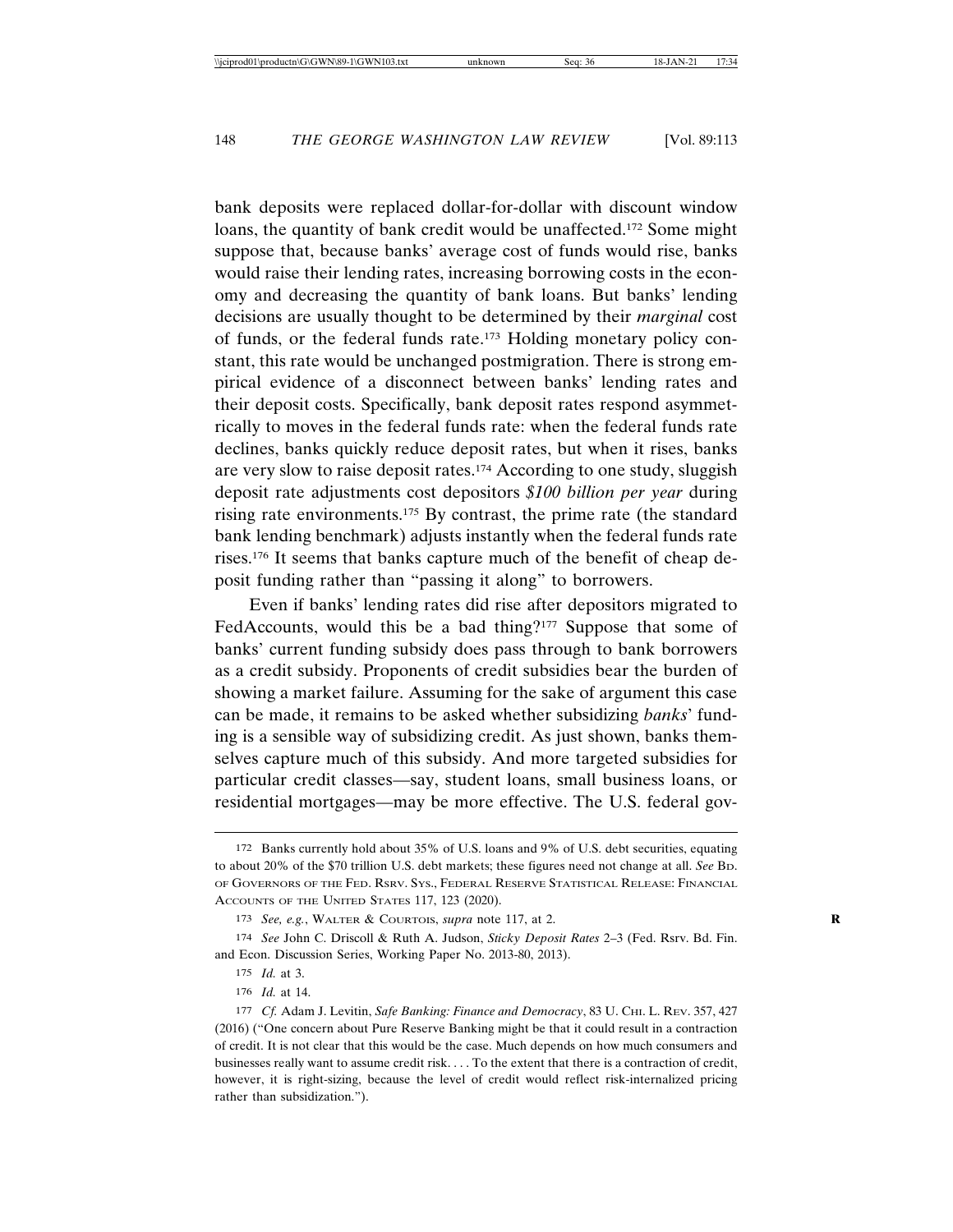ernment already subsidizes these credit classes through dedicated programs.178 Although this Article expresses no view on the merits of these programs as currently implemented—or for that matter on whether credit subsidies (as opposed to other uses of public resources) are a good way of doing public policy<sup>179</sup>—these programs do show that other, more direct ways of administering credit subsidies are feasible. Moreover, as a quantitative matter, there is no reason to suppose that the magnitude of banks' funding subsidies—which arise from a combination of underpriced and intermittently suspended deposit insurance fees, implicit guarantees, and seigniorage extraction bears any relation to the optimal credit subsidy (if any). Finally, if bank lending rates did rise postmigration and this had a *macroeconomic* impact, the central bank would respond with monetary easing through balance sheet expansion or a lower IOR rate, either of which would reduce borrowing rates for all borrowers without rent capture by banks.

In the FedAccount system, it becomes natural to see bank charters through the lens of outsourcing or procurement. Member banks appear as instrumentalities or franchisees of the state rather than as private "intermediaries."180 Procurement implies discretionary selection; free entry is nonsensical in a procurement setting. The central bank would select the "best" managers according to established criteria. Discretionary selection might initially seem foreign to banking, but it has a long pedigree. U.S. federal bank regulators traditionally looked to "the convenience and needs of the community" in passing on bank charter applications,<sup>181</sup> rejecting even qualified applicants on

<sup>178</sup> *See, e.g.*, *Credit Subsidy Estimates for the Sections 7(a) and 504 Business Loan Programs Hearing Before the H. Comm. on Small Bus.*, 105th Cong. 48 (1997) (statement of Judy A. England-Joseph, Dir., Hous. & Cmty. Dev. Issues, U.S. Gen. Acct. Off.).

<sup>179</sup> *See generally* SUZANNE METTLER, THE SUBMERGED STATE: HOW INVISIBLE GOVERN-MENT POLICIES UNDERMINE AMERICAN DEMOCRACY 7 (2011) (arguing against "hidden form[s]" of government that "channel[ ] public resources predominately to wealthy Americans and privileged industries").

<sup>180</sup> *Cf.* Robert C. Hockett & Saule T. Omarova, *The Finance Franchise*, 102 CORNELL L. REV. 1143, 1145, 1144–67 (2017) (challenging the view of banks as intermediaries between "privately-owned funds" and "other private . . . actors"). Doctrinally, national banks are already classified as federal instrumentalities. For a discussion of the relevant case law, see BARADARAN, *supra* note 21, at 1290–92. **R**

<sup>181</sup> *See* Banking Act of 1935, Pub. L. No. 74-305, § 101, 49 Stat. 684, 688; Bureau of the Comptroller of the Currency, 11 Fed. Reg. 177A-13, 177A-14 (Sept. 11, 1946). The statutory provision was deleted in 1991. *See* Federal Deposit Insurance Corporation Improvement Act of 1991, Pub. L. No. 102–242, § 115, 105 Stat. 2236, 2249.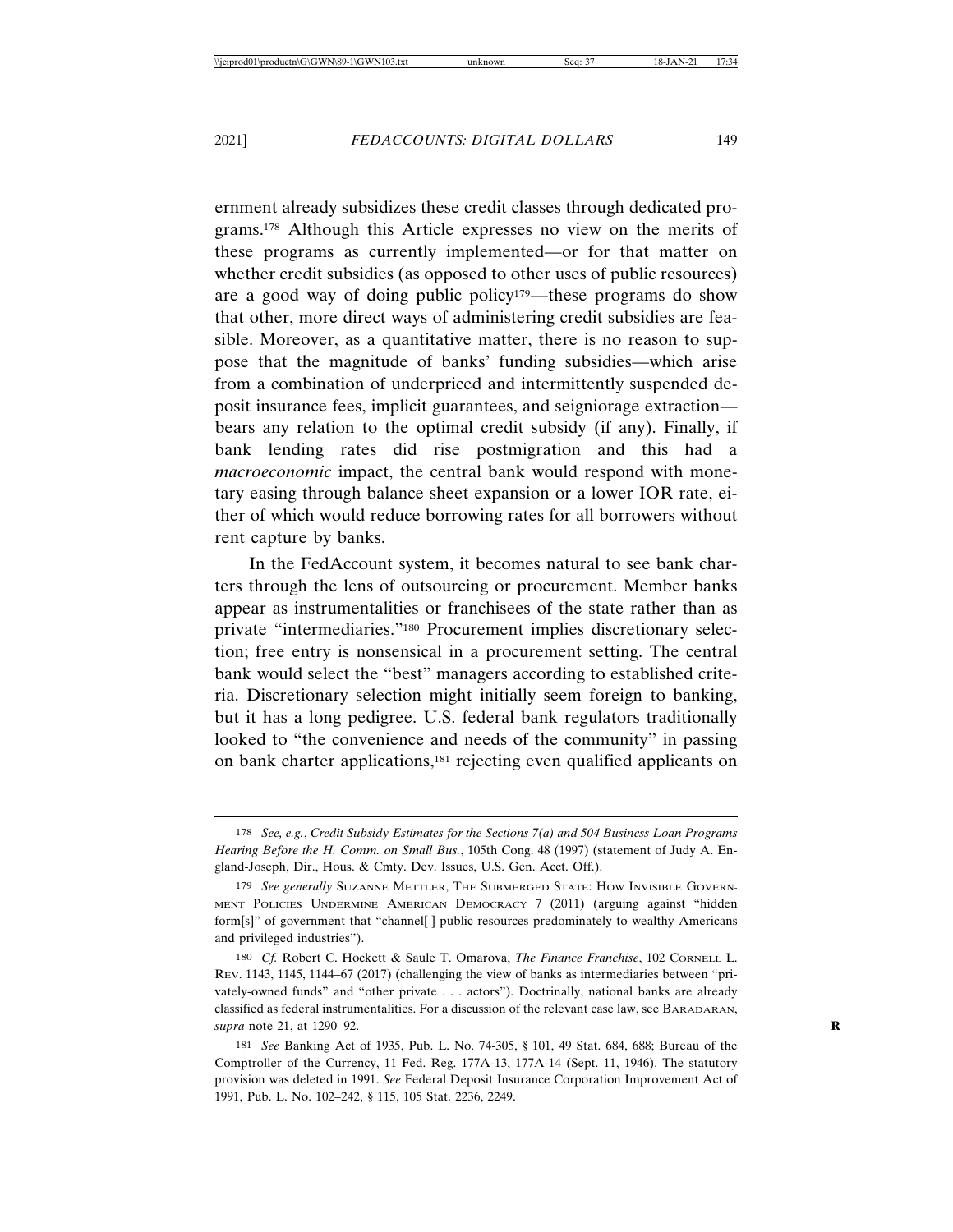this basis.182 In this respect, bank regulation borrowed from an older tradition in public utility and common carrier regulation, where regulators have long required prospective providers to receive certificates of "public convenience and necessity" before commencing service.183 The modern economic literature treats this regulatory technique as discretionary procurement,184 a well-established administrative function.185

Finally, should it choose to outsource some portion of its portfolio allocation to member banks, the Fed will have to deal with incentive problems, namely moral hazard. Incentive problems afflict all agency relationships,<sup>186</sup> and moral hazard is endemic to insurance markets. Traditional U.S. bank regulation uses standard private-sector techniques for combating moral hazard, including portfolio constraints to limit risk-taking, equity capital requirements to absorb "first loss," and risk-based fees.<sup>187</sup> Hence FedAccount would not require any significant changes to the substantive contours of prudential bank regulation.

### *B. Shortcomings of Other CBDC Designs*

This Article has described FedAccount as a type of CBDC—a digital currency issued by the central bank. CBDC has emerged as a front-burner topic at the world's major central banks, but the ongoing discussions rest on questionable design assumptions which, if adopted, would undermine the transformative potential of CBDC.

<sup>182</sup> *See* Kenneth E. Scott, *In Quest of Reason: The Licensing Decisions of the Federal Banking Agencies*, 42 U. CHI. L. REV. 235, 284–85 (1975).

<sup>183</sup> *See, e.g.*, Transportation Act, 1920, Pub. L. No. 66-152, § 402, 41 Stat. 456, 477–78 (empowering the I.C.C. to control railroad entry and exit by issuing certificates of public convenience and necessity); William K. Jones, *Origins of the Certificate of Public Convenience and Necessity: Developments in the States, 1870–1920*, 79 COLUM. L. REV. 426, 426 (1979) (describing the origins of "[t]he certificate of public convenience and necessity"); *see also* Morgan Ricks, *Money as Infrastructure*, 2018 COLUM. BUS. L. REV. 757, 769 (describing "a close kinship" between "bank regulation and infrastructure regulation" sharing features including "entry restriction . . . based on public convenience and necessity").

<sup>184</sup> See JOSE A. GOMEZ-IBANEZ, REGULATING INFRASTRUCTURE: MONOPOLY, CON-TRACTS, AND DISCRETION 3 (2003) (describing infrastructure regulation as "particularly analogous to contracting in private sector procurement"); Harold Demsetz, *Why Regulate Utilities?*, 11 J.L. & Econ. 55, 63 (1968) (analyzing utility regulation from the perspective of franchise bidding).

<sup>185</sup> *See, e.g.*, *Government Procurement*, OFF. U.S. TRADE REPRESENTATIVE, https:// ustr.gov/issue-areas/government-procurement [https://perma.cc/B4D2-RMN7].

<sup>186</sup> *See* RICKS, *supra* note 103, at 204. **R**

<sup>187</sup> *Id.* at 204–12.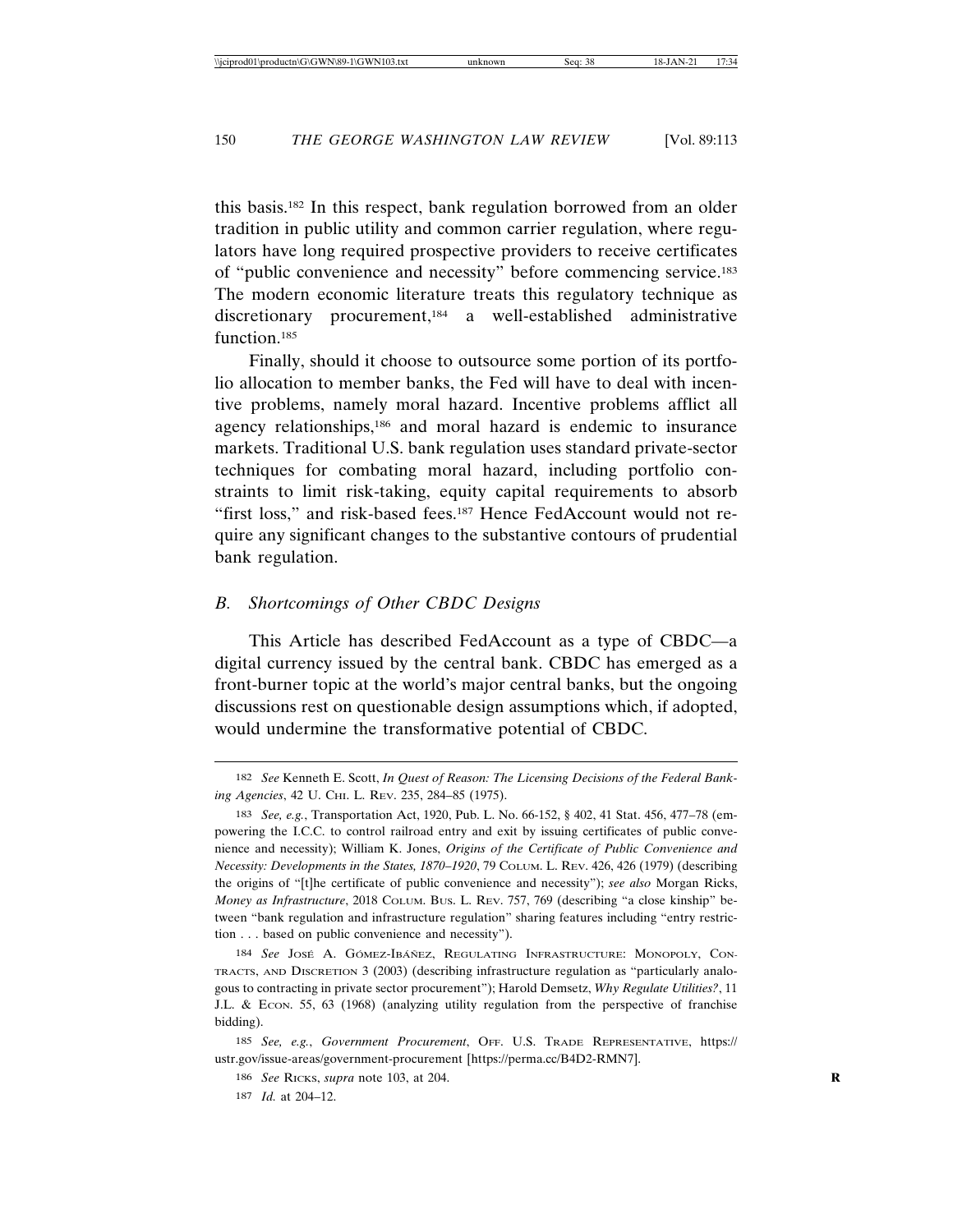Scholarly and policy discussions to date have focused heavily on a supposedly crucial distinction between "token-based" and "accountbased" CBDC designs.188 Token-based designs are understood to mimic features of physical currency, whereas account-based designs are thought to be more like traditional bank accounts.189 Token-based designs purportedly offer three main advantages over account-based designs: greater peer-to-peer functionality, greater anonymity, and lower fraud protection and other customer service demands.190 Analysts typically associate token-based designs with distributed ledger technology, such as the blockchain technology that undergirds Bitcoin and other cryptocurrencies.191

Although the token- versus account-based distinction may seem intuitive at first blush, it breaks down under examination. Distributed ledgers are still ledgers in which transactions must be recorded; they are fundamentally different from physical currency in this respect. Physical currency payments are literally peer-to-peer in the sense that they do not involve any third-party communications at all. Not so for digital currency transactions. Bitcoin payments are executed by transmitting messages to the entire Bitcoin network, where transaction records are permanently maintained.192 These messages travel over existing telecommunications rails, and transfers are processed through automated protocols for debits and credits.193 This is not dissimilar from electronic payments between bank accounts or between accounts at money services businesses like Venmo.194 The physicalized imagery of "tokens" transferred between digital "wallets" is therefore rather misleading: ledgers, distributed or otherwise, are for keeping count, and one might as well call the ledger entries "accounts."

191 *See, e.g.*, John Barrdear & Michael Kumhof, *The Macroeconomics of Central Bank Issued Digital Currencies* 5 (Bank of Eng., Staff Working Paper No. 605, 2016) (defining "'digital currency' as any electronic form of money, or medium of exchange, that features a distributed ledger and a decentralised payment system"); Carstens, *supra* note 8, at 3 (also identifying token-based digital currency with distributed ledger technology).

192 SATOSHI NAKAMOTO, BITCOIN: A PEER-TO-PEER ELECTRONIC CASH SYSTEM 1 (2009), https://bitcoin.org/bitcoin.pdf [https://perma.cc/NQG5-269R].

193 *See id*.

<sup>188</sup> COMM. ON PAYMENTS & MKT. INFRASTRUCTURES, *supra* note 12, at 4. **R**

<sup>189</sup> *See id.*

<sup>190</sup> *See id.* at 6 (peer-to-peer transfer and anonymity); Brunnermeier et al., *supra* note 5, at **R** 4–5 (describing account-based money in terms of banks' obligations to verify identity and their responsibility for customer refunds).

<sup>194</sup> E. Napoletano, *Moving Your Money: Electronic Funds Transfer*, FORBES, (July 16, 2020, 11:28 P.M.), https://www.forbes.com/advisor/banking/understanding-electronic-funds-transfer/ [https://perma.cc/Z429-KN7S].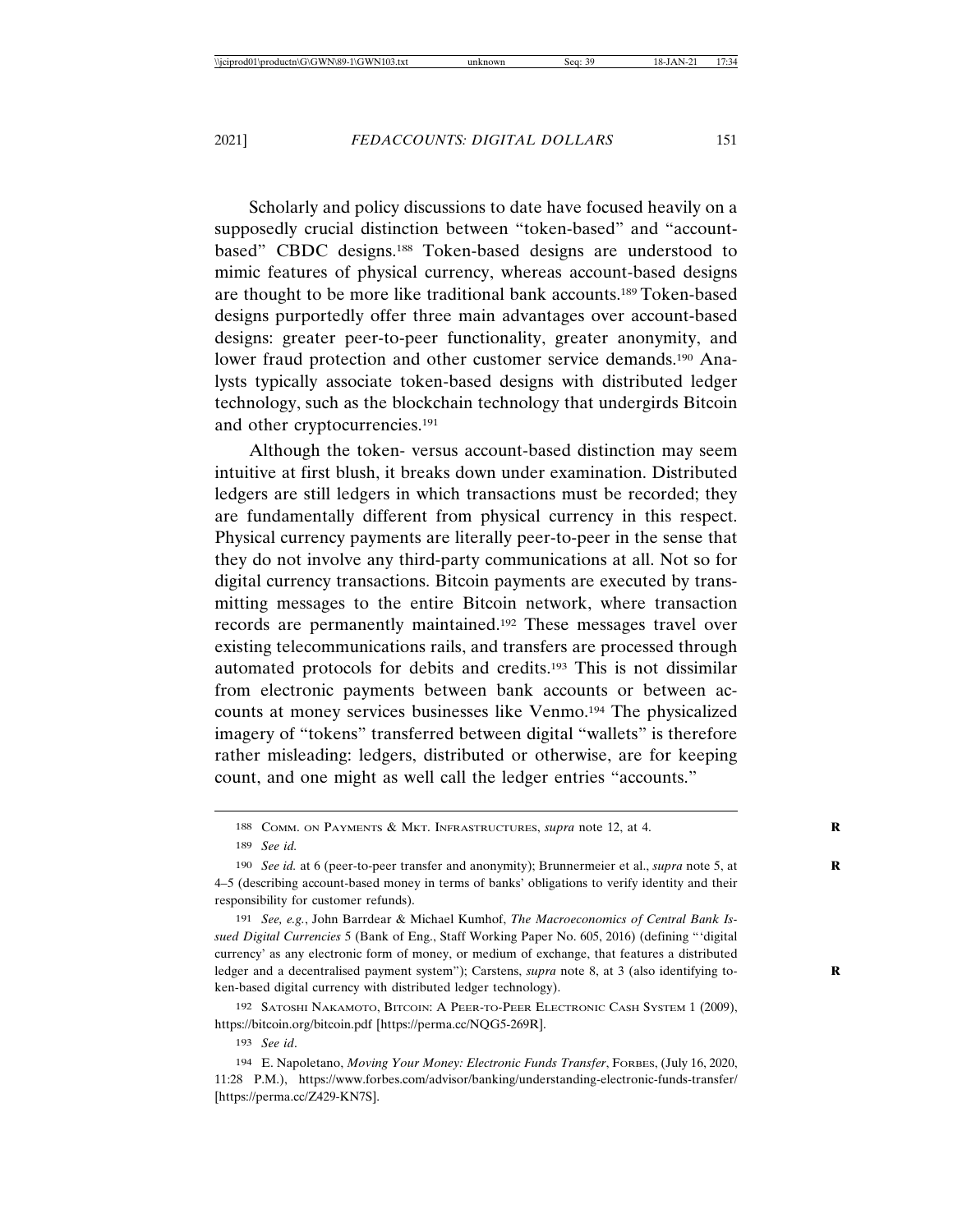As for anonymity, there is nothing inherent in distributed ledger technology that allows for more anonymity than account-based systems can provide. Anonymity is not a technological question but a policy question. Decentralized ledgers can be either permissioned or permissionless;195 the same goes for centralized ledgers. There would be no *technological* impediment to letting people open bank accounts anonymously or pseudonymously. That society has chosen to forbid this as a public policy matter casts doubt on the wisdom of promoting absolute anonymity as a desirable CBDC feature. Discomfort with anonymity in central bank accounts should apply equally to anonymity in digital "wallets" containing CBDC "tokens." This Article questions whether facilitating greater anonymity in dollar-based payments should be among the Fed's policy objectives.196 Regulatory policy has moved strongly in the opposite direction in recent decades for law enforcement and national security reasons.197 People seeking pure anonymity can use other transaction means, such as physical currency, anonymous private cryptocurrencies, or precious metals-based exchange or other forms of barter. Perhaps fully anonymous payment systems should be left largely to "the market."<sup>198</sup>

The third way token-based CBDC designs purportedly mimic physical currency is that they do not impose ongoing fraud protection or other customer-service demands on the issuer. Once the central bank releases physical currency into circulation, the central bank is no longer involved in transfers and offers no recourse to victims of fraud or theft. Some analysts apparently envision token-based CBDCs working the same way.199 A recent paper by three leading economists notes that what really distinguishes token-based from account-based digital currencies is that token-based currencies do not offer protection against unauthorized payment, whereas in account-based systems the intermediary assumes liability and refunds the account holder.200 Although U.S. bank accounts offer such protections, this again is a

<sup>195</sup> *See* Toshendra Kumar Sharma, *Permissioned and Permissionless Blockchains: A Comprehensive Guide*, BLOCKCHAIN COUNCIL (Nov. 13, 2019), https://www.blockchain-council.org/ blockchain/permissioned-and-permissionless-blockchains-a-comprehensive-guide/ [https:// perma.cc/M26Y-WE7K].

<sup>196</sup> *See* Berentsen & Schär, *supra* note 17, at 104 ("[N]o reputable central bank would issue a decentralized virtual currency where users can remain anonymous.").

<sup>197</sup> *See infra* Section IV.B.

<sup>198</sup> *See* Berentsen & Schär, *supra* note 17, at 104 ("We believe that [the demand for anonymous payments] can and will be perfectly satisfied by the private sector, in particular through [private] cryptocurrencies.").

<sup>199</sup> *See, e.g.*, COMM. ON PAYMENTS AND MKT. INFRASTRUCTURES, *supra* note 12, at 4. **R**

<sup>200</sup> *See* Brunnermeier et al., *supra* note 5, at 5. **R**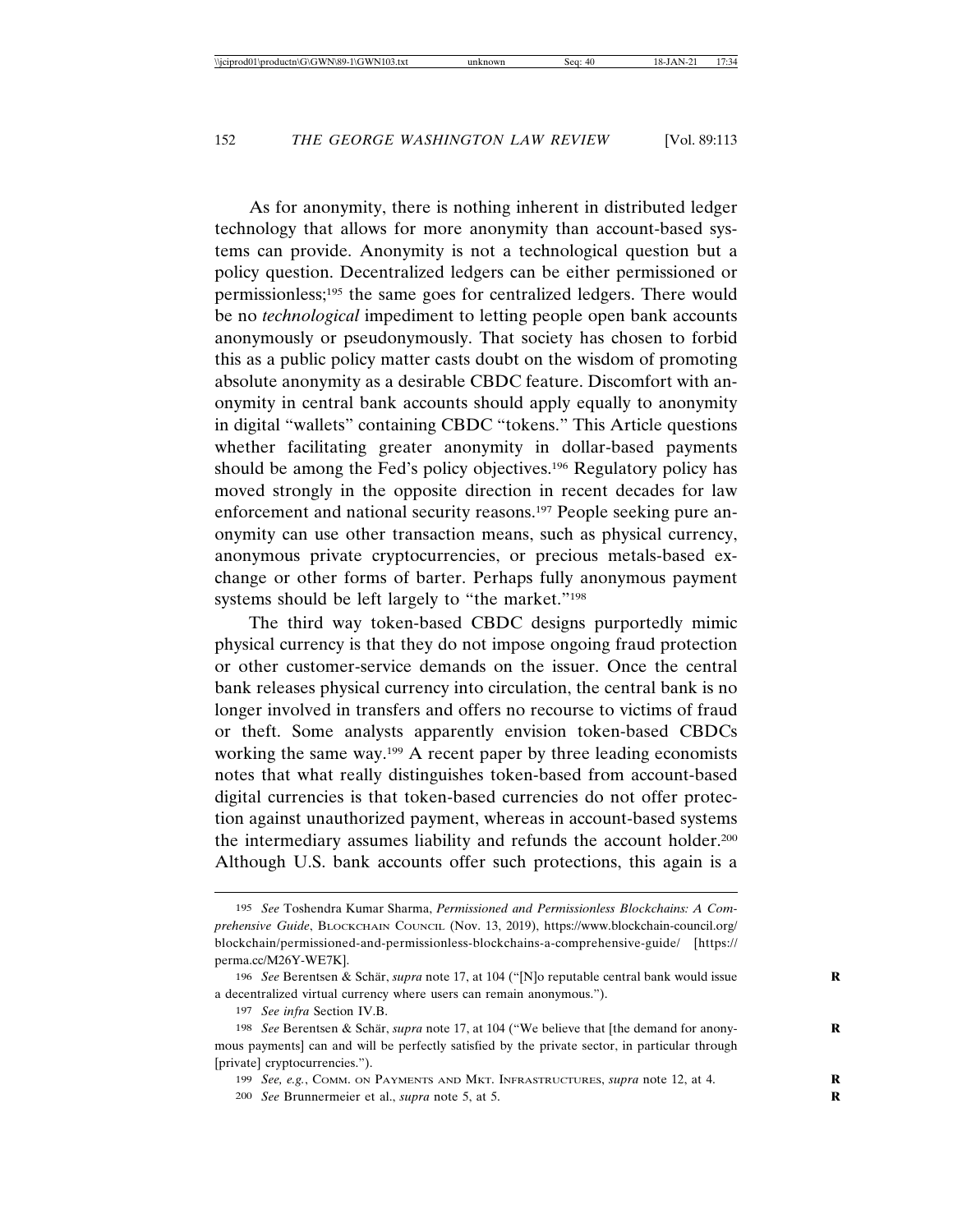*policy* (and in some cases a business) choice rather than an attribute of the underlying technology. U.S. law requires banks to make customers whole for unauthorized transfers in most circumstances.201 There is nothing about a centralized ledger that makes protection against fraud or theft obligatory, just as there is nothing about decentralized ledger technology that would somehow prevent the central bank from offering such protection for token-based CBDC. More generally, this Article questions the apparent desire to replicate in CBDC the rampant fraudulent activity and security failures that have plagued the cryptocurrency space.<sup>202</sup>

If distributed ledger technology offers no inherent technological advantages over traditional centralized ledgers, it is hard to see any reason to favor token-based over account-based CBDC designs. Much of the excitement about distributed ledgers arises from distrust of government and central intermediaries.203 But CBDC involves the central bank, by definition.204 Besides, distributed ledgers in their current forms are painfully slow and costly compared with centralized systems like Fedwire.<sup>205</sup> For these reasons, there is no compelling basis for basing CBDC on distributed ledger technology.

203 *See* Andrew Szmurlo, Linda Wu & Samantha Eyler-Driscoll, *Does the Growth of Bitcoin Have Anything to Do with Distrust of Government?*, PROMARKET (Feb. 21, 2018), https:// promarket.org/2018/02/21/growth-bitcoin-anything-distrust-government/ [https://perma.cc/ UTM9-GJ34].

204 Incidentally, despite the rhetoric about decentralization and disintermediation, millions who hold cryptocurrencies today *do* use central intermediaries to store these assets. *See, e.g.*, Brian Fung, *Move Deliberately, Fix Things: How Coinbase Is Building a Cryptocurrency Empire*, WASH. POST (May 17, 2018, 9:59 AM), https://www.washingtonpost.com/business/economy/ move-deliberately-fix-things-how-coinbase-is-building-a-cryptocurrency-empire/2018/05/17/ 623d950c-587c-11e8-858f-12becb4d6067\_story.html [https://perma.cc/B7LR-AVFJ] (describing Coinbase's role as a major cryptocurrency intermediary). For a typically mordant take on this issue, see Matt Levine, *Taking the Gold out of Goldman Sachs*, BLOOMBERG (Feb. 6, 2019, 2:01 PM), https://www.bloomberg.com/opinion/articles/2019-02-06/taking-the-gold-out-of-goldmansachs [https://perma.cc/359A-YRMS] (observing of the clients of crypto exchange Quadriga CX, who lost their Bitcoin when Quadriga's founder (ostensibly) died without having provided anyone else access to the private keys to the company's digital wallets: "If you are a believer in the power of cryptocurrency, if you like its promise of trustless decentralized money, *why did you*

*entrust millions of dollars of your money to one guy with a laptop?*").

205 *See, e.g.*, Ed Lin, *Bitcoin Can't Take a Bite Out of Visa, Mastercard*, BARRON'S (Mar. 28,

<sup>201</sup> *See* MATTHEWS & NICKLES, *supra* note 42, at 213 ("[I]n case[s] of check fraud . . . the **R** loss [usually] falls on the payor bank . . . ."); *id.* at 383 (issuing bank typically bears liability for unauthorized use of credit card); *id.* at 420 (bank usually bears liability for unauthorized commercial funds transfers); *id.* at 447 (same for unauthorized consumer funds transfers).

<sup>202</sup> *See, e.g.*, Billy Bambrough, *Researchers Have Issued a Serious Bitcoin Security Warning*, FORBES (Sept. 12, 2019, 8:40 PM), https://www.forbes.com/sites/billybambrough/2019/09/12/researchers-have-issued-a-serious-bitcoin-qr-code-warning/?sh=57027b036d12 [https://perma.cc/ U498-V3VL].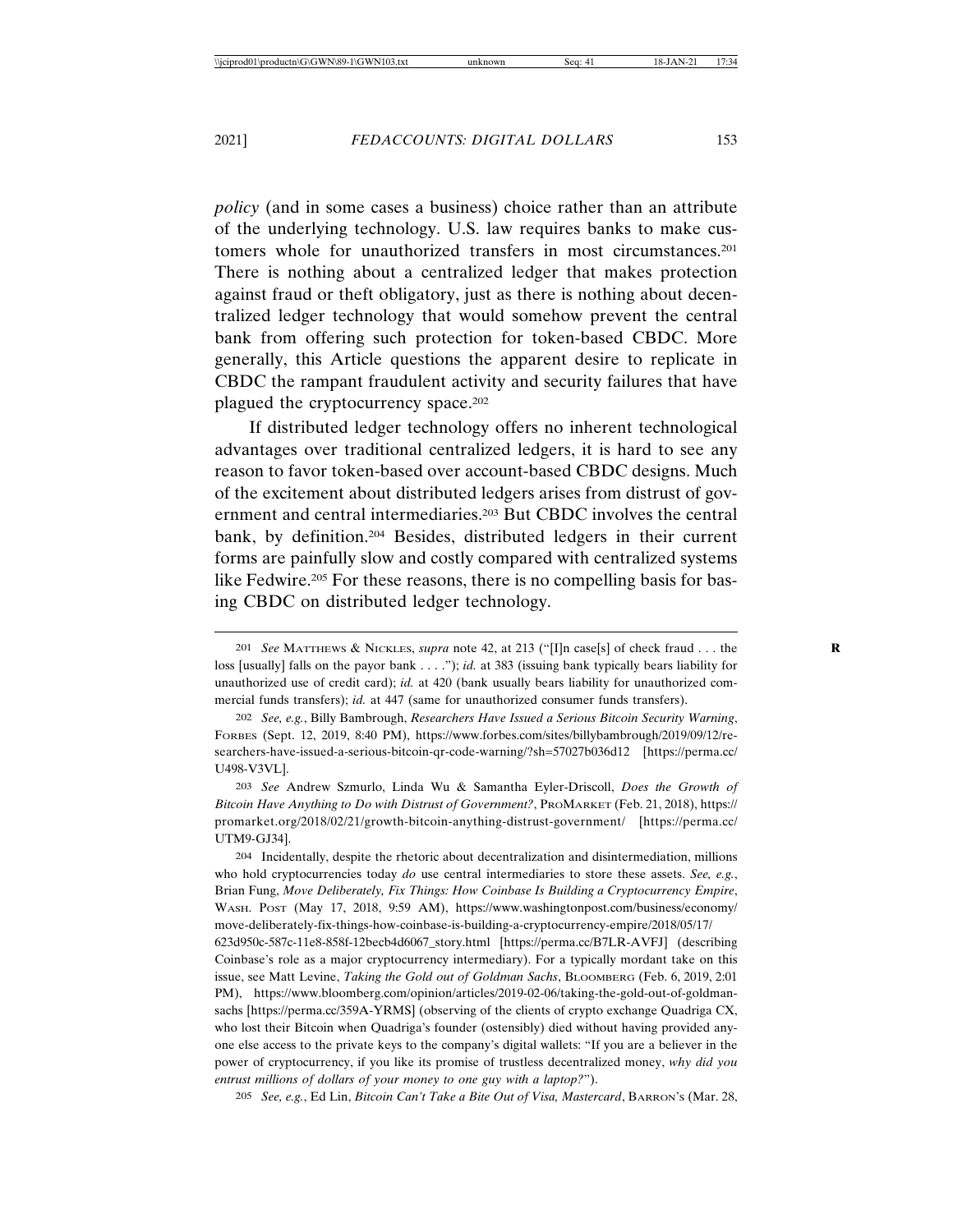The preoccupation with "tokens" versus "accounts" has distracted CBDC analysts from the crucial issue: whether CBDC will be *integrated* with or *segregated* from the broader system of money and payments. In an integrated system, dollars would be fungible between existing bank accounts and CBDC accounts. Balances could be transferred seamlessly between such accounts; in other words, payments could be made or received directly between a CBDC account and an ordinary bank account. In a segregated system, by contrast, the CBDC system would be walled off from the existing system of money and payments. It would be an internal, closed system. Both parties to a CBDC transaction would need to have opted into CBDC digital wallets.

Although FedAccount would be an integrated system—central bank accounts are already central to the mainstream payment system—most of the CBDC literature to date envisions a segregated system design.206 The stakes in this design choice are enormous. A segregated CBDC would further balkanize our system of money and payments and limit CBDC uptake, with no countervailing upside. Part of the preference for segregation may stem from a desire to forestall large-scale migration out of the existing banking system to CBDC. But if the CBDC system is segregated, any effort to limit its size in the face of high demand would make it difficult or impossible for the Fed to maintain par convertibility between CBDC and the dollar, risking the emergence of an altogether new currency denomination.207 More-

206 E.g., Raphael Auer & Rainer Böhme, *The Technology of Retail Central Bank Digital Currency*, BIS Q.R., March 2020, at 85, 90–91 (describing a CBDC system where cryptocurrency payments are "segregated from the balance sheets of the payments service providers"). A tokenbased system would necessarily be segregated because distributed ledger technology is not interoperable with the existing account-based payment system.

207 *See, e.g.*, J.P. KONING, R3, FEDCOIN: A CENTRAL BANK-ISSUED CRYPTOCURRENCY 6–8 (2016) (describing a fixed currency peg and convertibility for Fedcoin, a proposed central bank cryptocurrency); Berentsen & Schär, *supra* note 17, at 103 ("To ensure parity between a crypto

<sup>2018, 9:22</sup> AM), https://www.barrons.com/articles/bitcoin-cant-take-a-bite-out-of-visa-mastercard-1522238401 [https://perma.cc/FH3Q-P5T2] (citing an analyst's report that "Visa can process 65,000 transaction messages per second, at full capacity, compared with fewer than 10 bitcoin transactions per second"); Kenneth Rapoza, *Here's One Reason Why Bitcoin Is in Freefall*, FORBES (Feb. 2, 2018, 11:34 AM), https://www.forbes.com/sites/kenrapoza/2018/02/02/heres-onereason-why-bitcoin-is-in-freefall/?sh=10c5260567c8 [https://perma.cc/73RQ-6D7U] ("[I]n an odd twist, the North American Bitcoin Conference stopped accepting Bitcoin payments for tickets due to transaction fees and slow processing times for payment . . . ."); *see also* Anna Irrera & John McCrank, *Wall Street Rethinks Blockchain Projects as Euphoria Meets Reality*, REUTERS (Mar. 27, 2018, 12:58 PM), https://www.reuters.com/article/us-banks-fintech-blockchain/wallstreet-rethinks-blockchain-projects-as-eupho-ria-meets-reality-idUSKBN1H32GO [https:// perma.cc/DLM7-VDJ9] (describing large financial institutions "shelv[ing]" blockchain projects after realizing they can achieve the same benefits more cheaply with preexisting technology).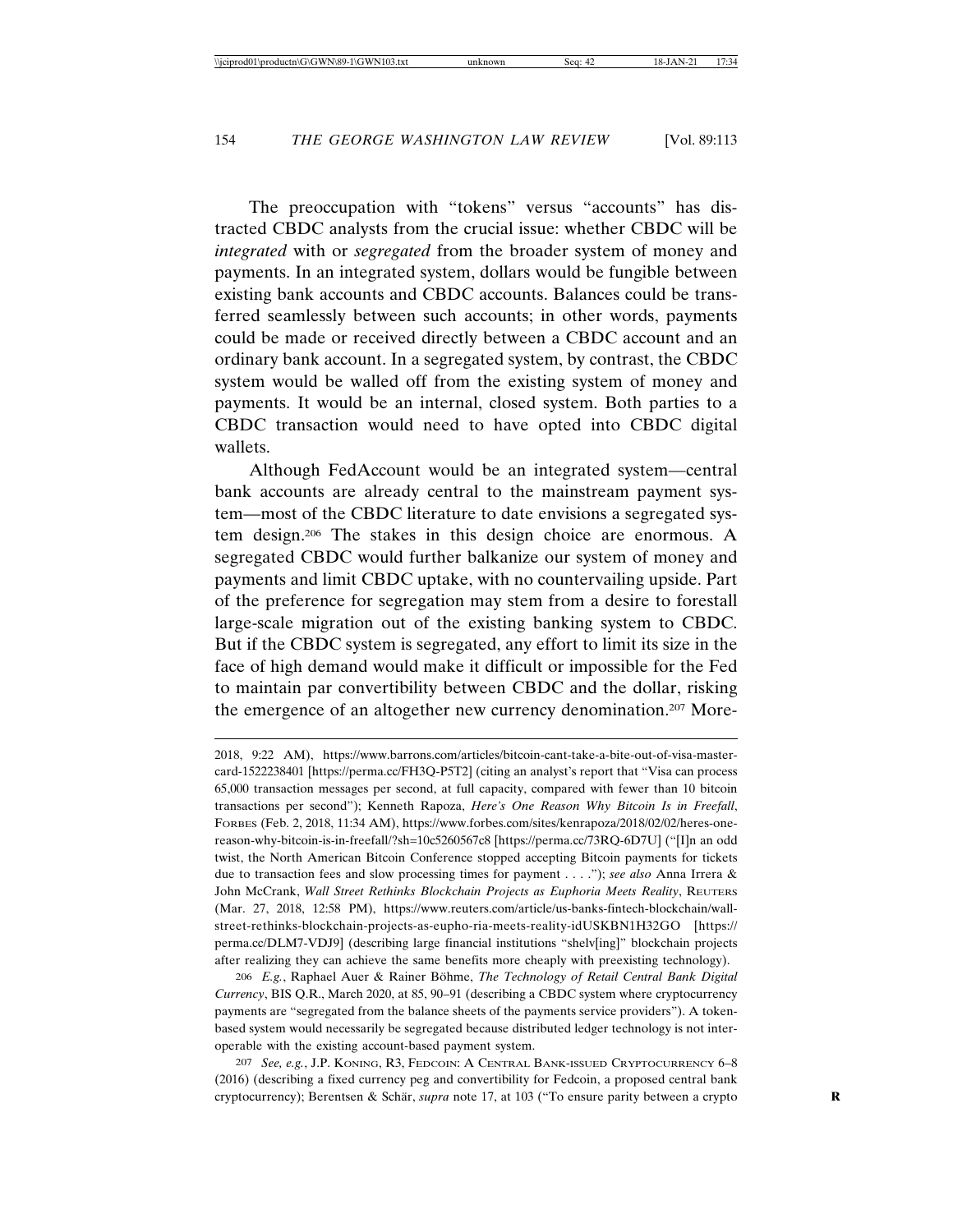over, the concern about overmigration is unwarranted in the first place.208 FedAccount's transformational benefits described in Part II *depend* on large-scale migration. They also depend on integration and seamless interoperability with the existing, mainstream system of money and payments. Segregation would undermine all these benefits.

The Fed and other central banks should keep it simple. CBDC does not require new technologies.209 It merely requires expanding access to a desirable, proven product that the Fed already offers—bank accounts at the central bank.210 The existing CBDC literature has tended to overcomplicate and mystify a topic that should be straightforward. Physical currency is already an open-access resource, and central bank accounts can be as well.

### *C. Relation to Other Reform Proposals*

This Section addresses narrow banking and postal banking proposals, whose features and motivations overlap with FedAccount. Insofar as they do overlap, FedAccount offers better solutions and more comprehensive benefits.

### *1. Narrow Banking*

Narrow banking proposals aim to stabilize banking by restricting bank asset portfolios to super-safe assets.211 In the original and purest narrow banking proposal—called full-reserve banking or the Chicago Plan212—deposit banks would own nothing but base money: currency and central bank balances.213 Full-reserve banks would be cash warehouses.214 Modern narrow banking variants would give deposit banks

- 209 *E.g.*, *supra* Part I, Section II.E.
- 210 *See supra* note 10. **R**

213 *See, e.g*., Milton Friedman, A Program for Monetary Stability 70 (1959) (proposing a "100% reserves" system like the Chicago Plan); IRVING FISHER, 100% MONEY 9–10 (1935) (advancing a proposal that would require banks to permanently have "a cash reserve of 100% against its demand deposits"); HENRY C. SIMONS, ECONOMIC POLICY FOR A FREE SOCIETY 40, 62, 64 (1948) (describing a similar plan); Levitin, *supra* note 177, at 414 (discussing "[h]istorical **R** 100% reserve-banking proposals").

214 FISHER, *supra* note 213, at 10. **R**

fiat unit and central bank reserves, the central bank must be willing to buy and sell any number of these tokens at par.").

<sup>208</sup> *See supra* Section III.A.

<sup>211</sup> *See* Arthur E. Wilmarth, Jr., *Narrow Banking as a Structural Remedy for the Problem of Systemic Risk: A Comment on Professor Schwarcz's Ring-Fencing*, 88 S. CAL. L. REV. POST-SCRIPT 1, 1–2 (2014).

<sup>212</sup> *See generally* RONNIE J. PHILLIPS, THE CHICAGO PLAN & NEW DEAL BANKING RE-FORM (1995).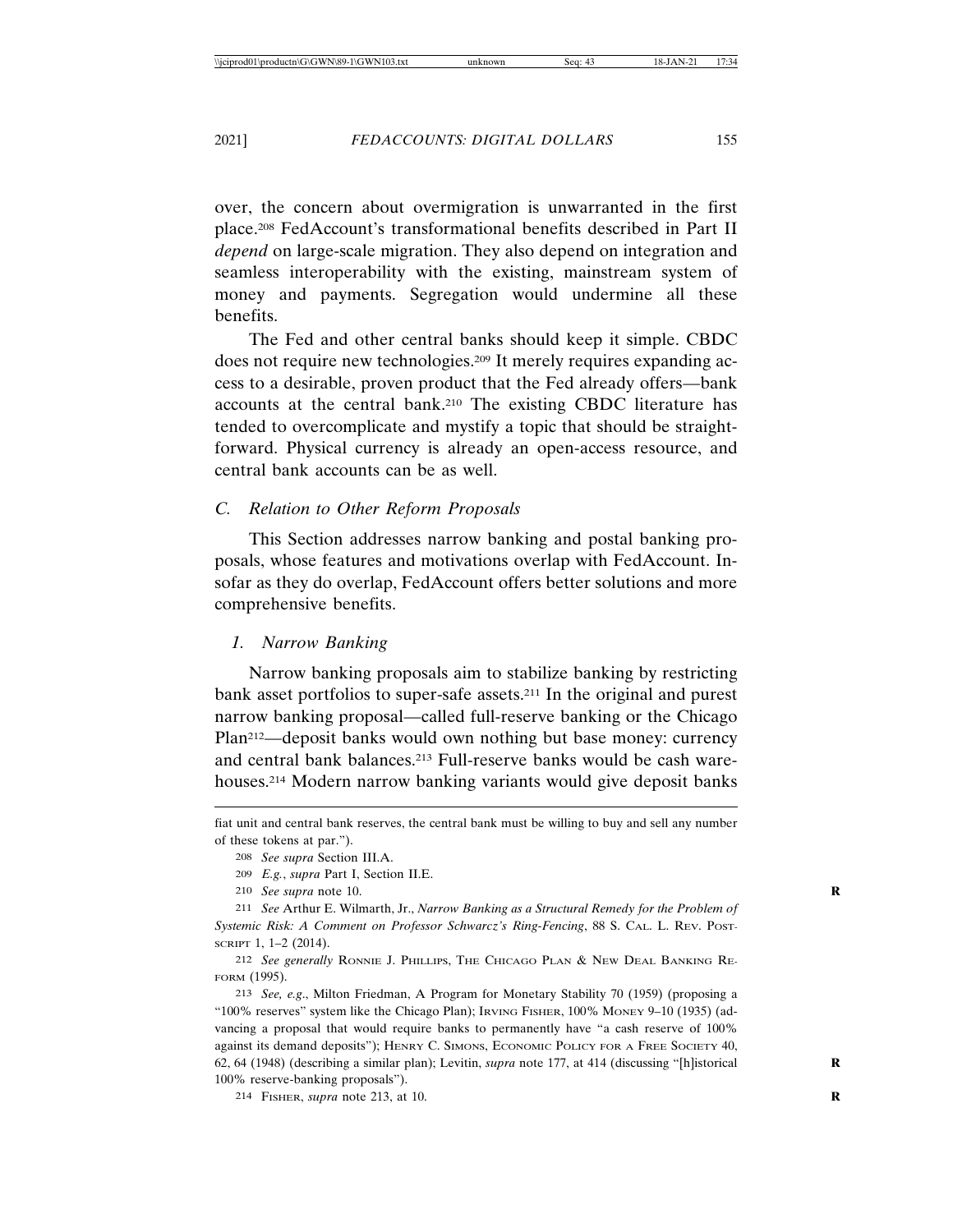slightly broader investment powers, allowing them to invest in extremely safe securities like Treasury bills.215

There is a sense in which FedAccounts, if broadly adopted, would modernize the original Chicago Plan by cutting out the middlemen.<sup>216</sup> Rather than holding accounts at full-reserve banks—pass-through vehicles for base money—people and businesses would just hold their accounts directly with the central bank. Economically, these approaches amount to the same thing. As noted in Part I, today's increasingly paperless money-and-payment system means that an extensive brick-and-mortar banking presence is no longer required to service payments.<sup>217</sup> The Chicago Plan's stability objectives can thus be achieved without any full-reserve "banks."

In another sense, though, FedAccount flips the original Chicago Plan on its head. In the original Chicago Plan, all money was base money, but the central bank outsourced to full-reserve banks the management of account balances<sup>218</sup>—the right side of the central bank's balance sheet. In FedAccount, this right-side function is not outsourced, but the central bank *may* choose to outsource at least a portion of its *left*-side (investment) function.219 For the reasons stated above, there is a reasonable case for at least some left-side outsourcing, whereas right-side outsourcing is not only needless but counterproductive.

Figure 2 compares FedAccount to the Chicago Plan. Under the Chicago Plan, private banks would be warehouses or pass-through ve-

<sup>215</sup> *See, e.g.*, LAURENCE J. KOTLIKOFF, JIMMY STEWART IS DEAD: ENDING THE WORLD'S ONGOING FINANCIAL PLAGUE WITH LIMITED PURPOSE BANKING 6 (2010) (describing Limited Purpose Banking and proposing that "[a] single federal regulator . . . [should] supervise the custody and independent rating of all securities held by all mutual funds"); *see also* LITAN, *supra* note 168, at 23 (describing early government efforts to constrain banks to carefully selected securities); Gary Gorton & Andrew Metrick, *Regulating the Shadow Banking System*, BROOK-INGS PAPERS ECON. ACTIVITY, Fall 2010, at 261, 284–87 (proposing a narrow bank regulatory model for the shadow banking system). A former Fed official has recently attempted to launch a narrow bank, TNB USA, Inc., that would serve institutional investors seeking to park large cash balances, though the Fed has so far resisted his efforts. *See* John Crawford, *Making Money Safe*, 95 NOTRE DAME L. REV. REFLECTION 1, 1–3 (2019) (critiquing the Fed's rationale for resisting TNB's efforts).

<sup>216</sup> Aleksander Berentsen and Fabian Schär draw a similar analogy to the Chicago Plan in their discussion of central bank digital currencies. Berentsen & Schär, *supra* note 17, at 103.

<sup>217</sup> *See, e.g.*, Telis Demos, *Citigroup to Again Be a Nationwide Bank, but in Digital Form*, WALL ST. J. (Mar. 25, 2018, 7:00 A.M.), https://www.wsj.com/articles/citigroup-to-again-be-a-nationwide-bank-but-in-digital-form-1521975601 [https://perma.cc/3Q3S-K62Q] (describing Citigroup's plan "to pitch an entirely mobile relationship to a wide swath of consumers under its primary brand name").

<sup>218</sup> *See supra* note 213 and accompanying text. **R**

<sup>219</sup> *See supra* Section III.A.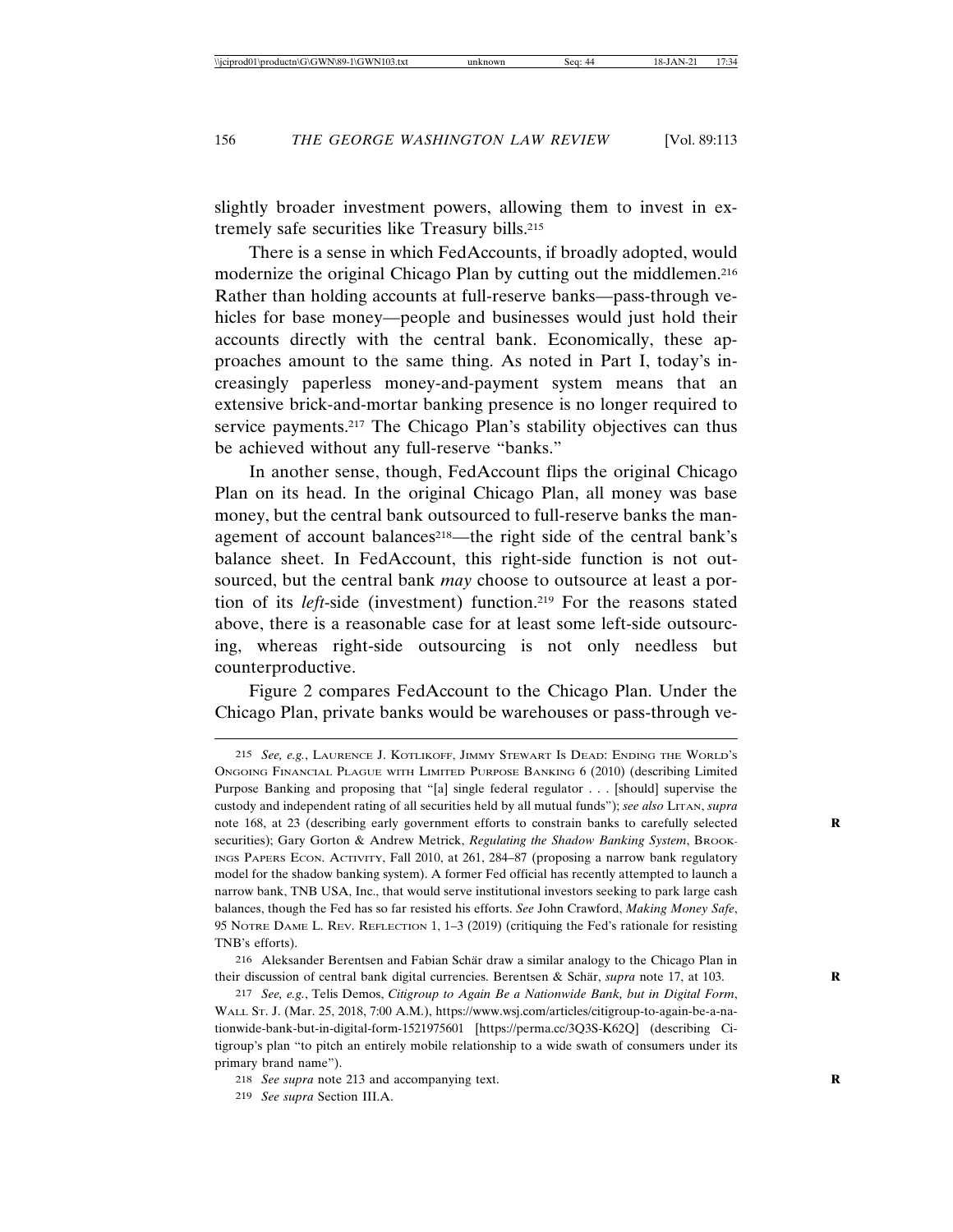hicles for base money.<sup>220</sup> They would supply accounts and transaction services to the public. The central bank's portfolio composition under the Chicago Plan is an open question. Under FedAccount, the central bank would serve directly as account manager and transaction processor for the general public. Member banks, if any, would be portfolio allocators for the central bank but (assuming full migration) would not maintain customer accounts.



FIGURE 2. CHICAGO PLAN VERSUS FEDACCOUNT Chicago Plan

### FedAccount (full migration)

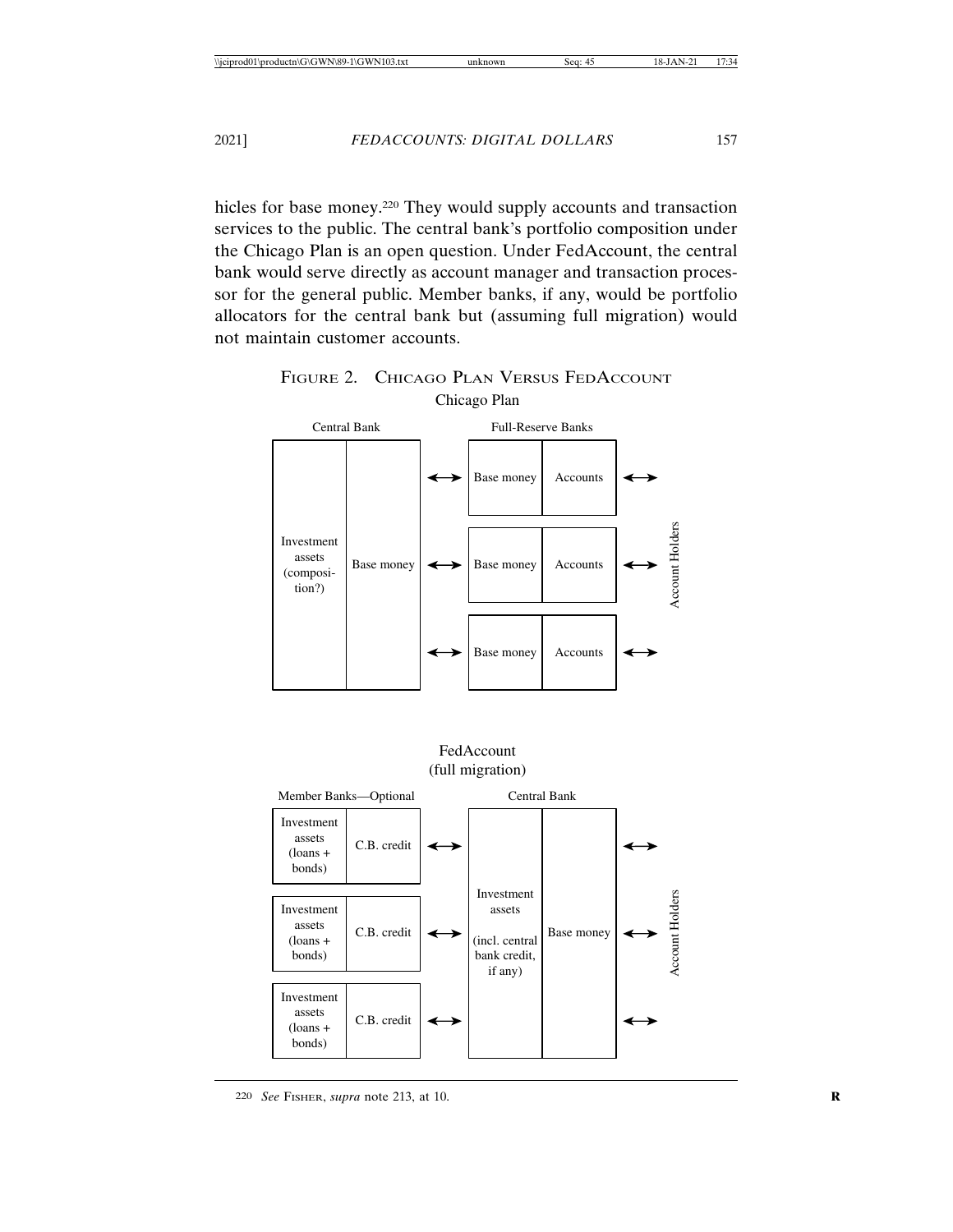### *2. Postal Banking*

Postal banking proposals would enlist the facilities, personnel, and civic mandate of the U.S. Postal Service to provide some financial services to those whose needs are not met by banks.<sup>221</sup> The postal system boasts ubiquity, particularly in towns and neighborhoods where bank branches are closing.222 Postal banking is well established in other countries<sup>223</sup> and has historical precedent in the United States.<sup>224</sup>

The U.S. Postal Service already offers a handful of financial services, such as money orders.225 Postal banking proposals would augment these services to include provision of prepaid, reloadable debit cards, savings account products,<sup>226</sup> and small-dollar loans.<sup>227</sup> The postal service would likely partner with one or more banks to provide these services.228 Contrary to widespread belief, prepaid cards are *bank* products. They are linked to pooled bank accounts run by the card program managers and operate on standard bank-based payment rails.229

FedAccount and postal banking are philosophically harmonious. Both emphasize financial inclusion and champion direct public provisioning, though FedAccount can be viewed as *more* public because it

225 *See id.* at ii.

<sup>221</sup> *See* Postal Banking Act, S. 2755, 115th Cong. (2018) (proposing an amendment to Title 39 that would allow the U.S. Postal Service to provide basic financial services); BARADARAN, *supra* note 21, at 187–92, 197–205; OFF. INSPECTOR GEN., U.S. POSTAL SERV., RARC-WP-14- **R** 007, PROVIDING NON-BANK FINANCIAL SERVICES FOR THE UNDERSERVED 1 (2014) [hereinafter 2014 White Paper]; OFF. INSPECTOR GEN., U.S. POSTAL SERV., RARC-WP-15-011, THE ROAD AHEAD FOR POSTAL FINANCIAL SERVICES 1 (2015) [hereinafter 2015 Report].

<sup>222</sup> *See* 2014 White Paper, *supra* note 221, at i–ii; Kevin Wack, *When a Small Town Loses Its* **R** *Only Bank*, AM. BANKER (Feb. 2, 2020, 9:30 PM), https://www.americanbanker.com/news/whena-small-town-loses-its-only-bank [https://perma.cc/4E2J-HUJY].

<sup>223</sup> *See* 2014 White Paper, *supra* note 221, at 25. **R**

<sup>224</sup> *See id.* at 22.

<sup>226</sup> S. 2755 § 2 (capping permissible postal savings accounts at the larger of (1) \$20,000 or (2) "25 percent of the median . . . balance" in all U.S. bank accounts).

<sup>227</sup> *See id.* (authorizing the post office to provide "low-cost, small-dollar loans, not to exceed \$500 at a time, or \$1,000 from 1 year of the issuance of the initial loan").

<sup>228</sup> While the proposed Postal Banking Act rules out a USPS bank charter, it states the post office may offer savings and checking accounts "alone, or in partnership with depository institutions." *Id.* §§ 2, 5. The postal service's own documents, however, lean toward a partnership with private banks. *See* 2014 White Paper, *supra* note 221, at 9, 18; 2015 Report, *supra* note 221, at 27. **R**

<sup>229</sup> *See* Prepaid Accounts Under the Electronic Fund Transfer Act (Regulation E) and the Truth in Lending Act (Regulation Z), 81 Fed. Reg. 83,934, 83,937, 83,939–40 (Nov. 22, 2016) (to be codified at 12 C.F.R. pts. 1005, 1026) (describing the mechanics of prepaid card programs drawing on underlying pooled bank accounts); Insurability of Funds Underlying Stored Value Cards and Other Nontraditional Access Mechanisms, 73 Fed. Reg. 67,155, 67,156–57 (Nov. 13, 2008) (referring to prepaid cards as "access mechanisms" for the underlying accounts).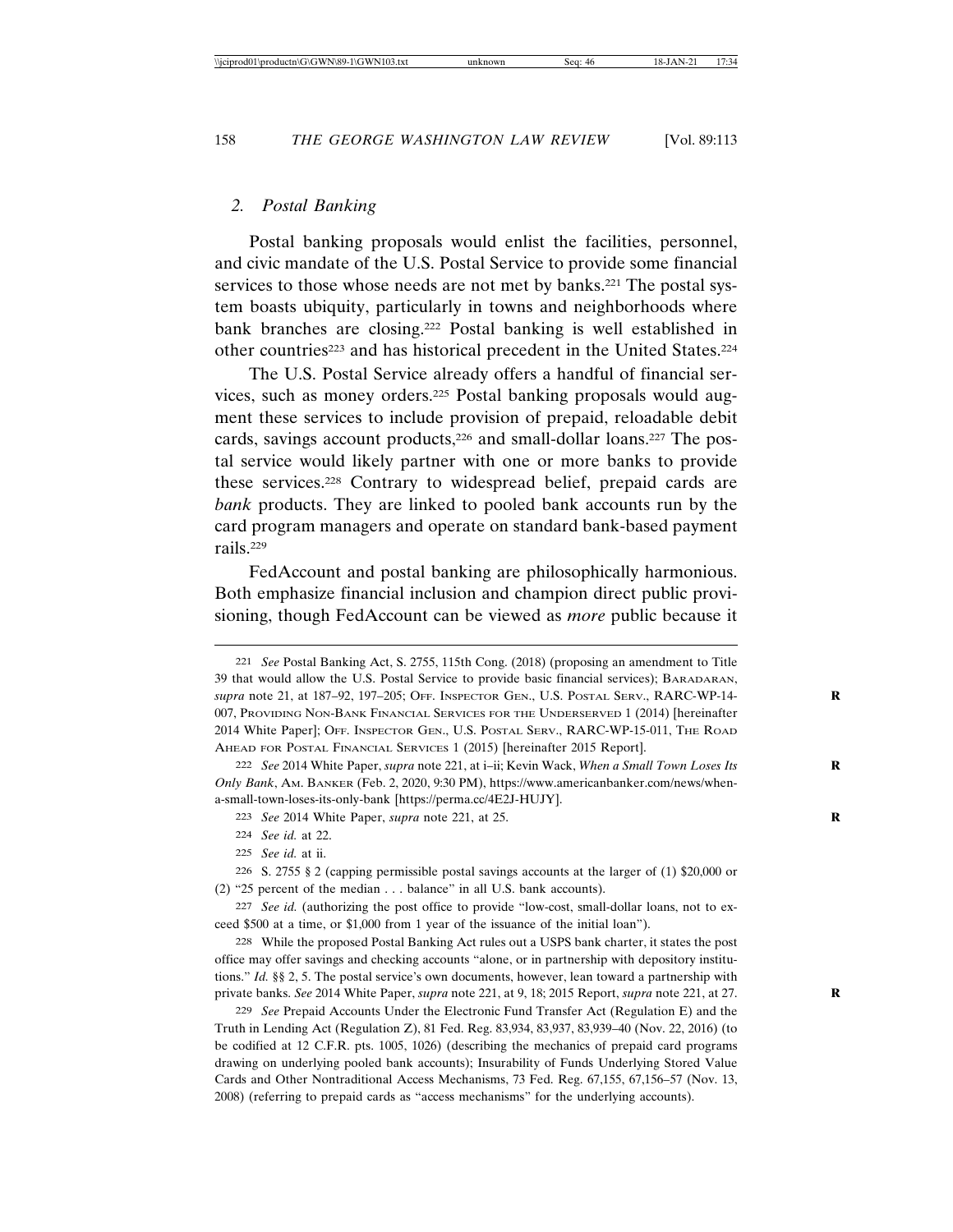does not rely on private sector banks to manage accounts. Postal banking is a worthy policy measure—but when it comes to money and payments, FedAccount is far better. Postal banking does not offer the myriad transformative benefits (apart from inclusion) described above: financial stability, payment speed and efficiency, monetary policy transmission, eliminating transaction tolls, seigniorage recapture, and regulatory streamlining. Further, the cost burden on the postal service would be substantial because it would service small accounts only. By contrast, because FedAccount would attract large accounts in addition to small ones, system revenues would be substantial, likely covering system costs easily.230 Finally, as noted in Part I, FedAccount could very well make use of postal facilities to host ATMs and possibly branch-type services. FedAccount could therefore be *branded* as postal banking; but this is just labeling. If postal banking is to be implemented through a back-end bank, that bank might as well be the public's bank.

Unlike most postal banking proposals,<sup>231</sup> FedAccount does not have a direct consumer lending component. Postal banking would focus on small dollar amounts—sums too small for a bank to lend directly to even the most creditworthy of customers. Direct consumer lending helps prevent those with short-term liquidity crises from turning to payday lenders, pawnshop operators, or loan sharks.232 FedAccount would ameliorate this problem to some degree, because liquidity crises for those living paycheck to paycheck often arise from, or are exacerbated by, slow payment processing.233 Moreover, FedAccount would increase savings rates among currently un- and underbanked households. But FedAccount, in and of itself, admittedly is not a robust response to these households' *credit* needs.

That said, FedAccount contemplates a large central bank balance sheet, which carries with it the possibility of channeling credit to achieve specified social ends. One could imagine a dedicated portfolio allocation to small-dollar consumer lending. This Article has reservations about putting government agencies, whether the Fed or the postal service, in the small-dollar debt collection business. As described above, there are strong reasons for outsourcing individualized portfo-

<sup>230</sup> *See supra* Section II.G.

<sup>231</sup> *E.g.*, *supra* text accompanying notes 226–27. **R**

<sup>232</sup> *Cf.* 2014 White Paper, *supra* note 221, at i (noting that underserved Americans "use **R** costly services like payday loans and check cashing exchanges" because they are not effectively served "by the traditional financial sector").

<sup>233</sup> *See supra* Section II.G.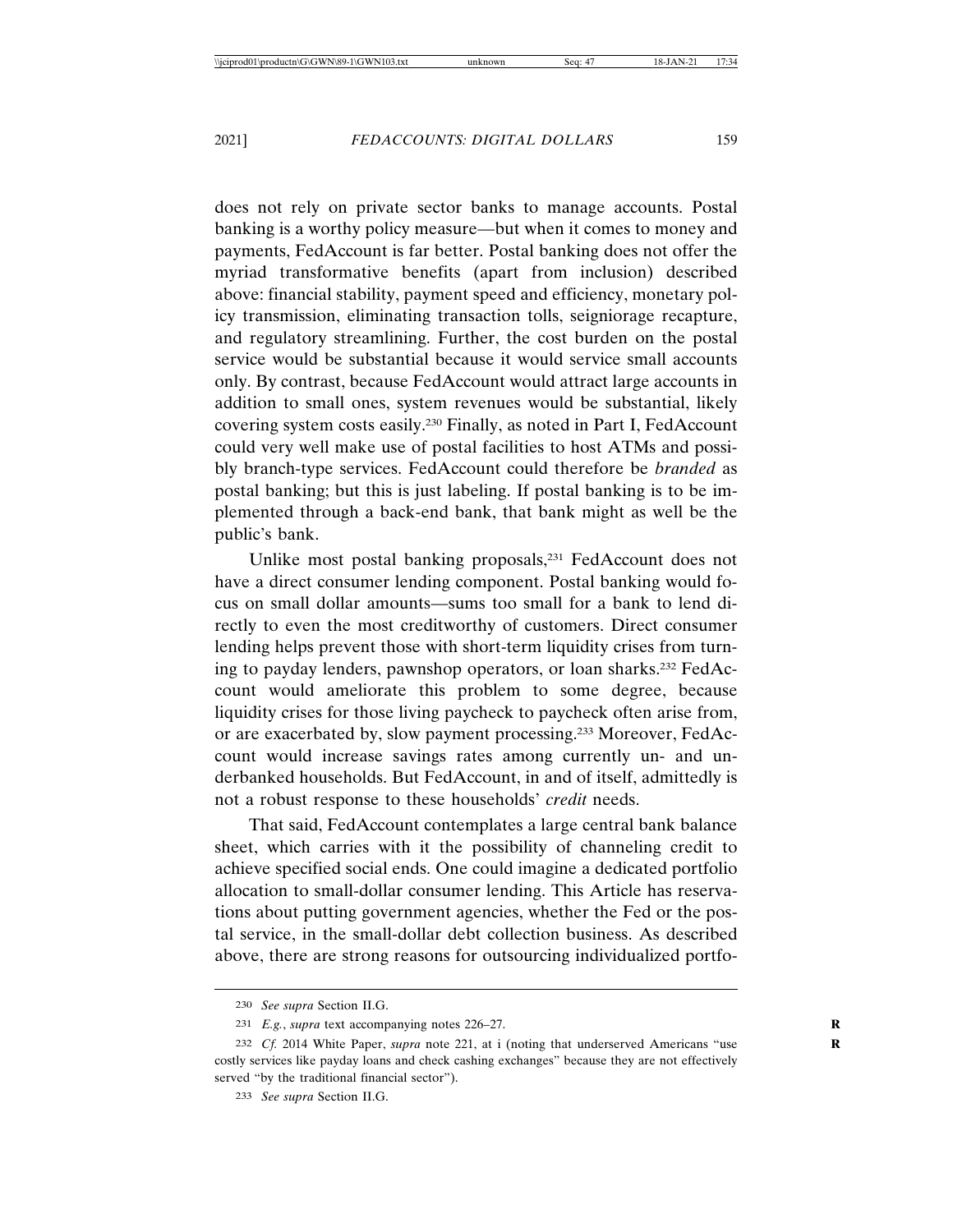lio allocation decisions in lending markets to member banks.<sup>234</sup> But outsourcing need not imply complete loss of control. The central bank can readily condition bank membership on compliance with credit distribution requirements. The Community Reinvestment Act of 1977235 does this today, requiring insured banks to take demonstrable measures to meet the credit needs of their entire communities.<sup>236</sup> FedAccount is not a consumer lending program, but it is compatible with such programs; indeed, small-dollar lending through the post office could easily coexist with FedAccount.

Operationally, money and payments are quite different from lending. Money and payments are processing-intensive and raise distinctive network-type issues involving interconnection and network externalities.237 They have infrastructural characteristics not present in lending markets. Lending involves more individualized, context-specific analysis. These two activities are quite different, and they should be treated separately in policy analysis.

### IV. COSTS AND OBJECTIONS

This Section addresses potential objections to and costs of FedAccount. The costs do not outweigh the massive benefits described above.

### *A. Institutional Competence*

Some may question whether the Fed, or for that matter any governmental organ, has the institutional competence to manage a system like FedAccount. This Article does not share these qualms. FedAccount is a system for payments and accounts: a ledger combined with processes and protocols for debiting and crediting balances. The Fed already does this very efficiently on a huge scale. Today, it maintains account liabilities totaling about \$4.8 trillion.238 As a point of comparison, JPMorgan Chase, Bank of America, and Wells Fargo have total deposit liabilities of \$2.0 trillion, \$1.7 trillion, and \$1.4 trillion, respectively.239 The Fed has vast and longstanding expertise in transaction

<sup>234</sup> *See supra* Section III.A.

<sup>235</sup> 12 U.S.C. §§ 2901–2908.

<sup>236</sup> *Id.*; 12 C.F.R. pts. 25, 195, 228, 345.

<sup>237</sup> *See supra* Sections II.B, II.E.

<sup>238</sup> *See* FED. RSRV., STATISTICAL RELEASE: FACTORS AFFECTING RESERVE BALANCES OF DEPOSITORY INSTITUTIONS AND CONDITION STATEMENT OF FEDERAL RESERVE BANKS para. 5 (Nov. 12, 2020).

<sup>239</sup> *See* JPMORGAN CHASE & CO., EARNINGS RELEASE FINANCIAL SUPPLEMENT: THIRD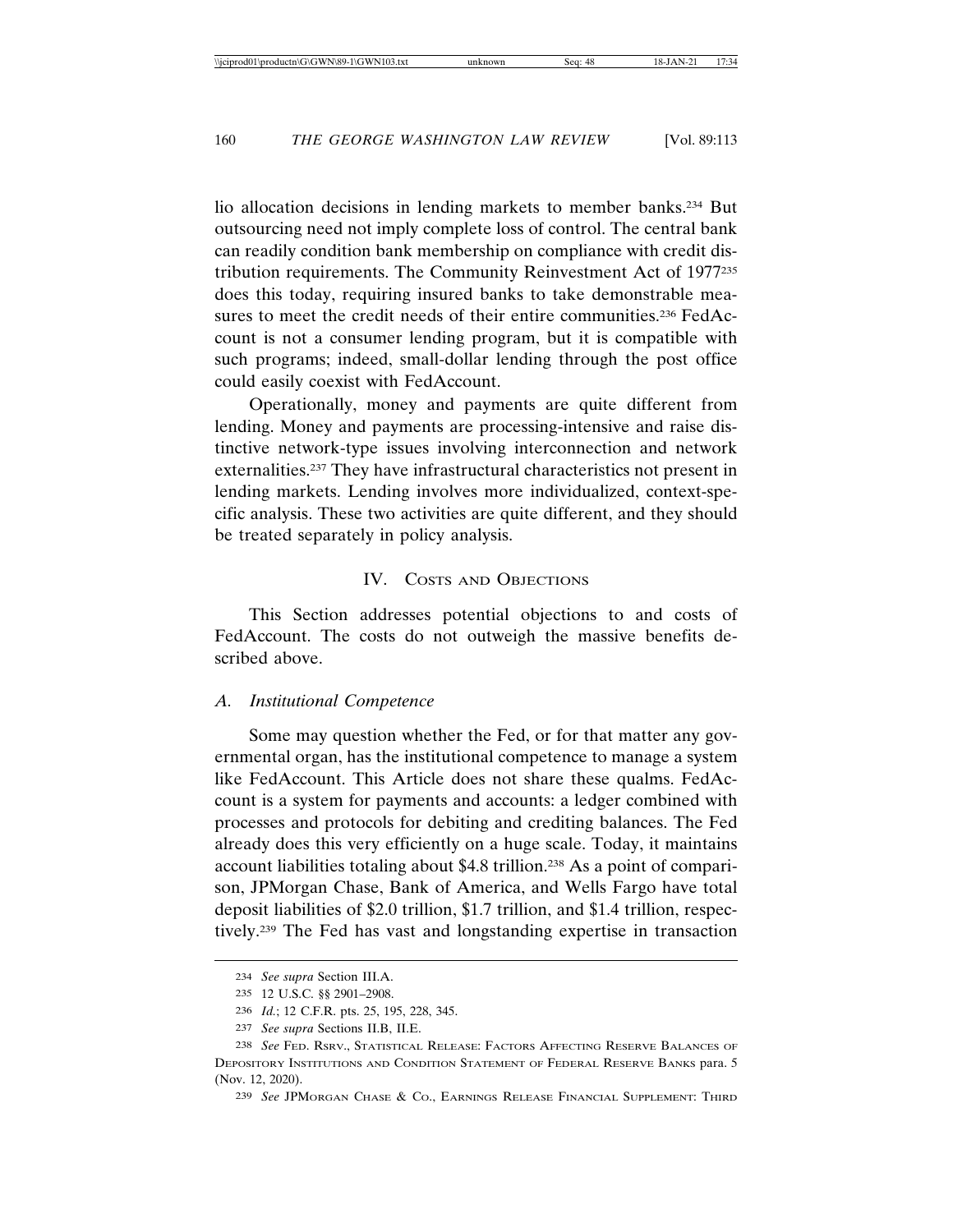processing.240 FedAccount would involve scaling up these existing functions.

Admittedly, the Fed does not have experience in *retail* operations. It would need to build a user-friendly web portal and a mobile phone application for FedAccount holders, as well as a customer service department. Retail operations would also present challenges in the areas of law enforcement and counterterrorism as well as cybersecurity and fraud prevention.<sup>241</sup> Building this retail infrastructure would be challenging, but thousands of banks have done it successfully. And all sorts of governmental entities already interface directly with the public. Notably, the U. S. Treasury Department processes over one billion payments per year and disburses benefits to millions of Social Security and pension recipients each month.242 The U.S. Treasury Department also settles claims resulting from forged, lost, and stolen benefit checks and collects monies from parties liable for fraud.243 Following the botched roll out of healthcare.gov, the Executive Office of the President set up the U.S. Digital Service ("USDS"), which recruits top technologists for term-limited tours of duty in the federal government.244 USDS has dramatically improved direct services in areas ranging from the Education Department's \$1 trillion student loan program to the Department of Homeland Security's immigration program.245

Finally, by improving the pass-through of the Fed's interest rate adjustments and reducing the size and complexity of large financial institutions,246 FedAccount would bolster the Fed's ability to competently carry out its other core duties.

244 Jessie Bur, *Inside the Agency Where You Wish You Worked*, FED. TIMES (July 25, 2018), https://www.federaltimes.com/it-networks/2018/07/25/inside-the-agency-where-you-wish-youworked/ [https://perma.cc/PF45-URL5].

245 *See* U.S. DIGIT. SERV., REPORT TO CONGRESS 3, 10, 28 (2017).

246 *See supra* Sections II.D, II.F.

QUARTER 2020, at 3 (2020); BANK OF AM., SUPPLEMENTAL INFORMATION: THIRD QUARTER 2020, at 5 (2020); WELLS FARGO, 3Q20 QUARTERLY SUPPLEMENT 7 (2020).

<sup>240</sup> *See* FED. RSRV. SYS., *supra* note 134, at 118–151. **R**

<sup>241</sup> *See supra* Sections II.B, II.C.

<sup>242</sup> *See* FED. RSRV. SYS., *supra* note 134, at 122–29. **R**

<sup>243</sup> *See* U.S. DEP'T OF THE TREASURY, BUREAU OF THE FISCAL SERV., CONGRESSIONAL JUSTIFICATION FOR APPROPRIATIONS AND ANNUAL PERFORMANCE REPORT AND PLAN: FY 2018, at 18–19 (2017).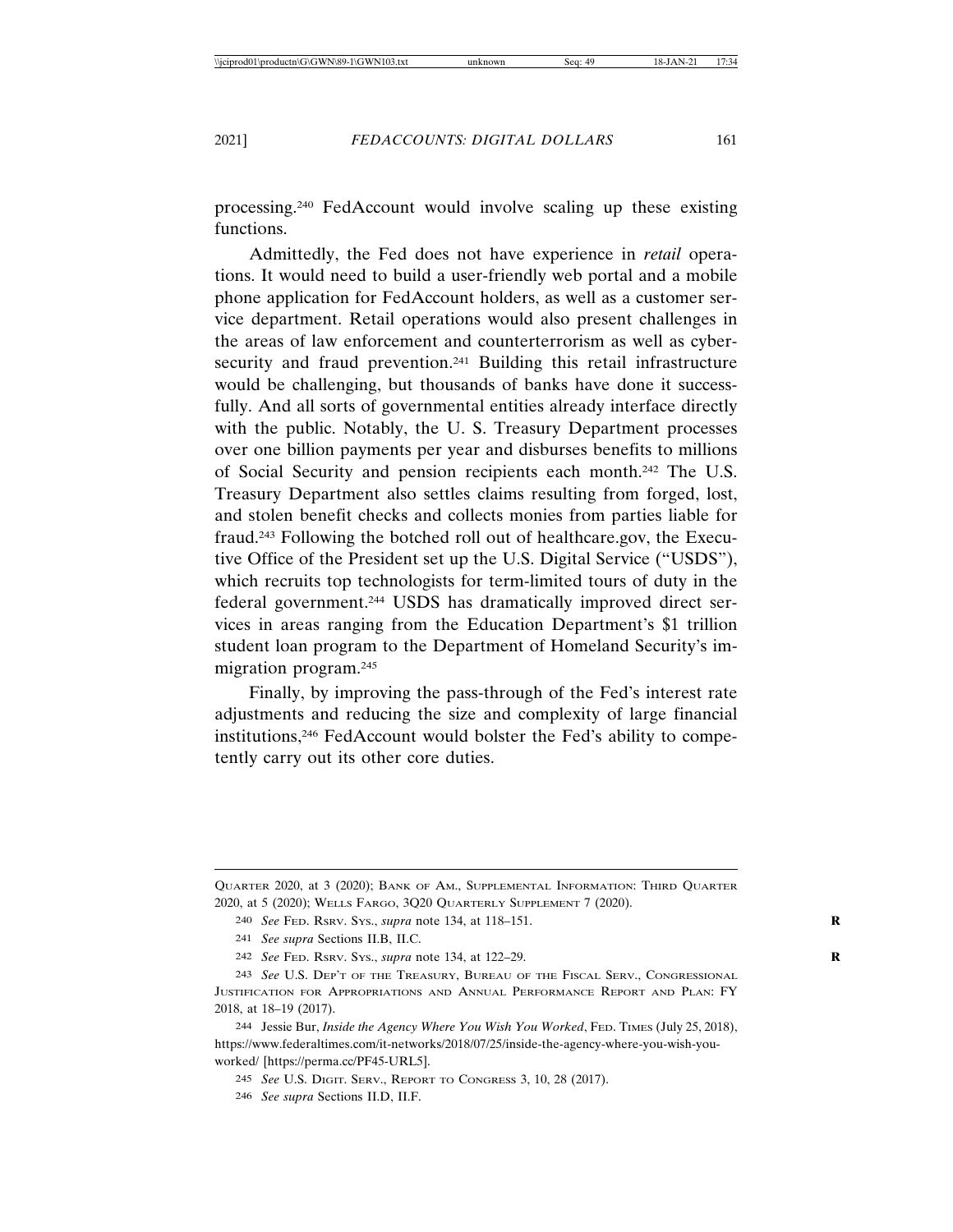### *B. Law Enforcement and Counterterrorism*

The Bank Secrecy Act of 1970,<sup>247</sup> as amended by the USA PA-TRIOT Act,248 requires financial institutions to assist the government in preventing money laundering, countering terrorist financing, and addressing other suspicious financial activity.249 The Secretary of the Treasury, acting through the Financial Crimes Enforcement Network ("FinCEN"), administers these laws and has promulgated rules requiring banks to file currency transaction reports for transactions exceeding \$10,000 and suspicious activity reports for behavior suggesting money laundering, tax evasion, or other illicit activity.250 Banks must also conduct customer due diligence before opening new bank accounts.251

Technically speaking, the Fed is not subject to these rules and requirements,252 but FedAccounts should nonetheless fully comply.253 The Fed is already intimately familiar with these rules because it helps enforce them for the banks it regulates.254 Although the Fed would initially hire an external service provider to conduct customer identification reviews and customer due diligence, over time it presumably would build its own "know your customer" ("KYC") utility to handle Bank Secrecy Act/anti–money laundering ("BSA/AML") compliance. This utility could also double as a service to other banks and financial firms,255 and the resulting fees could offset some or all of FedAccounts' compliance costs. Although BSA/AML compliance will likely

247 Pub. L. No. 91-508, 84 Stat. 1118 (codified as amended in scattered sections of 12 & 15 U.S.C.).

248 Uniting and Strengthening America by Providing Appropriate Tools Required to Intercept and Obstruct Terrorism ("USA PATRIOT") Act of 2001, Pub. L. No. 107-56, tit III, 115 Stat. 272, 296.

249 *Id.*; 31 U.S.C. § 5311.

250 *See* 31 C.F.R. § 1010.311 (2019) (filing obligations for reports of transactions in currency); *id.* § 1010.320 (reports of suspicious transactions).

251 *See id.* § 1020.220.

252 *See id.* § 1010.605(e) (defining "covered financial institution").

253 *See* Berentsen & Schär, *supra* note 17, at 104 (noting that failure to comply would undermine the policy motivating these requirements for commercial banks).

254 *See Supervisory Policy and Guidance Topics: Enforcement*, BD. GOVERNORS FED. RSRV. (AUG. 13, 2020), https://www.federalreserve.gov/supervisionreg/topics/enforcement.htm [https://perma.cc/3ZUQ-DUDL].

255 *See* THE CLEARING HOUSE, A NEW PARADIGM: REDESIGNING THE U.S. AML/CFT FRAMEWORK TO PROTECT NATIONAL SECURITY AND AID LAW ENFORCEMENT 19 (2017) (recommending "[a]n AML/sanctions utility [to] facilitate the bulk screening of transactions" to be run by a government agency or a private sector consortium); *id.* at 5 (explaining that "[f]inancial institutions devote vast resources to activities that could easily be performed centrally by government"); Juan C. Zarate & Chip Poncy, *Designing a New AML System*, CLEARING HOUSE (2016), https://www.theclearinghouse.org/banking-perspectives/2016/2016-q3-banking-perspectives/arti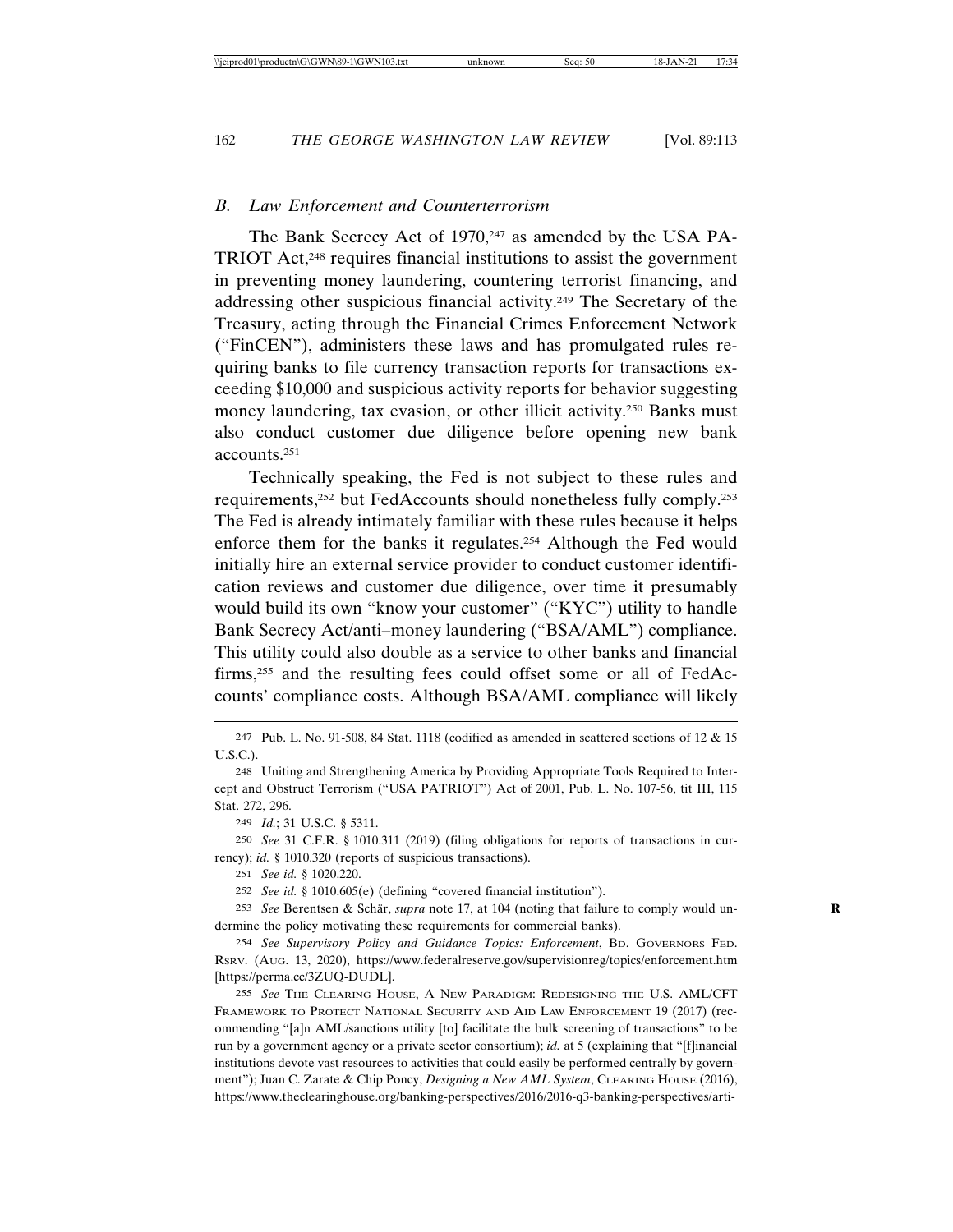be one of the biggest FedAccount expenses (alongside fraud protection and cybersecurity), FedAccount will likely result in a net reduction of BSA/AML compliance expenditures for the financial sector as a whole,<sup>256</sup> owing to economies of scale and reductions in duplicative AML reviews.257

### *C. Cybersecurity and Fraud Prevention*

Cybersecurity and fraud prevention for FedAccounts would place a significant new burden on the Fed. Criminals, fraudsters, and opportunistic hackers will likely target FedAccounts just as they target existing retail banks and payment networks.<sup>258</sup> The Fed already runs a highly secure information technology system with expert cyber-defense capabilities at the *system* level.259 But even the most robust perimeter security would not stop customers from compromising their *individual* accounts—misdirecting funds, losing their passwords, or falling prey to malicious actors.<sup>260</sup> Although the Fed has made substantial strides in improving its fraud detection systems in the wake of

257 Numerous checks are typically performed today when people move money between accounts at different financial institutions. Eighty percent of AML compliance cost is dedicated to information gathering and processing, tasks that are performed for the same customers over and over again by different institutions. *See* EAMONN MAGUIRE, DAVID HICKS, WEI KEAT NG, TEK YEW CHIA & STEPHEN MARSHALL, KPMG, COULD BLOCKCHAIN BE THE FOUNDATION OF A VIABLE KYC UTILITY? 2 (2018), https://assets.kpmg/content/dam/kpmg/xx/pdf/2018/03/kpmgblockchain-kyc-utility.pdf [https://perma.cc/LP6M-LEV8].

258 *See Timeline of Cyber Incidents Involving Financial Institutions*, CARNEGIE ENDOW-MENT FOR INT'L PEACE, https://carnegieendowment.org/specialprojects/protectingfinancialstability/timeline [https://perma.cc/6N88-JXF7].

259 *See* Shane Harris, *Exclusive: Meet the Fed's First Line of Defense against Cyber Attacks*, FOREIGN POL'Y (Apr. 29, 2014, 12:24 A.M.), https://foreignpolicy.com/2014/04/29/exclusivemeet-the-feds-first-line-of-defense-against-cyber-attacks/ [https://perma.cc/CRU4-AH9U] (describing the National Incident Response Team, the Fed's "crack cyber security unit"). Furthermore, the Treasury auction process now includes many bidders and transacts trillions of dollars per year. *See Treasury Auctions*, FED. RSRV. BANK N.Y. (Mar. 28, 2018), https:// www.newyorkfed.org/aboutthefed/fedpoint/fed41.html [https://perma.cc/U6J5-PLD2].

260 *See, e.g.*, Stacy Cowley, *Zelle, the Banks' Answer to Venmo, Proves Vulnerable to Fraud*, N.Y. TIMES (Apr. 22, 2018), https://www.nytimes.com/2018/04/22/business/zelle-banks-fraud.html [https://perma.cc/EW4N-3R3B].

cles/a-new-aml-system [https://perma.cc/U5LT-XHFF] (outlining the need for more centralized information sharing).

<sup>256</sup> The expenditures are large. *See* Emma Dunkley, *Vetting Clients is a Complex Problem for Banks*, FIN. TIMES (Sept. 26, 2016), https://www.ft.com/content/9b18d648-4ff5-11e6-8172 e39ecd3b86fc [https://perma.cc/GMW8-ZHKU] (noting that some large financial institutions spend up to \$500 million per year on KYC); Tim Lloyd, *2017 AML Year in Review*, ABA BANK-ING J. (Feb. 1 2018), https://bankingjournal.aba.com/2018/02/2017-aml-year-in-review/ [https:// perma.cc/E7X2-ZMMR] (noting that AML spending by U.S. firms is estimated to reach \$8 billion per year).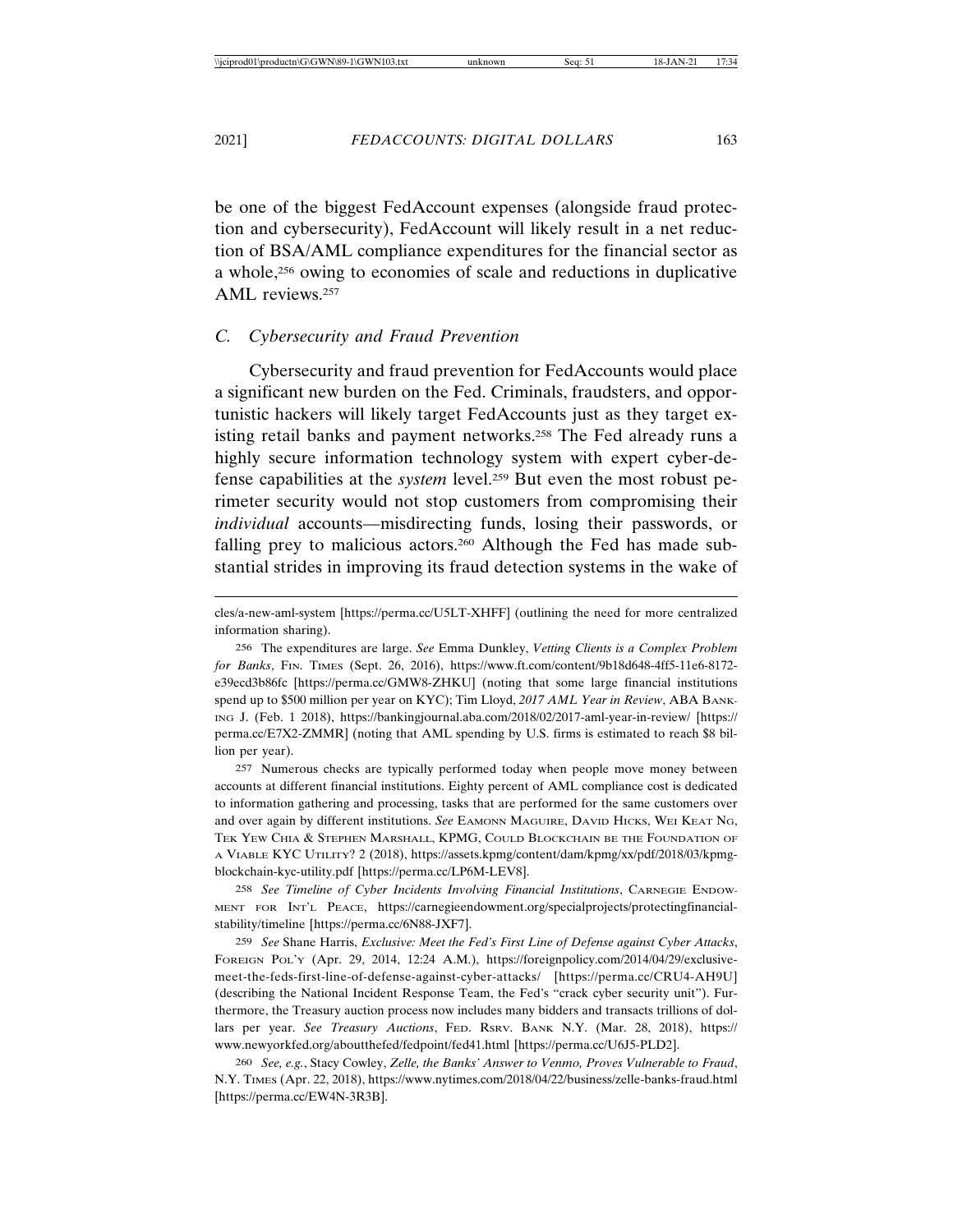the Bangladesh Bank Heist,<sup>261</sup> it would have to make a major investment in cybersecurity to run FedAccount properly.

Such an effort is not as far from the government's core competence as it might seem. Not only does the Fed already have experience protecting its existing payments systems,262 but other executive branch departments have taken an increasingly large role in helping retail banks protect their own systems.263 The Fed could turn to the U.S. Department of Homeland Security or third-party contractors to ensure that its account security system is state of the art. Of course, the Fed would not succeed in detecting or preventing all fraud, but the Fed could insure consumer losses from cybertheft, just as private banks do now.264

### *D. Privacy and Civil Liberties*

Managing citizens' bank accounts implicates their privacy and civil liberties. There is a risk that governmental actors could abuse the information or inadvertently or deliberately share it with third parties. Although these concerns are legitimate, some perspective is in order for four reasons.

First, the degree to which existing bank accounts are "private" should not be overstated. The Fourth Amendment does not protect information contained in bank records.265 Federal statutory law does

263 For example, the Financial and Banking Information Infrastructure Committee promotes public-private partnerships "to improve the reliability and security of the financial sector infrastructure." *Mission and History*, FIN. & BANKING INFO. INFRASTRUCTURE COMM., https:// www.fbiic.gov/mission-history.html [https://perma.cc/SJ6G-4W63]; *see also* Press Release, Fed. Rsrv., Fed Prepares for Next Phase of Payments Security Effort as Secure Payments Task Force Concludes (Mar. 1, 2018), https://www.federalreserve.gov/newsevents/pressreleases/ other20180301a.htm [https://perma.cc/Q4QE-R4LX] (describing past and planned future collaborative efforts with industry).

264 *See* Robert K. Knake, *No, the FDIC Doesn't Insure Your Bank Account Against Cybercrime (and Why That Is OK)*, COUNCIL ON FOREIGN RELS. (Dec. 2, 2015), https://www.cfr.org/ blog/no-fdic-doesnt-insure-your-bank-account-against-cybercrime-and-why-ok#:~:text=contrary%20to%20what%20many%20people,private%20insurance%20for%20fraud%20loss [https://perma.cc/DA57-BHVD] ("[M]ost banks have private insurance for fraud loss.").

265 This is the "third-party doctrine." United States v. Miller, 425 U.S. 435, 437 (1976) (holding that financial records given to a third-party financial institution receive no Fourth

<sup>261</sup> Hackers attempted to transfer up to \$1 billion from Bangladesh Bank's account in the Federal Reserve Bank of New York to accounts in the Philippines. *See* Devlin Barrett & Katy Burne, *FBI Investigating Bangladesh Bank-Account Heist*, WALL ST. J. (Mar. 18, 2016, 11:11 AM), https://www.wsj.com/articles/fbi-investigating-bangladesh-bank-account-heist-1458313232 [https://perma.cc/3HKA-QS3V]; *Fed Develops New Fraud Prevention Model*, CENT. BANKING (June 19, 2020), https://www.centralbanking.com/central-banks/financial-market-infrastructure/ 7564751/fed-develops-new-fraud-prevention-model [https://perma.cc/28K6-8DVT].

<sup>262</sup> *See supra* note 259 and accompanying text. **R**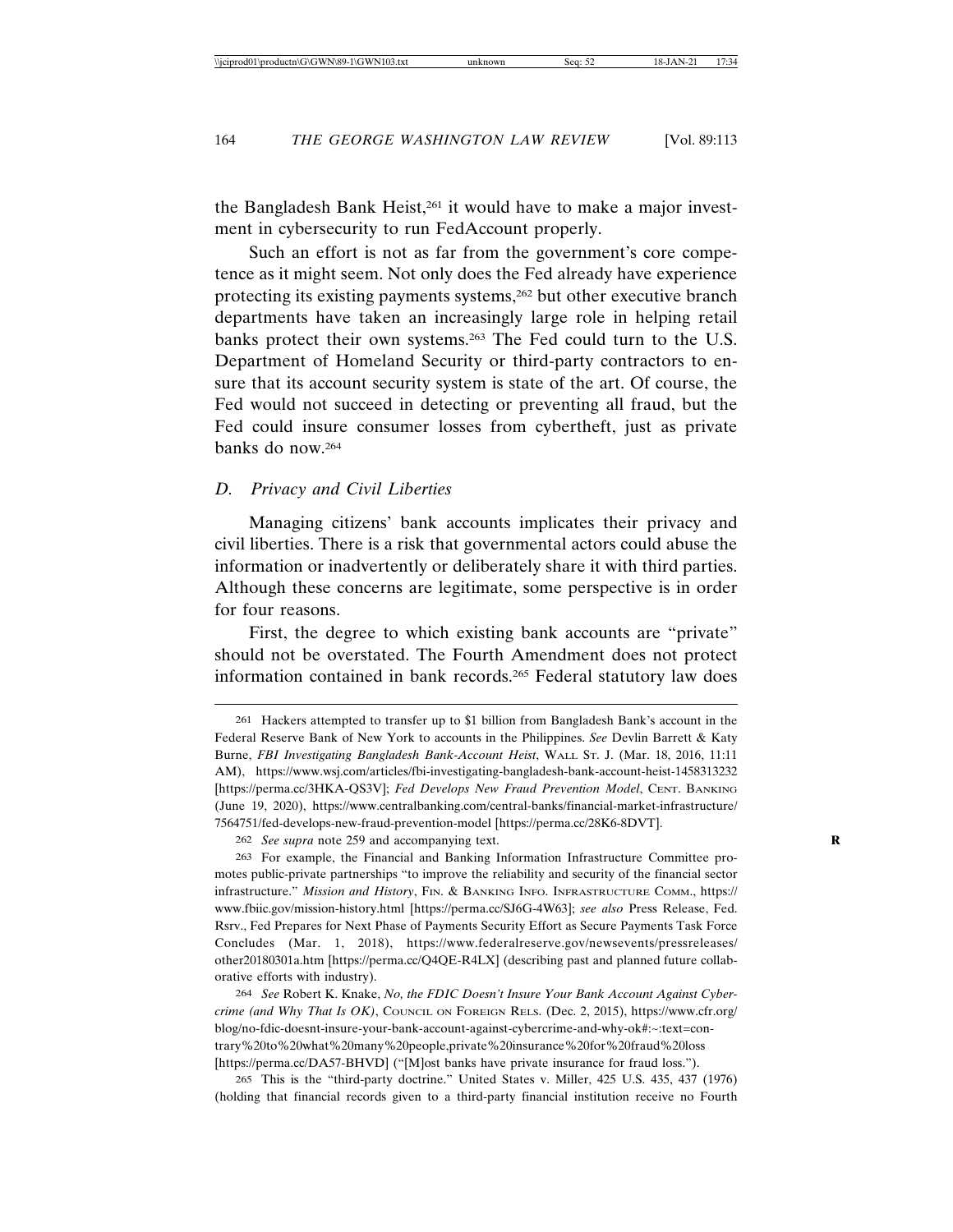provide some basic privacy coverage for financial records, including bank accounts: the Right to Financial Privacy Act<sup>266</sup> affords procedural protections to individuals (but not businesses) when law enforcement agencies seek bank records,<sup>267</sup> and the Gramm-Leach-Bliley Act<sup>268</sup> requires financial institutions to safeguard sensitive customer information.269 But Congress has chosen over time to balance these privacy concerns with other priorities, especially crime prevention and national security. For instance, BSA/AML compliance by banks requires extensive reporting to the government of qualifying financial transactions.270 FinCEN's database of currency transaction reports and suspicious activity reports contains hundreds of millions of entries, and law enforcement agencies and government investigative bodies search it many hundreds of times daily.<sup>271</sup>

Second, federal government agencies are not exempt from privacy law and policy—far from it. It is a fact of modern life that certain federal government agencies possess sensitive information pertaining to individuals, such as health records and financial records. The Fed is already subject to the Privacy Act of 1974,272 the "grandfather of federal privacy,"273 which requires government agencies to protect data they possess on individuals.274 The Act includes procedural constraints on law enforcement access<sup>275</sup> and requires agencies to establish safe-

266 12 U.S.C. §§ 3401–3422.

267 *Id.*

268 Pub. L. No. 106-102, 113 Stat. 1338 (codified in scattered sections of 12 & 15 U.S.C.).

269 15 U.S.C. §§ 6801–6809.

270 *See supra* Section IV.B.

271 *See* U.S. GOV'T ACCOUNTABILITY OFF., GAO-20-574, ANTI-MONEY LAUNDERING OP-PORTUNITIES EXIST TO INCREASE LAW ENFORCEMENT USE OF BANK SECRECY ACT REPORTS, AND BANKS' COSTS TO COMPLY WITH THE ACT VARIED (2020), https://www.gao.gov/assets/710/ 709547.pdf [https://perma.cc/D2KY-TREY] ("As of December 2018, GAO found that the Financial Crimes Enforcement Network (FinCEN) granted the majority of federal and state law enforcement agencies and some local agencies direct access to its BSA database, allowing them to conduct searches to find relevant BSA reports. FinCEN data show that these agencies searched the BSA database for about  $133,000$  cases in  $2018...$ ").

272 5 U.S.C. § 552a; 12 C.F.R. § 261a (2020).

273 Erin Murphy, *The Politics of Privacy in the Criminal Justice System: Information Disclosure, the Fourth Amendment, and Statutory Law Enforcement Exemptions*, 111 MICH. L. REV. 485, 499 (2013).

275 *See id.* § 552a(b)(7).

Amendment protection). Also, bank accounts can be garnished or levied by creditors, including federal government agencies acting in their creditor capacities. *See Garnishing Federal Benefits*, FED. TRADE COMM'N (May 2009), https://www.consumer.ftc.gov/articles/0114-garnishing-federal-benefits [https://perma.cc/AHK6-J9RK] (describing federal benefits that can be garnished from a bank account by creditors). FedAccounts would be no more readily garnishable than commercial bank accounts.

<sup>274</sup> 5 U.S.C. § 552a.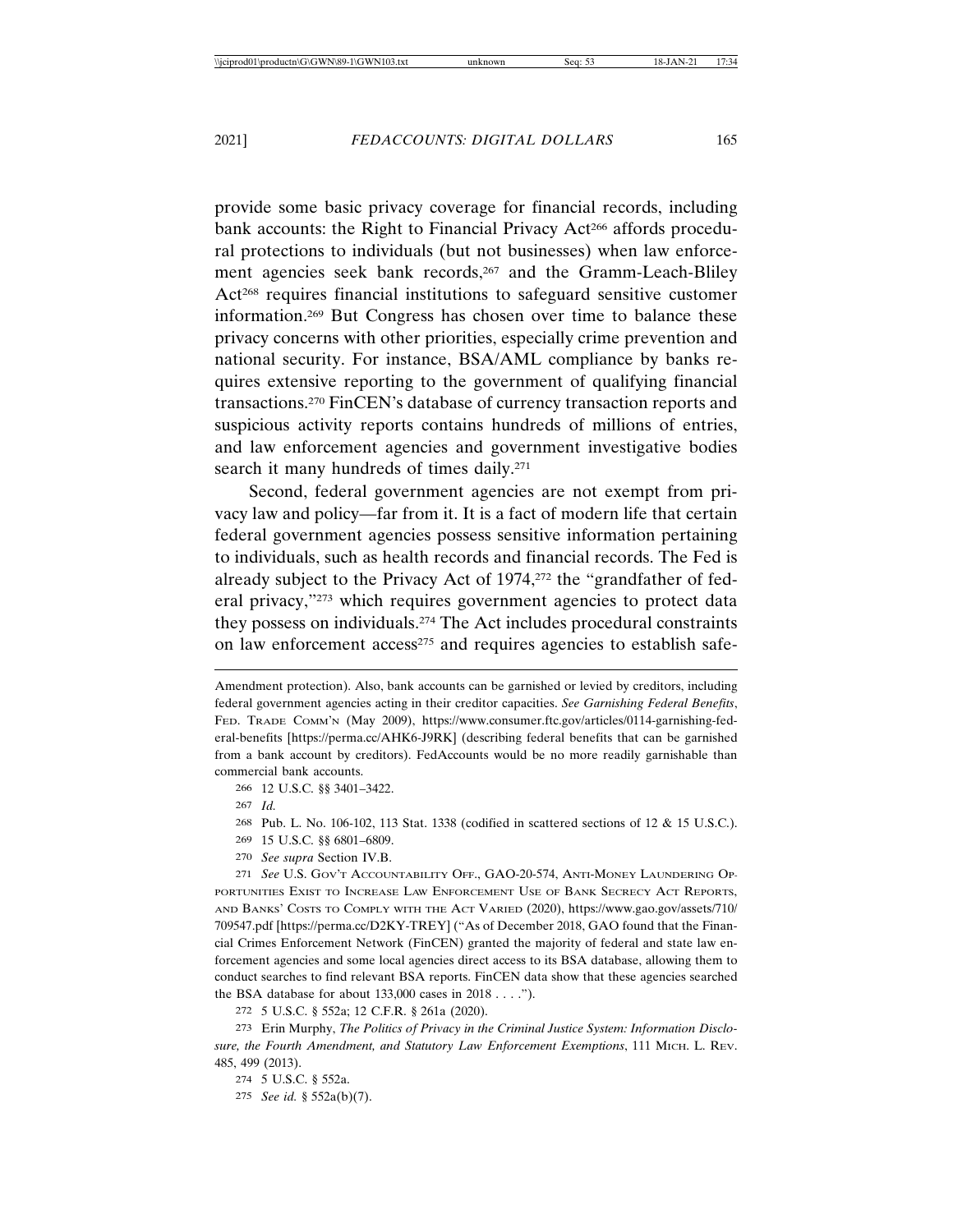guards to ensure data security and confidentiality.276 The Fed also uses "Privacy Impact Assessments," as mandated by the E-Government Act of 2002,<sup>277</sup> to help ensure privacy issues are prioritized when systems containing individuals' data are established or overhauled.278 And the Office of Management and Budget requires all federal agency employees with access to systems that include personally identifiable information to undergo initial training on privacy duties, with annual refreshers thereafter.279

Third, more stringent privacy protection can be brought to bear if desired. A highly pertinent example here is the Internal Revenue Service ("IRS"). For many individuals and businesses, tax records are much more extensive and sensitive than bank records. Although the IRS has not been entirely free from controversy in recent years,280 it has largely been beyond reproach in protecting taxpayers' private information. Tax returns and the information they contain are confidential,281 and "federal income tax records are among the most protected pieces of personal information; laws strictly circumscribe law enforcement access to tax records."282 The IRS has adopted comprehensive policies and procedures to protect private data283 and invests heavily in compliance.284 Data access is carefully limited and tracked within the agency.285 Unauthorized disclosure and even inspection are crimi-

280 *See, e.g.*, Peter Overby, *IRS Apologizes for Aggressive Scrutiny of Conservative Groups*, NPR (Oct. 27, 2017, 3:08 P.M.), https://www.npr.org/2017/10/27/560308997/irs-apologizes-for-aggressive-scrutiny-of-conservative-groups [https://perma.cc/N3QH-EVFC] ("[T]he IRS 'express[ed a] sincere apology' for mistreating a conservative organization called Linchpins of Liberty—along with 40 other conservative groups—in their applications for tax-exempt status."). This type of controversy, arising from discretionary judgments at a granular level, is one reason it might make sense for the Fed to outsource certain portfolio allocation decisions, as described in Section III.A.

283 *See Internal Revenue Manuals: Part 10. Security, Privacy, and Assurance*, INTERNAL REVENUE SERV. (Oct. 21, 2020), https://www.irs.gov/irm/part10 [https://perma.cc/D7PE-VBSA].

284 *See generally* U.S. DEP'T OF THE TREASURY, 2017 ANNUAL PRIVACY, DATA MINING, AND SECTION 803 REPORTS. 9 (2017) (describing measures implemented by the IRS, among other departments, in privacy protection and compliance).

285 *See* Alan Rappeport, *Will a Leak Reveal Trump's Tax Returns? Don't Hold Your Breath*, N.Y. TIMES (Mar. 9, 2017), https://www.nytimes.com/2017/03/09/us/politics/taxes-trumpirs.html [https://perma.cc/MS36-T9P5].

<sup>276</sup> *See id.* § 552a(e)(10).

<sup>277</sup> Pub. L. 107-347, 116 Stat. 2899 (codified in scattered sections of 44 U.S.C.).

<sup>278</sup> *Id.* § 208, 44 U.S.C. § 3501.

<sup>279</sup> *See* Memorandum from Clay Johnson III, Deputy Dir. for Mgmt., Off. of Mgmt. & Budget, Exec. Off. Of the President, to Heads of Exec. Dep'ts. & Agencies 5 (May 22, 2007).

<sup>281</sup> I.R.C. § 6103.

<sup>282</sup> Murphy, *supra* note 273, at 513. **R**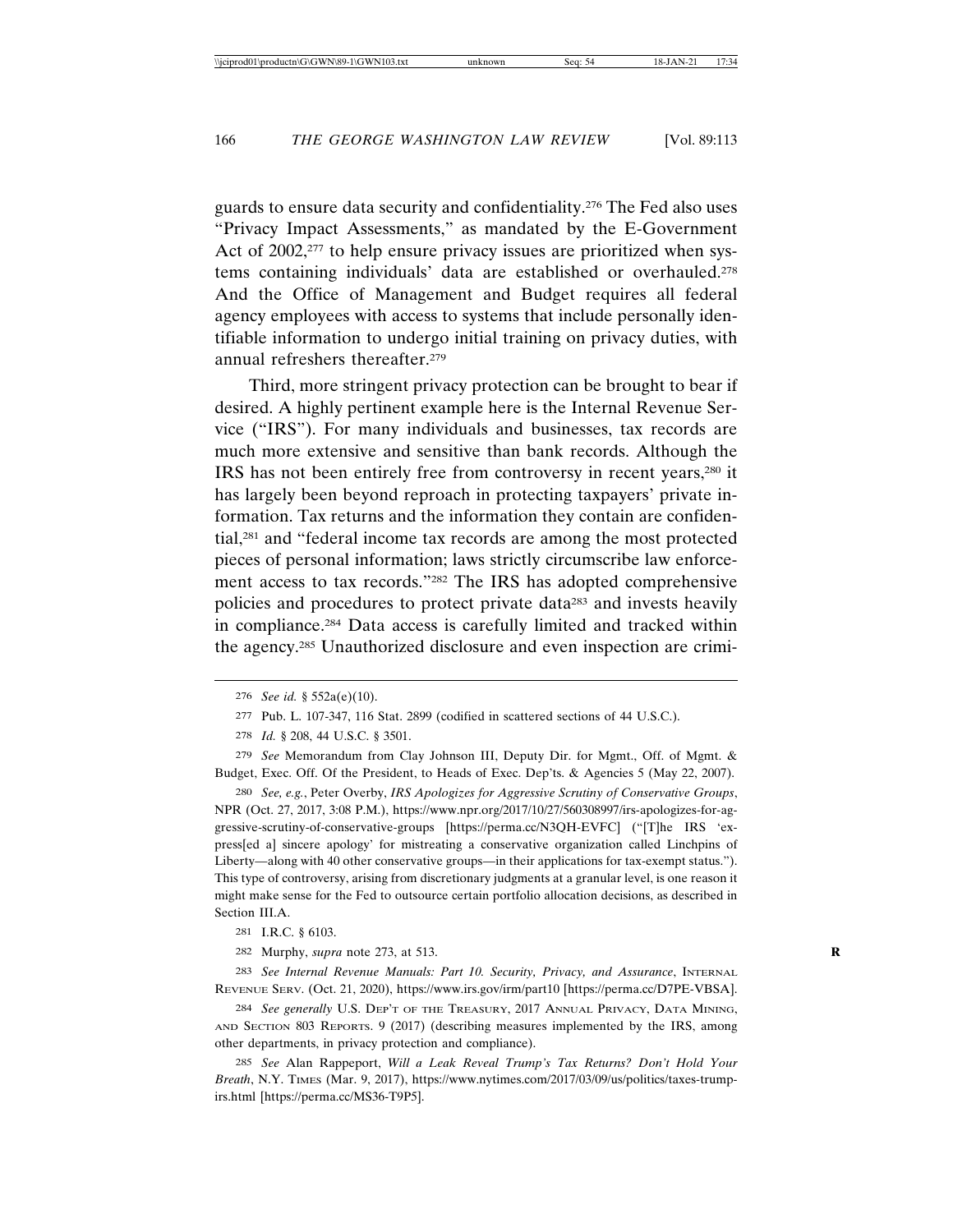nal offenses punishable by imprisonment<sup>286</sup> and civil damages, including punitive damages.287 In creating a legal and logistical framework for privacy protection, the IRS could serve as a useful model for FedAccount. The Fed's unmatched level of administrative independence supplies an extra layer of protection in this regard.288

Fourth, it bears repeating that FedAccount provides a public *option*. Those not comfortable with the Fed possessing their bank statements need not sign up.

### *E. Fintech as an Alternative*

Greater financial inclusion and payment efficiency are central benefits of the FedAccount program, but one may query whether technological advancements in the private financial sector—so-called "Fintech"—cannot achieve similar benefits.289 Passively waiting for this to happen would be unwise. Other countries have achieved impressive financial inclusion and payment system efficiency without waiting for technological solutions.<sup>290</sup> Recent Fintech developments have in some ways exacerbated U.S. payment system fragmentation, and they overwhelmingly serve those who were already "banked."291 And even if Fintech offered meaningful improvement along these dimensions, FedAccount offers a host of other benefits that no Fintech solution could realistically match: bolstering financial stability, improving monetary policy transmission, eliminating interchange fees, promoting financial regulatory simplification, and enabling the government to recapture seigniorage. Although continuing Fintech innovations are welcome, they should not serve as an excuse for public policy stasis.

290 *See* Demirguc-Kunt et al., *supra* note 51 at 83–84. **R**

291 *See, e.g.*, Ricks, *supra* note 183, at 828–36. One exception to serving the already banked **R** is prepaid debit cards, which have had a small but tangible impact in facilitating payment and savings for underserved populations—though note this "innovation . . . [']run[s] on old rails.'" Id. at 834–35 (quoting MICHAEL S. BARR, HOWELL E. JACKSON & MARGARET E. TAHYAR, FINANCIAL REGULATION: LAW AND POLICY 796 (2016)).

<sup>286</sup> *See* I.R.C. §§ 7213(a)(1), 7213A (disclosure and inspection, respectively).

<sup>287</sup> *See* I.R.C. § 7431 (civil damages).

<sup>288</sup> *See* Peter Conti-Brown, *The Institutions of Federal Reserve Independence*, 32 YALE J. REG. 257, 259 (2015) (stating that the Fed has "unique independence").

<sup>289</sup> *See, e.g.*, Michael Barr, Karen Gifford & Aaron Klein, *Enhancing Anti-Money Laundering and Financial Access: Can New Technology Achieve Both?* 3 (Brookings Inst., Working Paper, 2018) (exploring how Fintech might increase financial inclusion without sacrificing other priorities in the area of cross-border payments).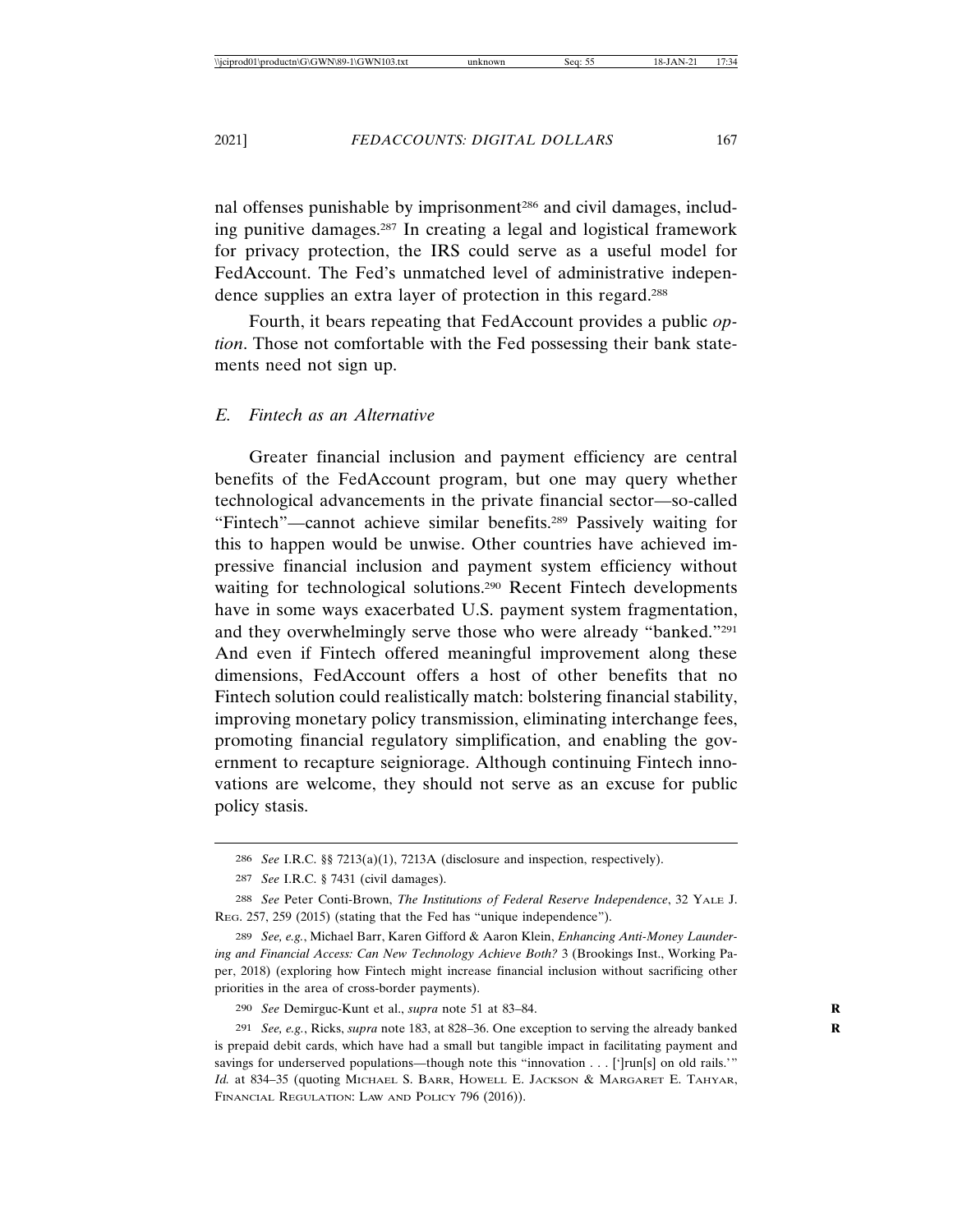### *F. Regulation as an Alternative*

Regulatory mandates are another potential way to achieve financial inclusion. In Canada, for example, banks are required to open accounts for applicants unless an enumerated exception applies.292 Ninety-nine percent of Canadian households have full access to banking services.293 This would be a plausible approach to advancing financial inclusion in the United States, although fragmentation in the U.S. banking system and the paucity of trust in banks among underserved populations could limit the effectiveness of such a mandate.294 But, as with Fintech, a regulatory mandate to serve all customers would fail to yield the assorted other benefits of FedAccount, many of which would be difficult or impossible to achieve through regulatory means. And FedAccount can of course coexist with, and even complement, regulatory measures to improve financial inclusion.

### *G. Effects on Lending, Small Banks, and Financial Innovation*

How would FedAccount affect private provisioning of financial services? As noted in Section III.A, FedAccount *might* increase banks' funding costs by removing distortive subsidies—but that would be a *good* thing. It should be kept in mind that lending markets are competitive. Deposit banks have no monopoly on extending credit; they coexist with myriad other financial institutions that make loans and buy bonds.295 If profitable lending opportunities exist, the market should be expected to ferret them out. To take an extreme case, suppose all bank deposits migrated to FedAccounts, and suppose the central bank opted to gradually shift its portfolio away from discount window credit to member banks and toward bonds purchased on the secondary market. As this shift unfolded, private-sector bond investors—such as mutual funds—would find themselves with excess funds. To the extent that financial markets are efficient, these funds would make their way—directly or indirectly—to lending markets if that was their optimal use.

Relatedly, some may be concerned that FedAccount would adversely affect small banks, but there is no reason to expect any disparate impact. Large-scale migration to FedAccounts would require

<sup>292</sup> The exceptions generally relate to fraud prevention. *See* Access to Basic Banking Services Regulations, SOR/2003-184, § 3 (Can.) (issued pursuant to sections 448.1(3), 458.1(2), and 459.4 of the Bank Act, S.C. 1991, c 46 (Can.)).

<sup>293</sup> *See* Demirguc-Kunt et al., *supra* note 51, at 83. **R**

<sup>294</sup> *See* Ricks, *supra* note 183, at 828–30. **R**

<sup>295</sup> *See* Ricks, *supra* note 183, at 779. **R**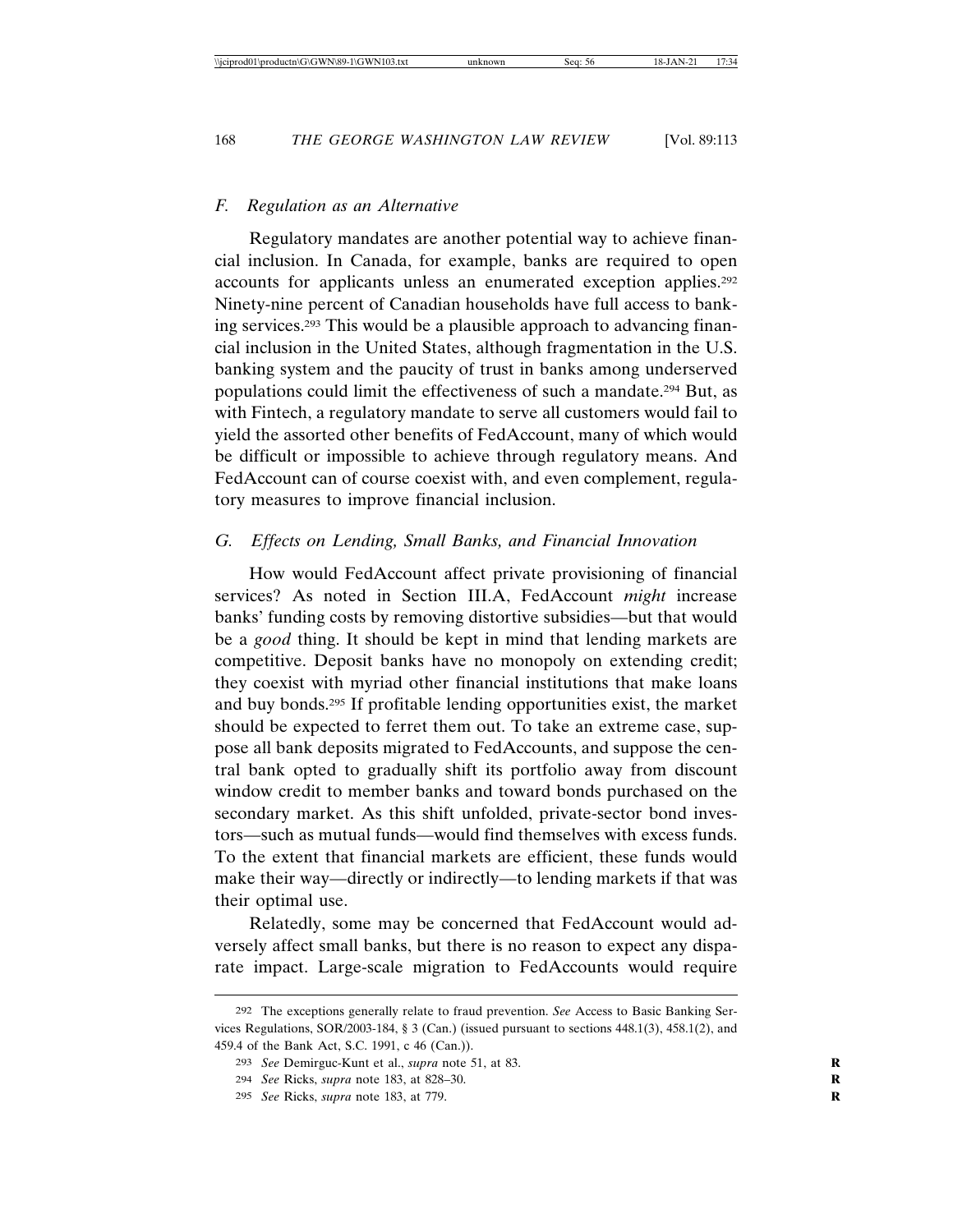large and small banks alike to seek alternative funding, and discount window credit would be available to each. To the extent that small bank subsidies are desired, rates on discount window credit could be graduated. There is regulatory precedent for this; for example, U.S. reserve requirements are graduated so as to benefit small banks.296

Nor is FedAccount likely to chill or undermine private sector innovation in financial services. Among other things, the Fed can adopt an open application programming interface ("API") functionality that would allow third-party developers to design applications for FedAccount. These applications could help account holders with their financial planning or use their transaction information to offer them cheaper credit, for example.297 In fact, FedAccount would likely open up the market and quicken innovation in the financial services space: as it stands today, incumbent banks have little incentive to allow other companies to build freely on their proprietary platforms and payment systems.298 Finally, if private businesses can offer money-and-payment solutions that are superior to FedAccount, there is nothing to stop them from doing so.

### *H. Asset-Liability Synergies*

Another potential objection to FedAccount is that it would sever a purported synergistic link between managing customer deposit accounts and lending. These arguments come in two main varieties. The first version relates to the informational content of deposit account usage.299 As Eugene Fama summarized the argument in 1985, "[t]he ongoing history of a borrower as a depositor provides information that allows a bank to identify the risks of loans to depositors and to monitor the loans at lower cost than other lenders."300 It is unclear how much this remains a competitive advantage of banks if it ever really was: nonbank lenders have successfully competed against banks for centuries, and one area where Fintech initiatives *are* making signif-

<sup>296</sup> Today, U.S. reserve requirements are 0% for the first \$16 million in transaction accounts, then 3% for the next \$106 million, and 10% thereafter. *See Policy Tools: Reserve Requirements*, BD. GOVERNORS FED. RSRV. SYS. (Mar. 20, 2020), https://www.federalreserve.gov/ monetarypolicy/reservereq.htm [https://perma.cc/2GFH-SDZ4]; Small banks also benefit from less frequent on-site examinations. *See* 12 U.S.C. § 1820(d)(4).

<sup>297</sup> Regarding data portability, see *infra* Section IV.H.

<sup>298</sup> *See, e.g.*, Brunnermeier et al., *supra* note 5, at 17 ("The platform owner's disinterest in **R** promoting interoperability with other platforms . . . conflicts with economic efficiency.").

<sup>299</sup> For alerting the authors to this issue and suggesting data portability as a solution, the authors thank Luigi Zingales.

<sup>300</sup> Eugene F. Fama, *What's Different About Banks?*, 15 J. MONETARY ECON. 29, 37–38 (1985).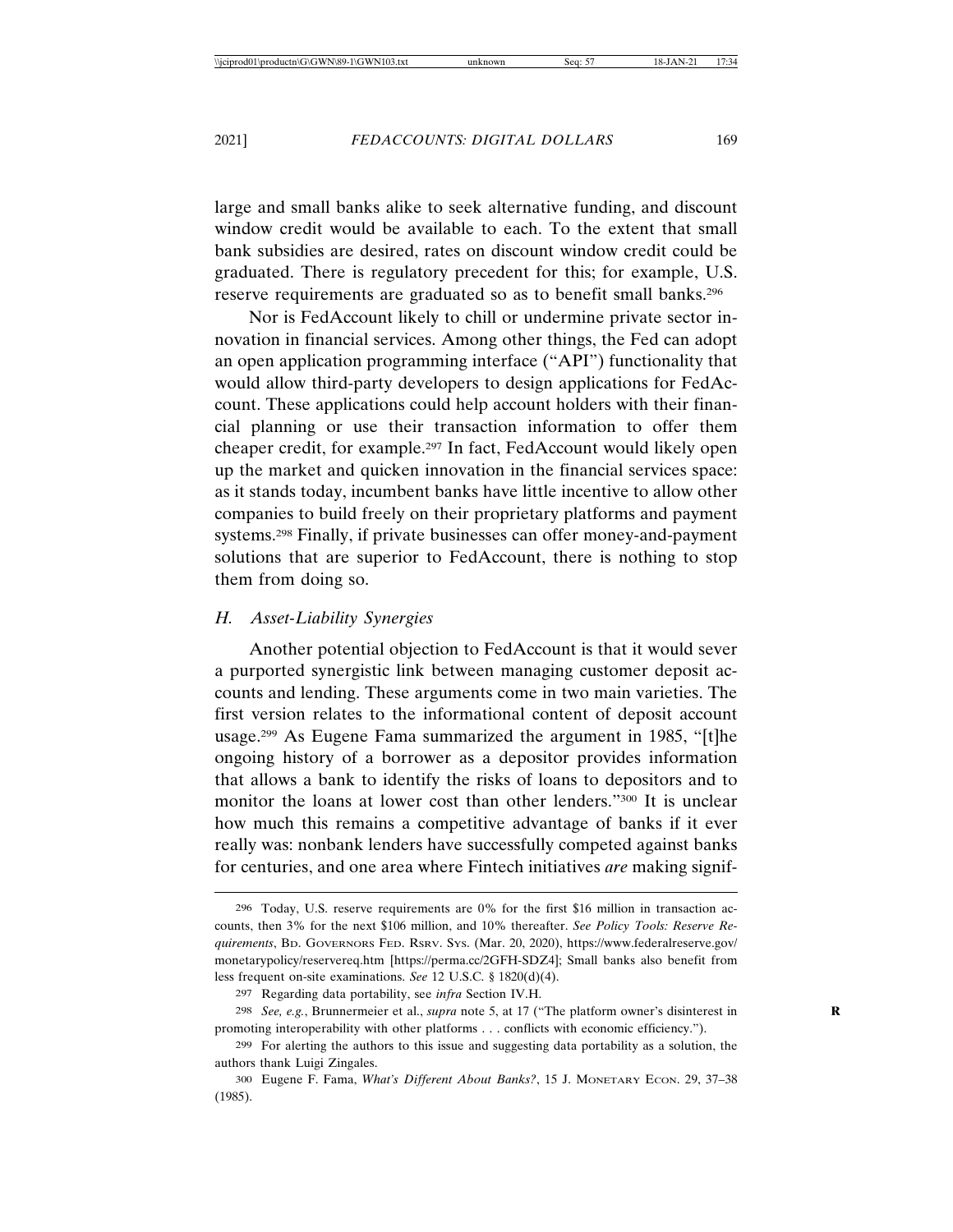icant strides is in honing predictive credit analytics based on a plethora of data points.301 But in any case, data portability is a straightforward solution. The Fed could provide individual account data to lenders, with the authorization of the account holder. European banks are now required to provide this service on behalf of their depositors.302 Although the United States has not yet established a similar mandate for private organizations, FedAccount could easily incorporate this feature.

Second, some claim that depositors' ability to withdraw on demand provides valuable discipline for managers making portfolio allocation decisions.303 Although deposit insurance undermines this supposed disciplinary function, the runnability of *un*insured deposits and other short-term debt should, in theory, inspire prudence on the part of managers making loans. This type of "discipline," however, comes with an astronomical cost: "[M]arket discipline by depositors is merely another name for bank panics."304 Plenty of other techniques for reducing agency costs and disciplining management avoid this catastrophic pitfall.

<sup>301</sup> *See, e.g.*, Julapa Jagtiani & Catharine Lemieux, *Fintech Lending: Financial Inclusion, Risk Pricing, and Alternative Information* 3 (Rsch. Dep't, Fed. Rsrv. Bank of Phila., Working Paper No. 17-17, 2017) (listing as examples of alternative data sources for Fintech lenders "information drawn from utility payments, . . . insurance claims, bank account transfers, use of mobile phones or the Internet, and other personal data such as consumer's occupation or detail about their education"); Issie Lapowsky, *The Next Big Thing You Missed: Startup's Plan to Remake Banks and Replace Credit Cards Just Might Work*, WIRED (July 8, 2014, 6:30 AM), https:// www.wired.com/2014/07/affirm/ [https://perma.cc/LU4U-NWUU] (describing a Fintech startup's goal of "rewrit[ing] the definition of personal creditworthiness with its own algorithms and credit models, betting that tens of thousands of data points will say more about borrowers than a credit score").

<sup>302</sup> *See* Council Directive 2015/2366, arts. 36, 66, 67, 2015 O.J. (L 337) 35, 79, 92–93; *see also* Keri Gohman, *The Data Portability Landscape is Changing Globally and the U.S. Financial Sector is Taking Notice*, FORBES (Oct. 11, 2017, 9:00 A.M.), https://www.forbes.com/sites/ forbesfinancecouncil/2017/10/11/the-data-portability-landscape-is-changing-globally-and-the-u-sfinancial-sector-is-taking-notice/?sh=560aae6c47f2 [https://perma.cc/YY3E-C88V] (noting that the European Commission's new Payment Services Directive "instructs banks to give third-party providers access to customer data so they can deliver innovation and improvement"). The European Union has also enacted a more general "[r]ight to data portability" as part of its General Data Protection Regulation. Council Regulation 2016/679, art. 20, 2016 O.J. (L 119) 1, 45.

<sup>303</sup> *E.g.*, Charles W. Calomiris & Charles M. Kahn, *The Role of Demandable Debt in Structuring Optimal Banking Arrangements*, 81 AM. ECON. REV. 497, 497 (1991); Douglas W. Diamond & Raghuram G. Rajan, *Liquidity Risk, Liquidity Creation, and Financial Fragility: A Theory of Banking*, 109 J. POL. ECON. 287, 321 (2001); Mark J. Flannery, *Debt Maturity and the Deadweight Cost of Leverage: Optimally Financing Banking Firms*, 84 AM. ECON. REV. 320, 321–22 (1994).

<sup>304</sup> Lowell L. Bryan, *A Blueprint for Financial Reconstruction*, HARV. BUS. REV., May–June 1991, at 73, 83.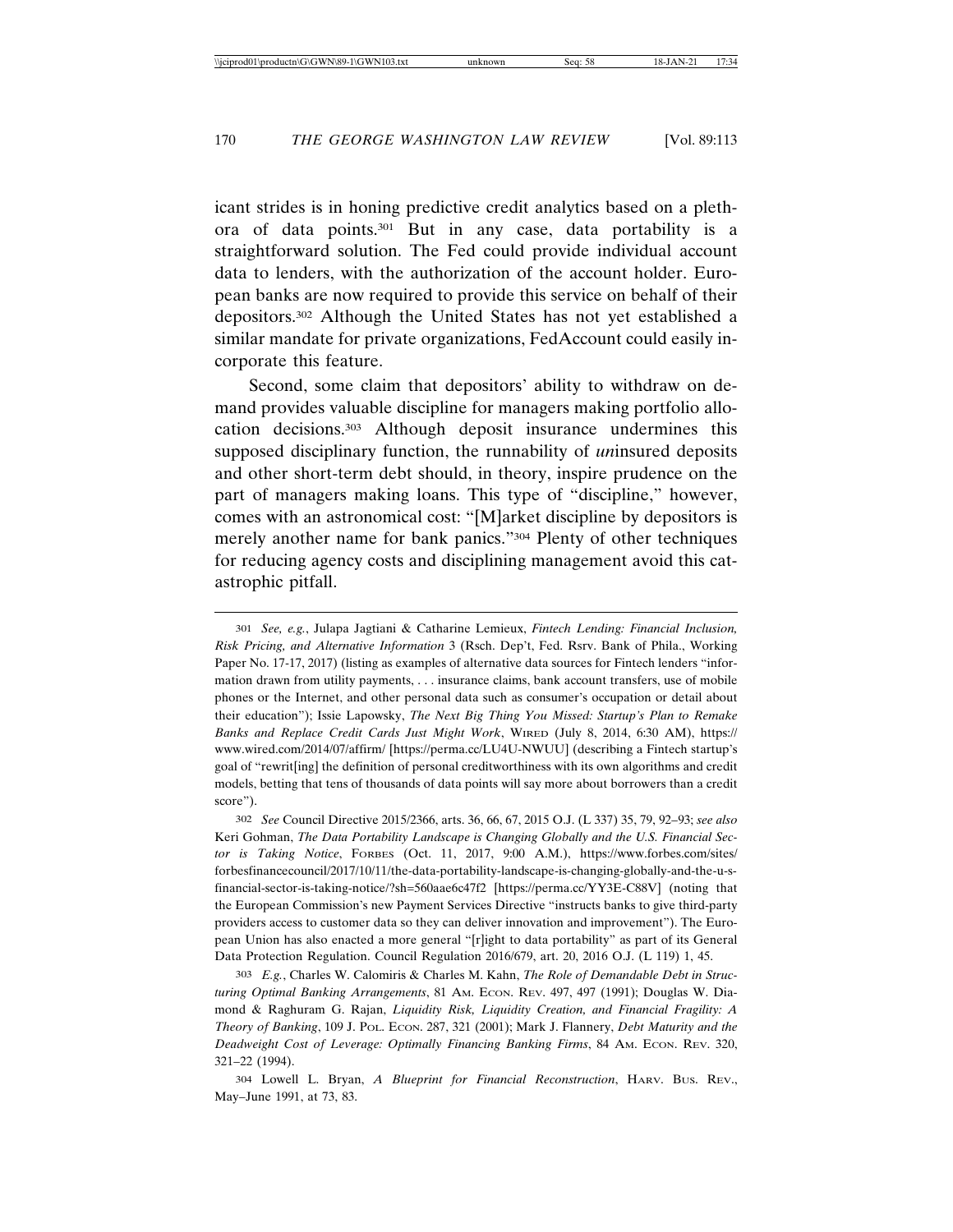### *I. Political Obstacles*

FedAccount requires legislation. Although existing law empowers the Fed to lend to individuals and nonbank businesses,305 it does not authorize the Fed to provide them with transaction accounts. The required amendments would be minor. The Fed is already authorized to maintain accounts for depository institutions as well as for the U.S. government and certain of its instrumentalities, government-sponsored enterprises, and financial market utilities.<sup>306</sup> This list should be expanded to include all U.S. persons,<sup>307</sup> and the Fed should be required to provide accounts to all qualifying applicants.308 Additionally, existing law empowers the Fed to pay interest on balances maintained "by or on behalf of a depository institution."309 This provision should be adjusted to empower the Fed to pay interest on balances maintained by all U.S. persons and to require it to pay a uniform rate to all its account holders.

Although the required legislative fixes may be minor, FedAccount would represent a major change in our financial and monetary architecture. Big changes in financial architecture are politically challenging. The most pessimistic view is that they are virtually impossible without a crisis.<sup>310</sup> But there is reason for optimism in this case. Aside from banks and certain shadow banking institutions whose existing business models FedAccount would disrupt, practically every other segment of the American economy is likely to benefit from FedAccount. FedAccount would offer a free public option in banking to all U.S. residents without increasing their taxes or compelling them to switch. It would reduce or eliminate the regressive tax on retailers and consumers implicitly created by debit card interchange fees. FedAc-

309 12 U.S.C. § 461(b)(12).

310 *See, e.g.*, Roberta Romano, *Regulating in the Dark and a Postscript Assessment of the Iron Law of Financial Regulation*, 43 HOFSTRA L. REV. 25, 56 (2014) (arguing that there is a four-part "'Iron Law' of major U.S. financial regulation," the first of which is that "enactment is invariably crisis driven"). *But see generally* Peter Conti-Brown & Michael Ohlrogge, Testing the Crisis-Legislation Hypothesis: Citation Indexing and the Measurement of Legislative Importance (June 9, 2020) (unpublished manuscript), https://safe-frankfurt.de/fileadmin/user\_upload/ editor\_common/Events/Testing\_the\_Crisis\_Legislation\_Hypothesis\_\_2020-06-09\_.pdf [https:// perma.cc/LAF6-ZX83] (arguing that the crisis-driven legislation theory explains the enactment of securities laws well, but struggles to explain the enactment banking laws).

<sup>305</sup> 12 U.S.C. § 347c.

<sup>306</sup> *See supra* note 10. **R**

<sup>307</sup> Non-U.S. persons would continue to use private sector bank accounts, but U.S. subsidiaries of foreign businesses would be eligible for FedAccounts.

<sup>308</sup> Applicants would be screened only for anti-money laundering and fraud prevention purposes; no one would be denied an account based on profitability considerations. *See supra* note 37 and accompanying text. **R**